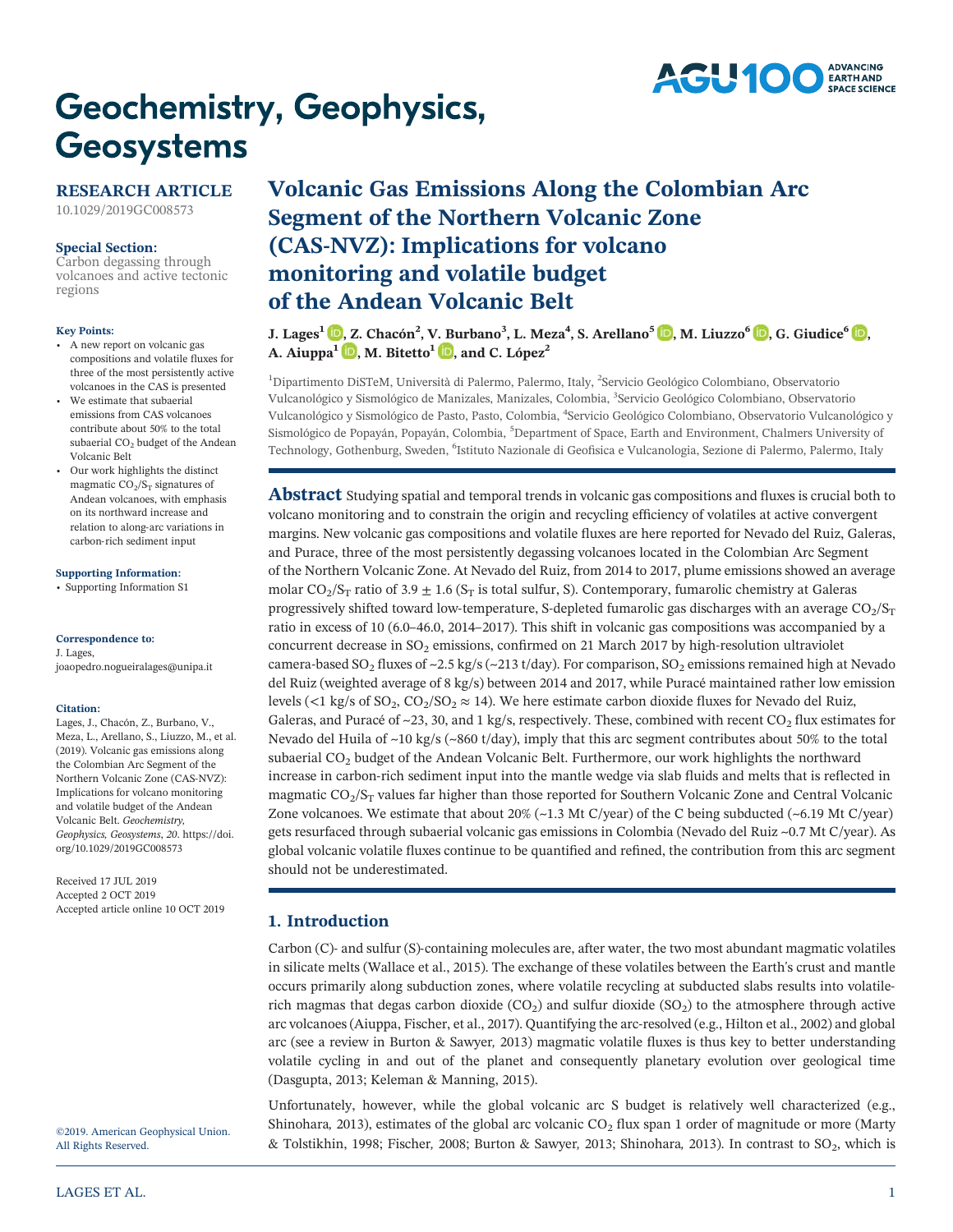



Figure 1. Map showing the location of Galeras, Puracé, and Nevado del Ruiz along the Central Cordillera of the Andes. (a) Nevado del Ruiz volcano; (b) Puracé volcano; and (c) Galeras (all photos from the Global Volcanism Program, 2013a, 2013b, 2013c).

scarcely present in air and effectively absorbs ultraviolet (UV) radiation (e.g., Edmonds et al., 2003; Mori & Burton, 2006; Kantzas & McGonigle, 2008; Kern et al., 2013; Carn et al., 2017), high background concentration in the atmosphere, and the presence of several absorption interferences in the infrared, complicates volcanic CO2 remote sensing from both ground (Aiuppa et al., 2015; Queißer et al., 2018) and space (Schwandner et al., 2017). Therefore, volcanic  $CO<sub>2</sub>$  flux estimates are typically derived indirectly by combining measurements of  $SO_2$  flux and of  $CO_2/SO_2$  ratios in volcanic gases (e.g., Aiuppa et al., 2006; Shinohara et al., 2008). The latter measurements require in situ gas observations in hazardous and/or difficult to access volcanic craters, which have so far proven to be impossible for several volcano targets worldwide (Aiuppa et al., 2019), making the CO<sub>2</sub> budget inaccurately known for several arc segments (Shinohara, 2013), and globally (Aiuppa et al., 2019).

Here we aim at refining our current understanding of volcanic arc CO<sub>2</sub> budgets, by presenting novel volcanic gas information (both compositions and fluxes) for the Colombian Arc Segment (CAS). The CAS hosts 20 Holocene volcanoes (Figure 1), many of which currently show evidence of volcanic activity at the surface. While previous work has been made to characterize volatile emissions at some of these volcanoes, including Galeras (e.g., Fischer et al., 1997) and Puracé (e.g., Sturchio et al., 1993), no high‐temperature volcanic gas compositions have yet been reported for Nevado de Ruiz, the most actively degassing volcano in the Andean Volcanic Belt (2005–2015; Carn et al., 2017). We here present the first volcanic gas plume results for this volcano from which, by integration with novel data for Galeras and Puracé, we derive, for the first time, the volatile  $(CO_2)$  budget for the most persistently volcanic gas emitters along the CAS. Our novel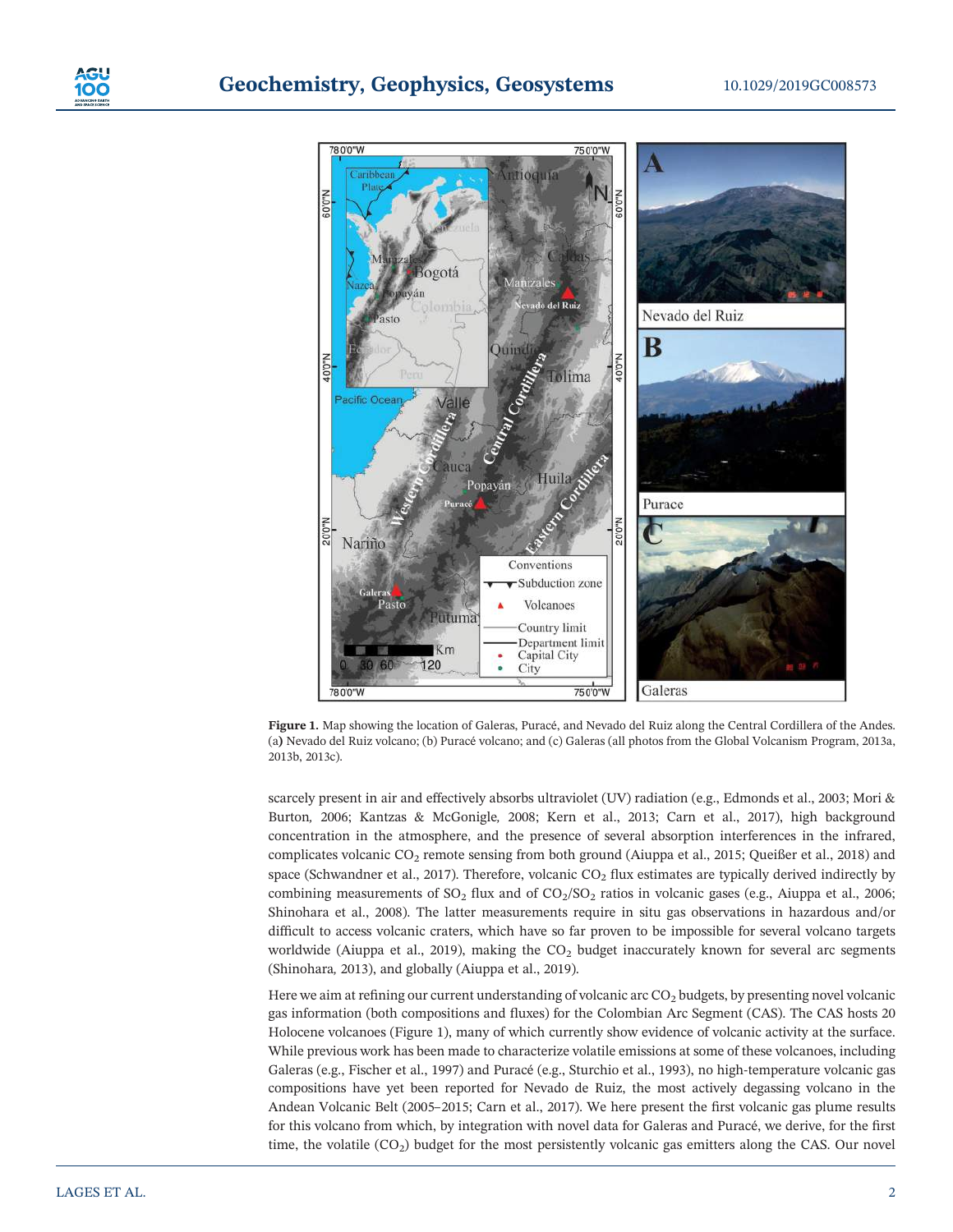

results also open the way to a better characterization of the along‐arc volcanic gas compositional trends in South America and thus to shed new light on the complex origin and recycling processes of volatiles at convergent margins (Aiuppa, Fischer, et al., 2017). Moreover, our volcanic gas results will help to establish baselines for key volcanic gas-related monitoring parameters (e.g.,  $CO_2/SO_2$  ratios; Aiuppa et al., 2017), which is critical to accurately interpret variations in geochemical precursors that may precede periods of volcanic unrest. This is especially important for volcanoes such as Galeras and Nevado del Ruiz, which in recent times have caused tremendous destruction and devastation to neighboring communities in Colombia (e.g., Voight, 1990; Voight et al., 2016).

# 1.1. The Colombia Arc Segment

The morphologically continuous mountain chain of the Andes persists for over 7,000 km along the western margin of South America. Volcanism here occurs in four separate regions, the Northern (NVZ), Central (CVZ), Southern, and Austral Volcanic Zones. The Colombia Arc Segment (CAS) is part of the Holocene NVZ of the Andes, which results from subduction of the 12–20 Ma Nazca Plate (slab age from Jarrard, 1986) beneath the South American Plate. This section of the volcanic arc, with an extension of approximately 530 km, hosts 20 active volcanoes located along the Central Cordillera, the highest of the three branches of the Colombian Andes (Figure 1). Twelve of them are currently classified with unrest level IV, including Puracé, in a scale for which I is accredited to on-course or eminent eruptions. Nevado del Ruiz and Galeras are classified with level III of volcanic activity, attributed to volcanoes that show frequent change on monitoring parameters of volcanic activity (Boletines Informativos, Servicio Geológico Colombiano (n. d.); https://www2.sgc.gov.co/volcanes).

Here we report new compositional and flux data from three of the main volatile emitters in the CAS, Puracé, Nevado del Ruiz, and Galeras (Figure 1). The last two are part of the DECADE initiative (https://deepcarboncycle.org/home-decade) that aims to improve estimates of global fluxes of volcanic  $CO<sub>2</sub>$  to the atmosphere. Nevado del Ruiz and Galeras have been identified as two of the 91 strongest volcanic  $SO<sub>2</sub>$ degassing in the period 2005–2015 (Carn et al., 2017). Based on satellite measurements made by the Ozone Monitoring Instrument (OMI), Carn et al. (2017) estimated the time-averaged (2005–2015) SO<sub>2</sub> flux for Nevado del Ruiz at 1,074  $\pm$  1,376 t/day, making it the largest SO<sub>2</sub> emitter in the NVZ (Colombia and Ecuador). Over the same decade, Galeras emitted on average  $218 \pm 317$  t/day of SO<sub>2</sub> (Carn et al., 2017), about half of the registered flux for this volcano prior to 2005 (450 t/day; Zapata et al., 1997; Andres & Kasgnoc, 1998).

# 2. Eruptive history and recent volcanic activity

# 2.1. Nevado del Ruiz

Nevado del Ruiz (4.892°N, 75.324°W; 5,279 m a.s.l.) is an andesitic stratovolcano located in the department of Caldas, central Colombia, near the northern end of the NVZ. Its first major eruptive period initiated 1.8 Ma ago, followed by a second eruptive stage that lasted approximately 0.6 Ma, from 0.8 to 0.2 Ma ago (Thouret et al., 1990). A summit caldera, formed around the end of the second eruptive period, has now been filled by numerous composite lava domes that characterize the present-day NdR. The modern edifice consists of a truncated cone built by lava flows propagating toward the northeastern, west-northwestern, and east-southeastern flanks. The volcano displays a glacier-covered summit surrounding the 1-km-wide, 240m-deep Arenas crater. Over the past 11 ka, Nevado del Ruiz has explosively erupted andesitic to dacitic magmas, for a total of 12 identified eruptive stages. On 13 November 1985, a short‐lived eruptive pulse of a Volcanic Explosivity Index (VEI) of 3 caused the melting of the summit ice cap and generated a sequence of deadly lahars that killed approximately 25,000 people (Hall, 1990). Explosive events associated with the currently active Arenas crater included other small occurrences nonetheless capable of creating debris avalanches, pyroclastic flows, and surges such as the ones recorded on 19 February 1845 (Thouret et al., 1990). Previous work done on the magmatic‐hydrothermal system of Nevado del Ruiz (Arango et al., 1970; Giggenbach et al., 1990; Sturchio et al., 1988) suggests a strong gas-water interplay beneath the Arenas crater, with continuous release of heat and gas to the hydrothermal system by the intrusion and subsequent crystallization of magmas emplaced during the last period of major effusive activity several hundred thousand years ago (Thouret et al., 1985). These sporadic injections of high-temperature magmatic fluids from depth are thought to trigger recurrent periods of seismic unrests at Nevado del Ruiz, with plumes of water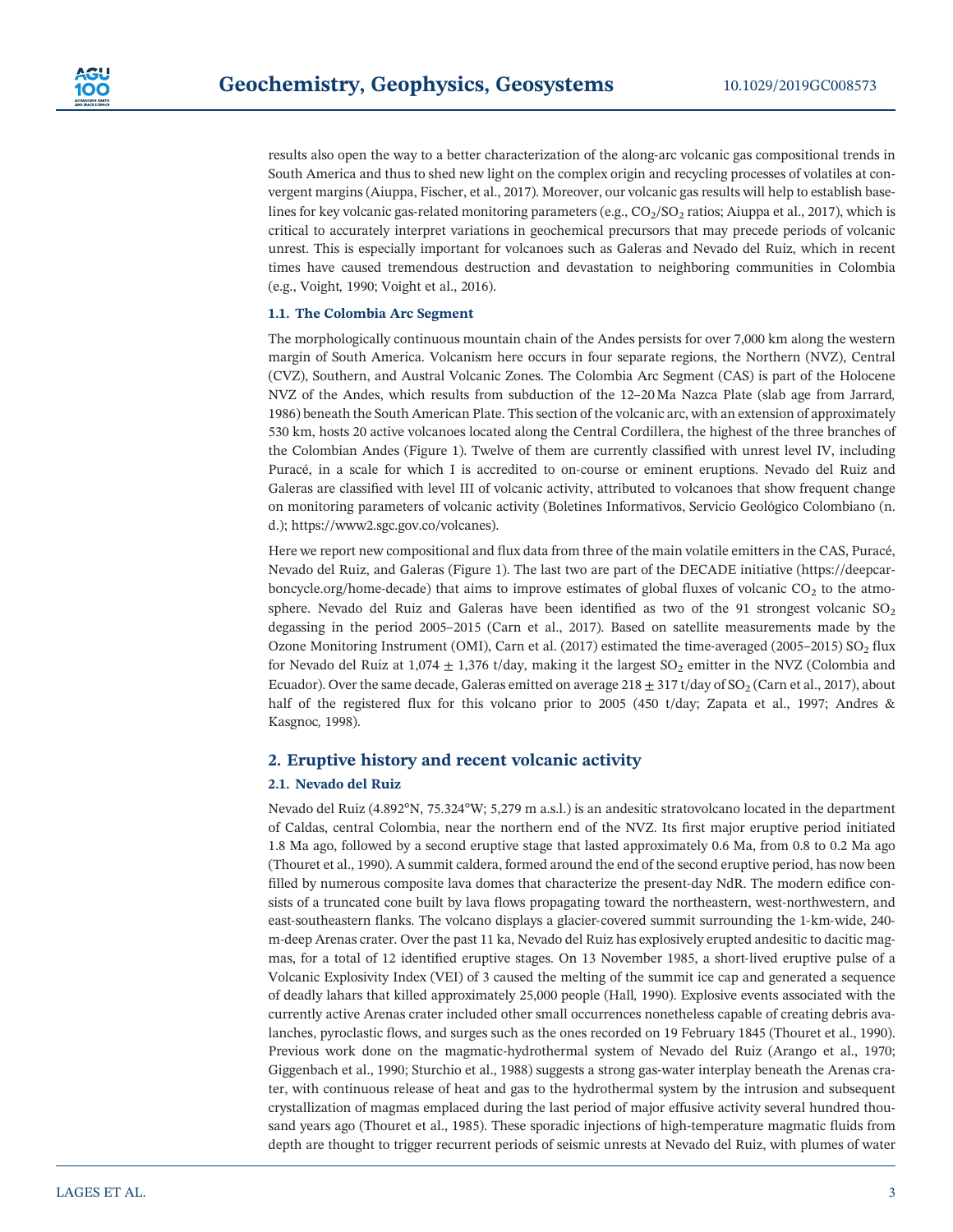

vapor and volcanic gas reaching heights up to ~700 m above the Arenas crater that continue to be reported today by the local volcano observatory in Manizales.

# 2.2. Galeras

Galeras (1.221°N, 77.359°W; 4,276 m a.s.l.) is the youngest active cone of the Galeras Volcanic Complex. It is located ~60 km north of the Colombia‐Ecuador border, in the department of Nariño. Over the past 1 Ma this complex has been characterized by caldera‐forming eruptions, followed by the construction of active cones that produced lavas and pyroclastic flows, ranging from basaltic andesites to dacites (Calvache & Williams, 1997a, 1997b). The present‐day active cone lies in the uppermost part of the sector collapse depression that occurred between 12 and 5 ka ago, during the Urcunina stage (the last eruptive stage before the formation of the present active center at the Galeras Volcanic Complex; Calvache et al., 1997a,b). It rises 150 m above the caldera floor and presents four different craters. The reactivation of the system in 1988 followed one of the four longest repose periods (1948–1988) in the last four centuries. Prior to that, most eruptive episodes, in particular those that took place in the beginning of the twentieth century (e.g., 27 August 1936), exhibited similar eruptive features, producing vertical eruptive columns, ash fall, and small pyroclastic flows (about 3–4 km long; Calvache, 1990). The reactivation of the volcanic system in 1988 was marked by increasing gas emissions and number of earthquakes. Until 1993, the volcano was almost continuously active, with a series of explosive eruptions recorded in May 1989, high levels of degassing and seismicity between 1989 and 1991, and andesitic dome emplacement between September and November 1991, which was destroyed in a series of vulcanian explosions during 1992–1993 (Stix et al., 1997). These last events are believed to have been caused by continuous pressurization of the main conduit as a result of small amounts of crystallization and cooling happening at shallow depths (Stix et al., 1993, 1997), a similar process to that described by Giggenbach et al. (1990) for Nevado del Ruiz. The same conduit dynamics are thought to be responsible for the most recent eruptive events, such as those that occurred between 2008 and 2010 (VEI 3) and more recently in January 2014 (VEI 2). Present‐day gas discharges and summit activity differ from those observed in the 1990s, when degassing was concentrated in the Deformes and Besolima fumaroles, with temperatures between 200 and 500 °C (Sano et al., 1997 and Sano & Williams, 1996). Today, three main fumarolic emissions, Paisita, Chavas, and the central crater, are the main degassing sources at the closed‐vent Galeras system. The temperature of the fumaroles was not directly measured due to inaccessibility to the vent areas, but visual inspection and nature of sublimates in the fumaroles' surroundings suggest nearboiling temperatures.

#### 2.3. Puracé

Puracé (2.314°N, 76.395°W; 4,630 m a.s.l.) is a dacitic shield volcano, capped by an andesitic cone of lavas and pyroclastic deposits (Monsalve & Pulgarín, 1993), located in the department of Cauca, SW Colombia. It is the most active center in the Coconucos Volcanic Chain, a chain that comprises 15 volcanic features along a system of longitudinal and transversal regional faults, having erupted at least 12 times this century (Sturchio et al., 1988). Eruptions such as the last one recorded in the year of 1977 have produced andesitic lavas, pyroclastic flows, and surges, as well as lahars (Monsalve, 1996; Monsalve & Pulgarín, 1993). Currently, weak fumarolic activity is observed at the bottom of the main crater, whereas the main source of degassing is a fumarolic field on the outer northwest volcano's flank of temperatures as high as 135 °C.

# 3. Materials and Methods

Data reported in this study result from field campaigns in Colombia between 2014 and 2017. In situ fumarolic gas composition was first measured at Paisita (Galeras) on 17 October 2014, four days before the first plume measurements at Nevado del Ruiz were acquired. With support from the local observatory of Pasto (SGC‐OVSP) regular MultiGAS (Multi‐component Gas Analysis System; Aiuppa et al., 2005, Shinohara, 2005) surveys in Paisita took place between February and July, 2016. In March 2017, volcanic gas compositions were obtained for all three volcanoes here investigated, including Puracé and two additional fumarolic sources at Galeras (Chavas and the central crater). Finally, in July 2017, volcanic gas surveys were repeated in Galeras and Nevado del Ruiz. From then until 20 December 2017, a permanent MultiGAS station deployed at Nevado del Ruiz recorded daily volcanic gas composition data.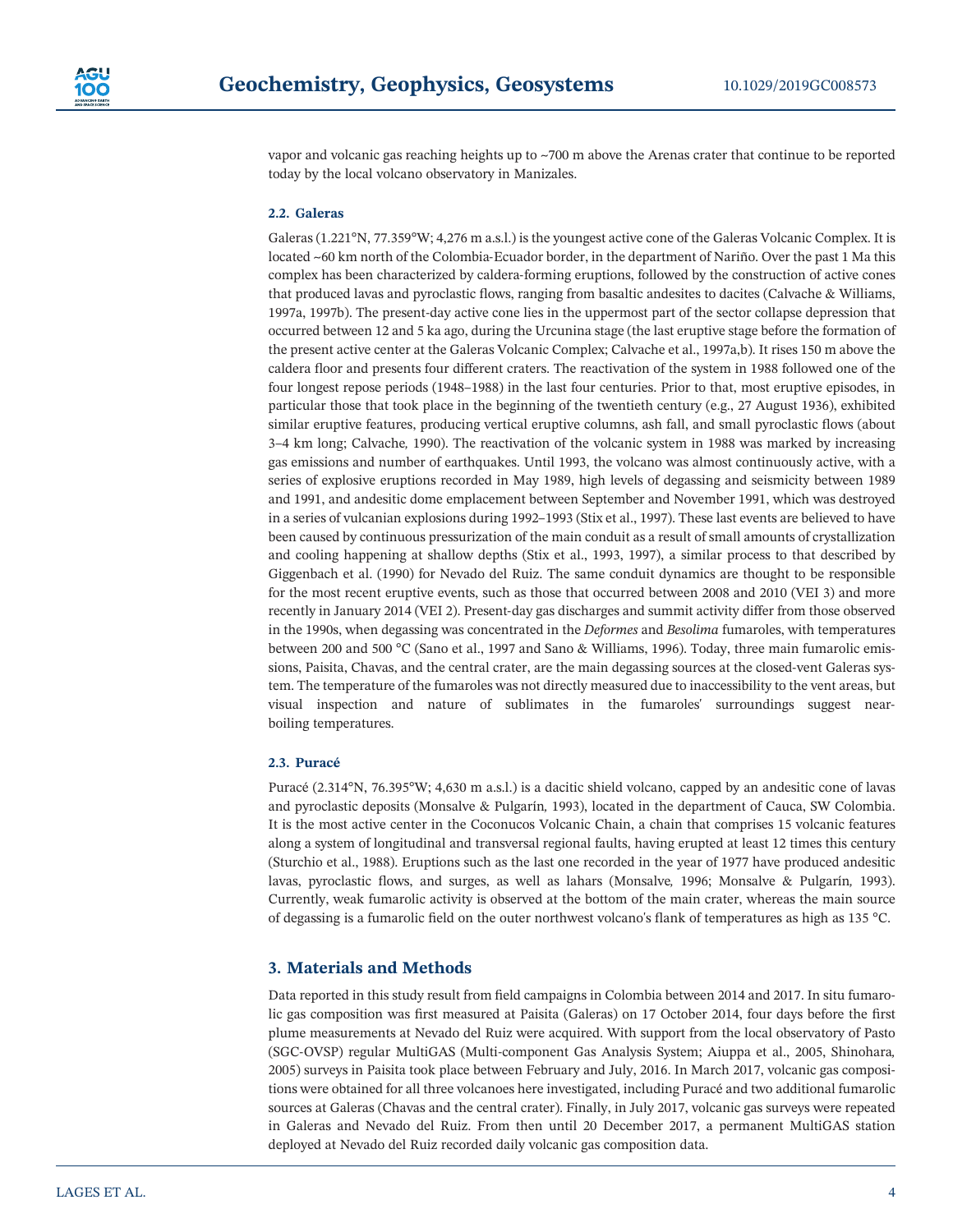### 3.1. In Situ Volcanic Gas Measurements

We used a set of MultiGAS units to measure the in-plume concentrations of the major volcanic volatiles at the three Colombian volcanoes. Each instrument was composed of a Gascard nondispersive infrared  $CO<sub>2</sub>$  spectrometer from Edinburgh Sensors (accuracy,  $\pm 1.5\%$ ; calibration range of 0–3,000 ppm) and City Tech SO<sub>2</sub>, H<sub>2</sub>S, and  $H<sub>2</sub>$  electrochemical sensors with calibration ranges of 0–200, 0–100, and 0–50 ppm, respectively (repeatability, 1%). The system also included temperature  $(T)$  and relative humidity  $(Rh)$  KVM3/5 Galltec-Mela sensors. All system components and respective power sources were contained within a weather‐resistant plastic case, with inlet/outlet ports to provide access to ambient air. Gas sensors were calibrated prior and following each measurement campaign at the Earth and Marine Sciences Department (DiSTeM, University of Palermo) with standard gas mixtures for  $CO<sub>2</sub>$  of 300 and 3,000 ppmmol (effective concentrations of 293.7 and 2,920 ppmmol, respectively), for  $SO_2$  of 100 ppmmol (effective concentration 102.7 ppmmol), for  $H_2S$  of 40 ppmmol (38.0 ppmmol) and for  $H_2$  of 10 ppmmol (10.0 ppmmol). In the field, volcanic gas was pumped through the in‐series connected sensors, using a small pump with a flow rate of 1.8 L/min, and in‐plume gas concentrations measured at a frequency of 1 Hz. Each measurement was preceded by instrument warm-up (3 min) and 2 min of ambient air flow to flush residual volcanic gas that remained trapped within the circuit.

At Nevado del Ruiz, all measurement surveys of volcanic gas composition, from 2014 and 2017, were performed at, and around, Bruma (4.90°N, −75.34°W; 4,832 m a.s.l.), a site located in the middle of a flank canyon carved by previous volcanic activity. Due to its geomorphology, the canyon channels the main vent plume downwind, over the NW flank of the edifice. Despite persistent gas emissions from the central crater, complex weather conditions (e.g., sudden shifts in wind direction) made plume capture very intermittent and compositions were obtained from rare patches of wind‐blown volcanic gas. In June 2017, the gas unit was permanently installed in Bruma, approximately 2 km away from the main vent and configured to collect measurements of volcanic gas at 1 Hz in cycles of 30‐min duration, separated by intervals of 6 hr (four cycles per day).

At both Galeras and Puracé, discrete MultiGAS measurements were made at close proximity to the main summit fumarolic sources. At Galeras, the volcanic gas compositional data we report on were acquired during walking traverses in and around two sparse fumarolic gas emissions (Paisita and Chavas) and at the central crater. Today the main crater of Puracé shows no evidence of persistent degassing, and measurements at this volcano were made at the fumarola lateral, currently the most vigorous source of volcanic gases to the atmosphere.

MultiGAS data were analyzed by selecting specific acquisition windows that showed good temporal correlation between the concentrations of volatiles species measured simultaneously (e.g., Aiuppa et al., 2014; Tamburello et al., 2015). Given the pressure difference between calibration ( $P = 1.013$  mbar) and measurement ( $P = 577-610$  mbar) site, manufacturer pressure corrections (0.015% signal per hPa for SO<sub>2</sub> and 0.008% signal per hPa for H<sub>2</sub>S) were estimated at  $\leq 0.2\%$  effect on the calculated x/SO<sub>2</sub> ratios across our data set. Therefore, such trivial variances have not been considered, and all ratios reported are uncorrected. CO<sub>2</sub> readings were automatically pressure compensated by the nondispersive infrared spectrometer. Cross‐ sensitivity effects of  $SO_2$  on the H<sub>2</sub>S sensor were estimated at 14.5% during calibration, and corrections were applied during data processing to calculate interference-corrected H<sub>2</sub>S concentrations in the gas plume. A scatter plot of the  $CO_2$  versus  $SO_2$  concentrations (in ppmv) is shown in Figure 2a, where the corresponding averaged  $CO<sub>2</sub>/SO<sub>2</sub>$  ratio in that temporal interval is calculated from the slope of the best fit regression line (dashed blue line). The same procedure was applied to calculate in‐plume relative abundances of other volatile species such as  $H_2S/SO_2$  and  $H_2O/CO_2$ .  $CO_2$  and  $H_2O$  concentration ratios were estimated after subtraction of background-air concentration ratios acquired at plume-free areas.  $H_2O$  concentration ratios were calculated using measurements of  $T$ ,  $P$ , and  $Rh$  and the Arden Buck equation (Tamburello, 2015). For each fit window, the peak  $SO_2$  concentration was used to trace the intensity of the gas plume and is here considered as an analog of measurement quality. Reported composition averages (e.g.,  $x/SO<sub>2</sub>$  and mol%) are, therefore, based on predetermined weights assigned to each MultiGAS measurement by the maximum amount of  $SO<sub>2</sub>$  recorded by the instrument for a given acquisition window.

# 3.2. UV Camera Measurements

We used a dual UV camera system (Tamburello, Kantzas, McGonigle, Aiuppa, & Gaetano, 2011) for surveytype  $SO<sub>2</sub>$  flux measurements at Nevado del Ruiz and Galeras. The system consisted of two co-aligned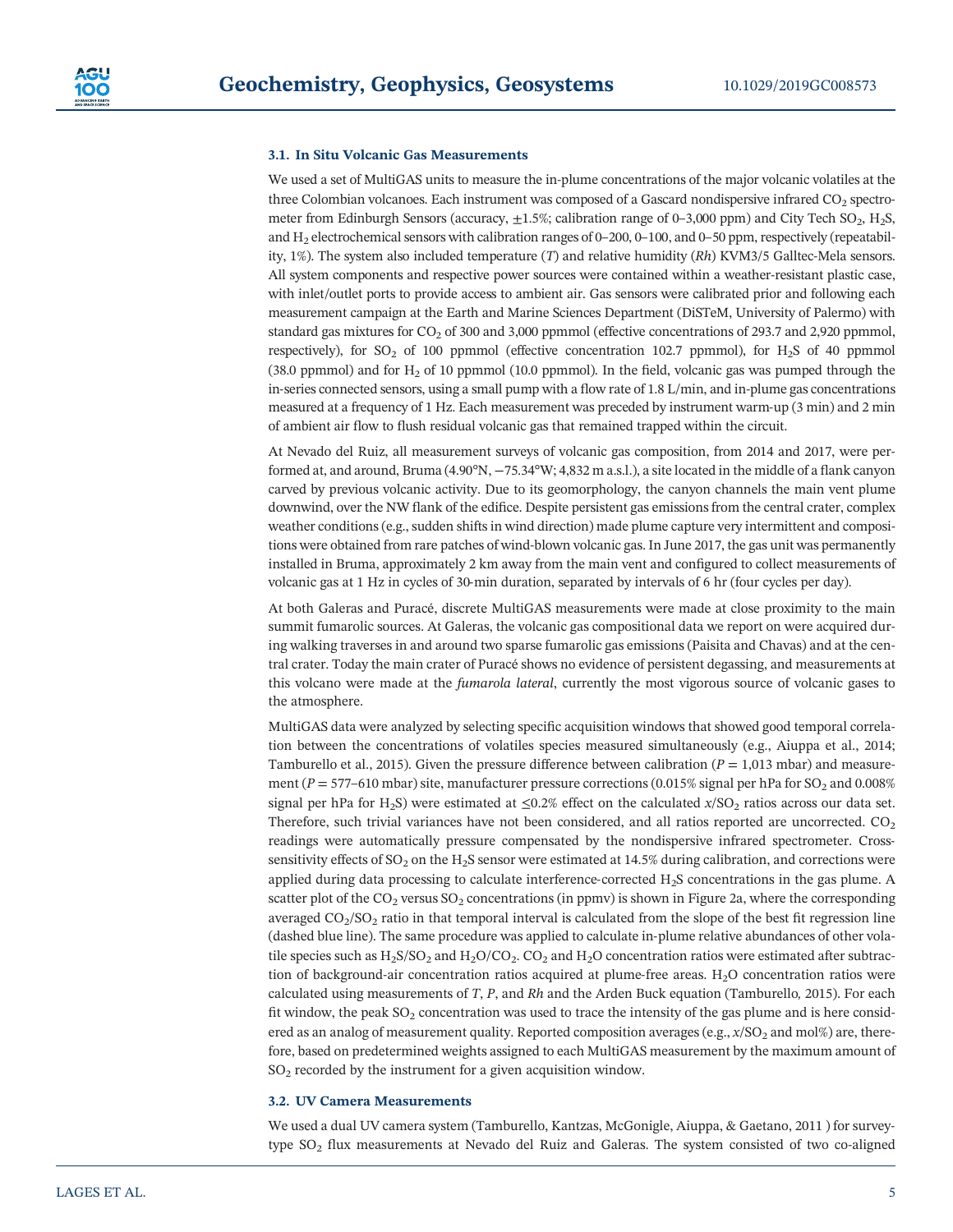

Figure 2. (a) Nevado del Ruiz  $CO_2$  versus  $SO_2$  (ppmv) scatterplot showing an example of an acquisition window with all data in light blue and individual data points used to determine the slope of the best fitting linear regression line (dotted dark blue line,  $R^2 = 0.86$ ). Gray area demarks the field of  $5 \geq CO_2/SO_2 \geq 1$ ; (b) Acquisition window showing the concentration time series of SO<sub>2</sub> and excess  $CO<sub>2</sub>$  (after atmospheric background subtraction) in ppmv. Gray area corresponds to the time window selected to calculate  $CO_2/SO_2$  ratio shown in (a). (c and d)  $CO_2/SO_2$  and  $H_2O/SO_2$  versus  $SO_2$ maximum concentration (in ppm) shown for all plume categories, from I ( $0 < SO<sub>2</sub> < 5$  ppm; light blue data points) to II and III ( $5 < SO_2 < 15$  ppm; dark blue data points). To single out the "magmatic"  $CO_2/SO_2$  and  $H_2O/SO_2$  ratios, Category I type plumes were not considered in the average estimates marked by the dark blue dashed line. The average of our entire data set is represented by the light blue dashed line.

cameras used simultaneously to measure incident radiation through filters centered at 310 (effective SO<sub>2</sub>) absorption region) and 330 nm (outside of the absorption range). Observations at both volcanoes were conducted between 7 and 9 a.m. (GMT −5; period with the lowest cloud coverage) at distances of 2.2 and 2.5 km for Nevado del Ruiz and 0.5 km for Galeras. Measurement sites were selected so as to grant a clear view of the gas plume, with blue sky in the background and the volcanic edifice framed within the acquisition window. The JAI CM‐140 GE‐UV dual‐set UV cameras are fitted with a Sony ICX407BLA UV‐ enhanced CCD array sensor (10 bit,  $1,392 \times 1,040$  pixels) and equipped with an electronic shutter architecture and GiGE Vision interface. Two quartz lenses (UKA optics UV1228CM, focal length 12 mm) provided a horizontal field of view of ~37°, while the two band‐pass filters (Edmund 310nm CWL and 330nm CWL, 10‐nm full width at high maximum) were placed between the lenses and the charge‐coupled device array to avoid variations in wavelength response (Kern et al., 2013). Before acquisition, the UV camera system was calibrated using three calibration cells of known  $SO<sub>2</sub>$  concentrations (203, 998, and 1,861, ppm m), which allowed the calibration of the qualitative measured apparent absorbance (Kantzas et al., 2010; Lübcke et al., 2012). The system was powered by a 12‐V lithium battery. With this setup, sequential images of the plume were captured at  $\sim 0.5$ -Hz rate. For image acquisition and processing we used Vulcamera, a stand-alone code specifically designed for measuring  $SO<sub>2</sub>$  fluxes using UV cameras (Tamburello, Kantzas, McGonigle, & Aiuppa, 2011 ). Cross correlation of two integrated column amounts time series (obtained along two closely spaced parallel sections, perpendicular to the plume) and absorbance for each camera pixel were calculated using the methodology of Kantzas et al. (2010; integrated in the Vulcamera software) and used to finally derive plume speed.

# 3.3. NOVAC Measurements

For Nevado del Ruiz and Galeras, in addition to our survey-type UV camera results, we also used the systematic SO<sub>2</sub> flux records obtained by the local network of UV scanning spectrometers of NOVAC, the global Network for Observation of Volcanic and Atmospheric Change (Galle et al., 2003, 2010). At Nevado del Ruiz, data from five NOVAC scanning mini-differential optical absorption spectroscopy (DOAS; Johansson et al.,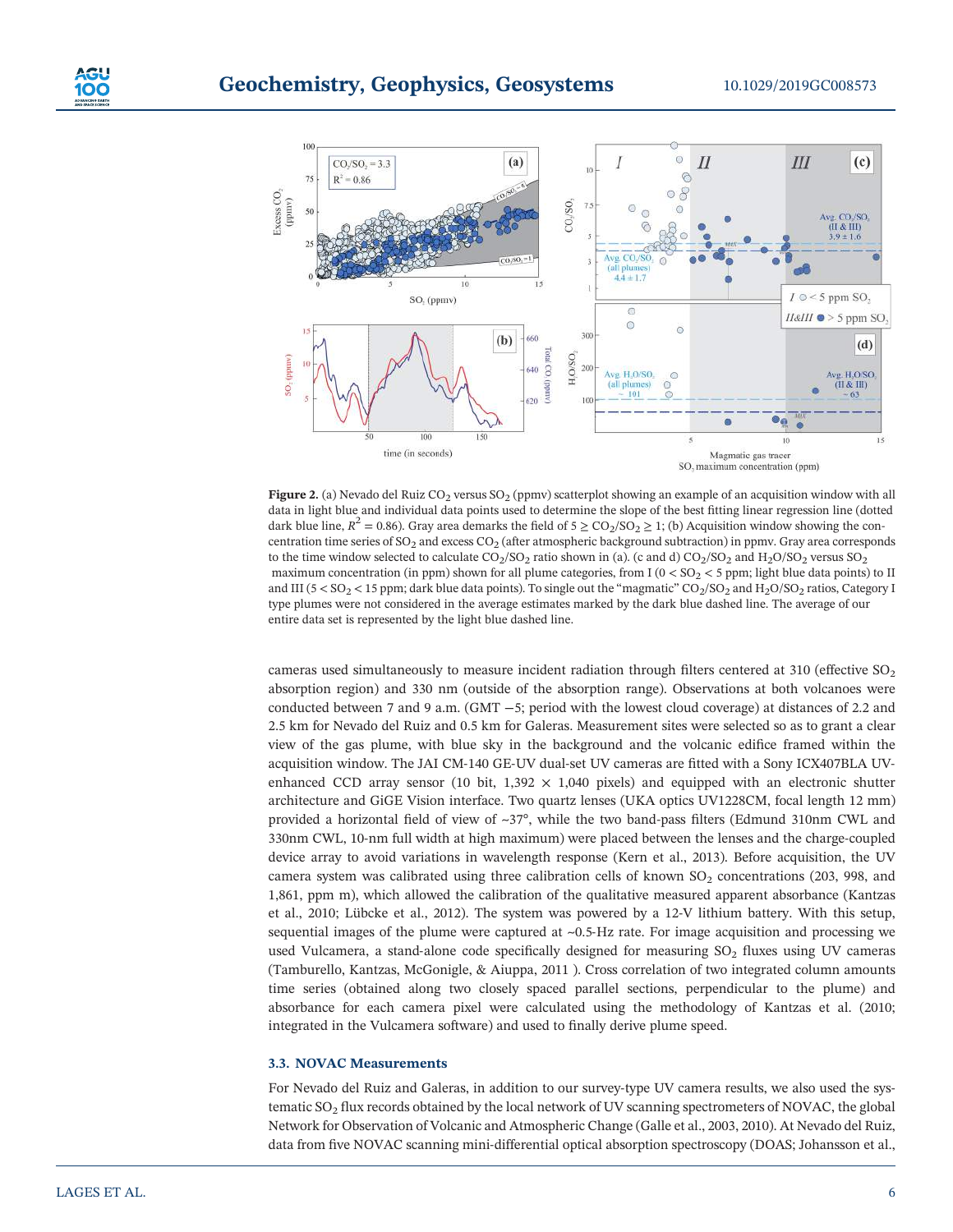2009) instruments were combined with meteorological information to derive daily statistics of total  $SO<sub>2</sub>$ emissions. The use of five scanners allows effective plume capturing for virtually any plume transport direction. At both Galeras and Puracé, one scanning unit was available, and data from these instruments are considered below.

Each plume scan is composed of 51 radiance spectra taken across the scanning plane at steps of 3.6°. Flat and conical scan modes were used. The first comprises a scan performed from horizon to horizon along a vertical surface passing zenith, whereas for the conical scanner, with an opening angle of 60°, a more efficient scan geometry is obtained, providing results under larger deviation in wind direction. Each scan sequence starts with optimization of the exposure time for a spectrum taken in the position closest to zenith (limited to 1,000 ms). This exposure time is kept constant for all measurements in the same scan. Usually, 15 spectra are averaged at each position to improve the signal-to-noise ratio. An additional dark-current/offset spectrum is measured on each scan, with the fore‐optics facing the shadowed nadir position of the scanner. Data are saved in situ and then transmitted to the observatory for real-time evaluation. For  $SO_2$  calculations, the plume speed is obtained from the ECMWF/ERA‐Interim database (Dee et al., 2011), whereas plume direction and altitude is obtained by triangulation of consecutive scan measurements. Daily averages are estimated by simply calculating the arithmetic mean of all valid scans recorded on a single day. The uncertainties reported (1 $\sigma$  of the daily mean) have been factored in the weighted SO<sub>2</sub> flux yearly average (2014– 2017 for Galeras and Nevado del Ruiz), in order to give more relevance to days for which data were acquired more consistently.

Detailed information on retrieval of relative  $SO_2$  slant column densities,  $SO_2$  vertical column densities,  $SO_2$ flux and plume parameters, statistics, and uncertainties associated with each measurement (including uncertainties related to wind speed retrievals from the ECMWF‐ERA5 meteorological model) are provided as supporting information Text S1.

# 4. Results

# 4.1. Gas Composition

# 4.1.1. Nevado del Ruiz

At Nevado del Ruiz, due to high volcanic activity levels recorded throughout this investigation, proximal crater areas have remained inaccessible, thus hampering near-vent in-plume observations. Our measurements at Bruma are thus representative of a distal, aged 215‐ to 590‐s plume, depending on highly variable wind speed (daily average estimates ranging from 3.5 to 9.5 m/s) plume. Due to temporal variations in plume transport direction and speed, the plume was variably diluted while our measurement point was fumigated, so that atmospheric dilution upon transport is responsible for the large variations in gas concentrations detected by the MultiGAS. Sulfur dioxide concentrations spanned from  $\lt 1$  to  $\lt 15$  ppm, while background air-corrected  $CO_2$  concentrations varied from <1 to ~50 ppm (Figure 2a). Magmatic H<sub>2</sub>O was more episodically detected above the atmospheric backgrounds and ranged from  $\lt 10$  to  $\lt 2,950$  ppmv. H<sub>2</sub>S was rarely detected above the 14.5% cross-sensitivity to  $SO_2$  and showed maximum concentrations of ~0.30 ppmv, while MultiGAS measurements recorded  $H_2$  concentrations up to 5 ppmv.

The derived volatile ratios (in the form of  $x/SO<sub>2</sub>$  ratios; where x is  $H<sub>2</sub>O$ ,  $CO<sub>2</sub>$ ,  $H<sub>2</sub>S$ , or  $H<sub>2</sub>$ ) at Nevado de Ruiz are listed in Table 1a. All  $x/SO<sub>2</sub>$  plume ratios were obtained in measurement windows where strong positive covariations ( $R^2 > 0.6$ ) were observed between SO<sub>2</sub> and other volatiles (see example in Figure 2b) and correspond to the gradients of the best fit regression lines in the scatterplots (e.g., Figure 2a). The interference‐corrected H<sub>2</sub>S/SO<sub>2</sub> ratio and the H<sub>2</sub>/SO<sub>2</sub> ratio showed small variations throughout the course of the investigation, with mean values of  $0.1 \pm 0.005$  and  $0.2 \pm 0.1$  (uncertainties correspond to one standard deviation on the average, here and below), while  $CO_2/SO_2$  and  $H_2O/SO_2$  ratios varied more widely, as discussed below.

The derived  $CO<sub>2</sub>/SO<sub>2</sub>$  molar ratios (Table 1a and Figure 2c) are grouped into three different categories depending on the peak  $SO_2$  concentration  $(SO_{2 \text{ MAX}})$  detected during each measurement interval: (I)  $SO<sub>2</sub>$  MAX < 5; (II)  $5 \leq SO<sub>2</sub>$  MAX < 10; and (III)  $SO<sub>2</sub>$  MAX  $\geq$  10 (in ppm). The more scattered category I CO2/SO2 ratio data (Figure 2c, in light gray) potentially reflect either higher analytical uncertainties on the derived volcanic  $CO_2$  concentrations in dilute plume conditions or the presence of other  $CO_2$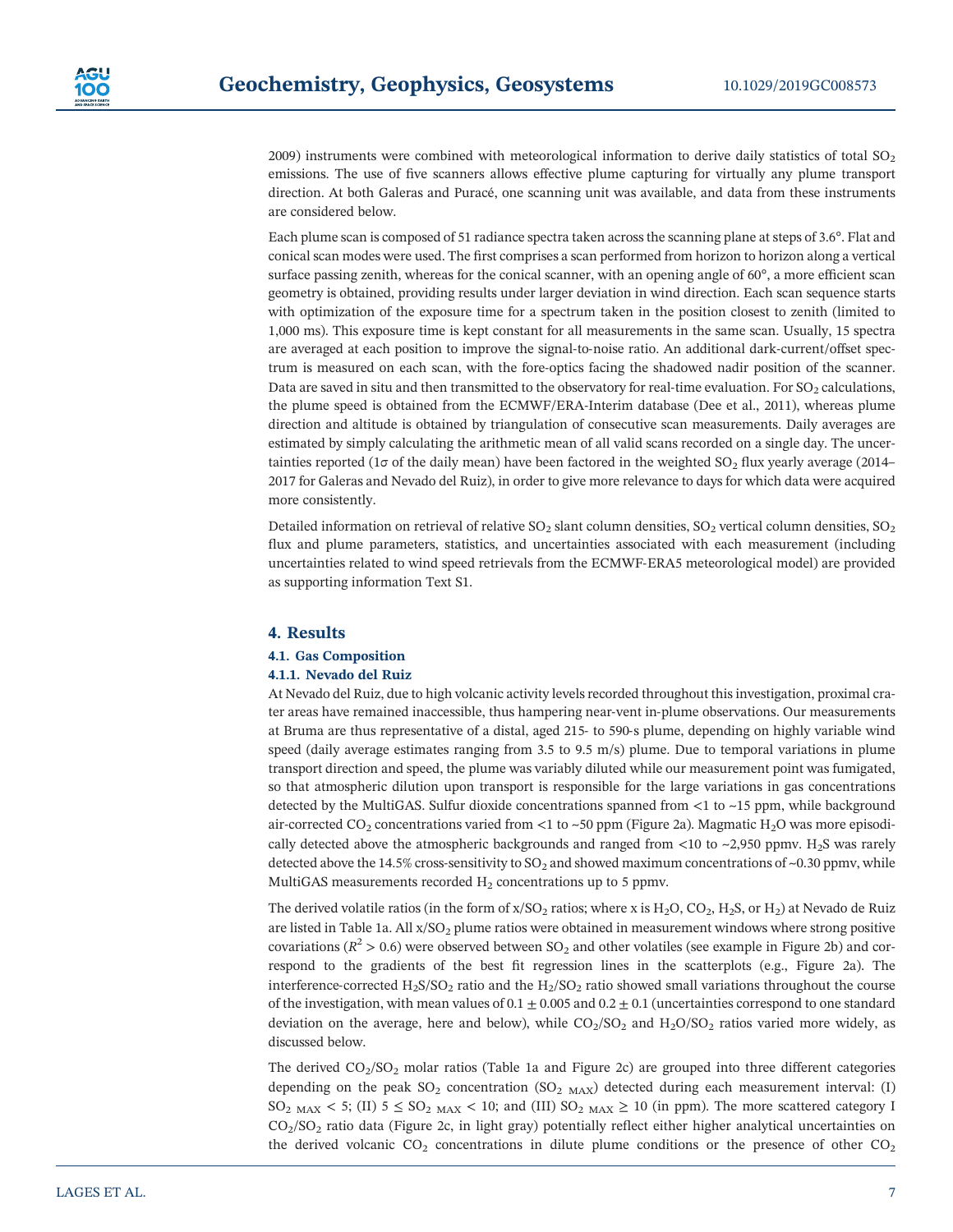

|                                                 | x/SO <sub>2</sub> Molar Ratios Measured by MultiGAS and Gas Composition of (a) Nevado del Ruiz, (b) Galeras, and (c) Puracé With Error Represented as 1¤ From the Weighted Daily Mean |                                          | Molar                       |                                                                                        | Molar                       |                                                                               | Molar                         |                      |                            |                          |                          |            |             |                  | Composition $(\text{mol}\%)$ |                  |                |        |                                 |
|-------------------------------------------------|---------------------------------------------------------------------------------------------------------------------------------------------------------------------------------------|------------------------------------------|-----------------------------|----------------------------------------------------------------------------------------|-----------------------------|-------------------------------------------------------------------------------|-------------------------------|----------------------|----------------------------|--------------------------|--------------------------|------------|-------------|------------------|------------------------------|------------------|----------------|--------|---------------------------------|
|                                                 |                                                                                                                                                                                       |                                          | ratio                       |                                                                                        | ratio                       |                                                                               | ratio                         |                      |                            |                          |                          |            |             |                  |                              |                  |                |        |                                 |
| Molar ratio<br>CO <sub>2</sub> /SO <sub>2</sub> |                                                                                                                                                                                       | Error<br>$\left(\frac{1}{\sigma}\right)$ | $\rm H_2S/$<br>${\rm SO}_2$ | Error<br>$(1\sigma)$                                                                   | $\rm{H}_{2}/$ $\rm{SO}_{2}$ | Error<br>$(1\sigma)$                                                          | $\mathrm{H_2O}/\mathrm{SO}_2$ | Error<br>$(1\sigma)$ | <b>MAX</b><br>${\rm SO}_2$ | ${\rm SO}_2$             | $(1\sigma)$              | $\rm CO_2$ | $(1\sigma)$ | ${\rm H_2S}$     | $(1\sigma)$                  | $\rm H_2$        | $(1\sigma)$    | $H_2O$ | $\left(\frac{1}{\sigma}\right)$ |
|                                                 |                                                                                                                                                                                       |                                          |                             |                                                                                        |                             |                                                                               |                               |                      |                            |                          |                          |            |             |                  |                              |                  |                |        |                                 |
|                                                 |                                                                                                                                                                                       | 0.5                                      | 0.12                        |                                                                                        |                             | 0.01                                                                          | 26                            | $10$                 | 11.0                       | 3.4                      | n/d                      | 8.6        | 1.7         | 0.4              | 0.0                          | 0.3              | $0.0\,$        | 87.3   | 34.2                            |
| 4.2                                             |                                                                                                                                                                                       | 1.5                                      | 0.11                        | $\frac{0.01}{0.01}$                                                                    | 0.08<br>0.07                | 0.02                                                                          | $\overline{\phantom{a}}$      |                      | 3.9                        | $\overline{\phantom{a}}$ |                          |            |             |                  | $\overline{\phantom{a}}$     |                  |                |        |                                 |
| 5.4                                             |                                                                                                                                                                                       | 5.3                                      | 0.14                        |                                                                                        | 0.45                        | 0.21                                                                          | 323                           | 48                   | 4.4                        | 0.3                      | n/d                      | 1.7        | 1.6         | 0.0              | 0.0                          | 0.1              | $\overline{0}$ | 97.9   | 14.5                            |
| 4.1                                             |                                                                                                                                                                                       | 2.5                                      | 0.20                        |                                                                                        | 0.21                        | 0.01                                                                          |                               |                      | 3.4                        |                          |                          |            |             |                  |                              |                  |                |        |                                 |
| 5.4                                             |                                                                                                                                                                                       | $2.0$<br>$3.8$                           | 0.19                        | $\begin{array}{c} 0.01 \\ 0.01 \\ 0.01 \\ 0.01 \\ 0.01 \\ \end{array}$                 | 0.18                        | 0.01                                                                          |                               |                      | $3.\overline{8}$<br>4.8    |                          |                          |            |             |                  |                              |                  |                |        |                                 |
| 9.6                                             |                                                                                                                                                                                       |                                          | 0.18                        |                                                                                        | 0.17                        |                                                                               |                               |                      |                            |                          |                          |            |             |                  |                              |                  |                |        |                                 |
| 7.2                                             |                                                                                                                                                                                       | 2.8                                      | 0.14                        | $\begin{array}{l} 0.01 \\ 0.01 \\ 0.01 \\ 0.01 \\ 0.01 \\ \end{array}$                 | 0.18                        | $\frac{0.01}{0.01}$                                                           | 164                           | $\overline{4}$       | 4.0                        | 0.6                      | n/d                      | 4.2        | 1.6         | $\overline{0.1}$ | 0.0                          | $\overline{0}$   | 0.0            | 95.1   | 237.2                           |
| $1.6$<br>8.2                                    |                                                                                                                                                                                       | $1.3\,$                                  | 0.12                        |                                                                                        | 0.20                        |                                                                               |                               |                      | 7.0                        |                          |                          |            |             |                  |                              |                  |                |        |                                 |
|                                                 |                                                                                                                                                                                       | 7.1                                      | 0.13                        |                                                                                        | 0.24                        | 0.01                                                                          |                               |                      | 6.0                        |                          |                          |            |             |                  |                              |                  |                |        |                                 |
| 4.3                                             |                                                                                                                                                                                       | 0.2                                      | 0.13                        |                                                                                        | 0.12                        |                                                                               |                               |                      | 10.0                       |                          |                          |            |             |                  |                              |                  |                |        |                                 |
|                                                 | 3.3                                                                                                                                                                                   | 1.4                                      | 0.12                        | $\begin{array}{c} 0.01 \\ 0.01 \\ 0.01 \\ 0.01 \end{array}$                            | 0.09                        | $\frac{0.01}{0.01}$                                                           | 127                           | 38                   | 14.8                       | 0.8                      | n/d                      | 2.5        | $\Box$      | $\overline{c}$   | 0.0                          | 0.1              | 0.0            | 96.6   | $\frac{1}{28.8}$                |
| 3.9                                             |                                                                                                                                                                                       | $4.9$<br>0.7                             | 0.10                        |                                                                                        | 0.19                        |                                                                               |                               |                      | 2.9                        |                          |                          |            |             |                  |                              |                  |                |        |                                 |
|                                                 | 4.5                                                                                                                                                                                   |                                          | 0.14                        |                                                                                        | 0.21                        | $\begin{array}{c} 0.01 \\ 0.10 \end{array}$                                   |                               |                      | 3.5                        |                          |                          |            |             |                  |                              |                  |                |        |                                 |
| 4.4                                             |                                                                                                                                                                                       | 3.1                                      | 0.10                        |                                                                                        | 0.21                        |                                                                               |                               |                      |                            |                          |                          |            |             |                  |                              |                  |                |        |                                 |
|                                                 | 5.0                                                                                                                                                                                   | $\Box$                                   | 0.14                        |                                                                                        | 0.21                        |                                                                               |                               |                      | 4.0                        |                          |                          |            |             |                  |                              |                  |                |        |                                 |
|                                                 | 4.0                                                                                                                                                                                   |                                          | 0.14                        |                                                                                        | 0.11                        |                                                                               |                               |                      | 6.6                        |                          |                          |            |             |                  |                              |                  |                |        |                                 |
|                                                 | 5.5                                                                                                                                                                                   | 0.34                                     | 0.16                        | $\begin{array}{c} 0.01 \\ 0.01 \\ 0.01 \\ 0.02 \\ 0.01 \\ 0.01 \\ 0.01 \\ \end{array}$ | 0.20                        | $\begin{array}{c} 0.08 \\[-4pt] 0.01 \\[-4pt] 0.09 \\[-4pt] 0.01 \end{array}$ |                               |                      | 2.7                        |                          |                          |            |             |                  |                              |                  |                |        |                                 |
|                                                 | 5.4                                                                                                                                                                                   |                                          | 0.12                        |                                                                                        | 0.12                        |                                                                               |                               |                      | 8.0                        |                          |                          |            |             |                  |                              |                  |                |        |                                 |
|                                                 | 3.9                                                                                                                                                                                   | 1.5                                      | 0.15                        |                                                                                        | 0.21                        | 0.04                                                                          |                               |                      | 6.4                        |                          |                          |            |             |                  |                              |                  |                |        |                                 |
|                                                 | 3.0                                                                                                                                                                                   | 0.0                                      | 0.13                        |                                                                                        | 0.16                        |                                                                               |                               |                      | $7.0\,$                    |                          |                          |            |             |                  |                              |                  |                |        |                                 |
|                                                 | 3.1                                                                                                                                                                                   | 0.0                                      | 0.13                        | 0.01                                                                                   |                             | $0.02$<br>< $0.01$                                                            | $41\,$                        | 23                   | 10.1                       | $2.7$<br>$2.7$           | n/d                      | 6.9        | 0.0         | 0.3              | 0.0                          | 0.4              | 0.0            | 90.2   | 48.3                            |
|                                                 | 4.1                                                                                                                                                                                   | 0.0                                      | 0.13                        | 0.01                                                                                   | 0.14                        | $\frac{0.01}{0.01}$                                                           | 32                            |                      | 9.9                        |                          | n/d                      | 10.8       | 0.0         | 0.3              | 0.0                          | 0.4              | 0.0            | 85.9   | 60.3                            |
|                                                 | 5.0                                                                                                                                                                                   | 0.2                                      | 0.13                        | $<0.01$                                                                                | 0.17                        |                                                                               |                               |                      | 7.5                        |                          |                          |            |             |                  |                              |                  |                |        |                                 |
|                                                 | 3.9                                                                                                                                                                                   | 1.4                                      | 0.15                        | $\frac{1}{20}$                                                                         | $0.24$<br>0.19              | 0.01                                                                          |                               |                      | 4.0                        |                          |                          |            |             |                  |                              |                  |                |        |                                 |
|                                                 | 7.1                                                                                                                                                                                   | $\overline{41}$                          | 0.13                        |                                                                                        |                             | 0.03                                                                          | 377                           | 102                  | 1.9                        | 0.3                      | n/d                      | $1.8\,$    | $\Box$      | 0.0              | 0.0                          | $\overline{0}$   | 0.0            | 97.8   | 26.5                            |
|                                                 | 4.1                                                                                                                                                                                   | 1.7                                      | 0.18                        | $\frac{0.01}{0.01}$                                                                    | 0.33<br>0.25                | $\frac{0.01}{0.01}$                                                           |                               |                      | $3.\overline{5}$<br>4.6    |                          | Τ                        |            |             |                  |                              |                  |                |        |                                 |
|                                                 | 4.9                                                                                                                                                                                   | 1.9                                      | 0.14                        |                                                                                        |                             |                                                                               | - 1                           | - 1                  |                            | $\overline{\phantom{0}}$ | $\overline{\phantom{0}}$ |            |             |                  |                              | $\blacksquare$   |                |        |                                 |
|                                                 | 6.0                                                                                                                                                                                   | 1.2                                      | 0.55                        |                                                                                        | 0.04                        | 0.01                                                                          | 26                            | $13$                 |                            | 3.0                      | n/d                      | 21.0       | 4.0         | 1.6              | $\overline{0}$ .             | $\overline{0}$ . | $0.1$          | 74.3   | 36.0                            |
|                                                 | 13.4                                                                                                                                                                                  | 5.4                                      |                             |                                                                                        |                             |                                                                               |                               |                      | 61.6                       |                          |                          |            |             |                  |                              |                  |                |        |                                 |
|                                                 | 15.3                                                                                                                                                                                  | 4.2                                      |                             |                                                                                        |                             |                                                                               |                               |                      | 56.5                       |                          |                          |            |             |                  |                              |                  |                |        |                                 |
|                                                 | 14.2                                                                                                                                                                                  | $1.3\,$                                  |                             | $\frac{3}{5}$                                                                          |                             |                                                                               |                               |                      | $73.6$<br>15.1<br>10.8     |                          |                          |            |             |                  |                              |                  |                |        |                                 |
|                                                 | 14.6                                                                                                                                                                                  | $1.9\,$                                  |                             |                                                                                        |                             |                                                                               |                               |                      |                            |                          |                          |            |             |                  |                              |                  |                |        |                                 |
| 13.3                                            |                                                                                                                                                                                       | 3.7                                      |                             |                                                                                        |                             |                                                                               |                               |                      |                            |                          |                          |            |             |                  |                              |                  |                |        |                                 |
|                                                 |                                                                                                                                                                                       |                                          |                             |                                                                                        |                             |                                                                               |                               |                      |                            |                          |                          |            |             |                  |                              |                  |                |        |                                 |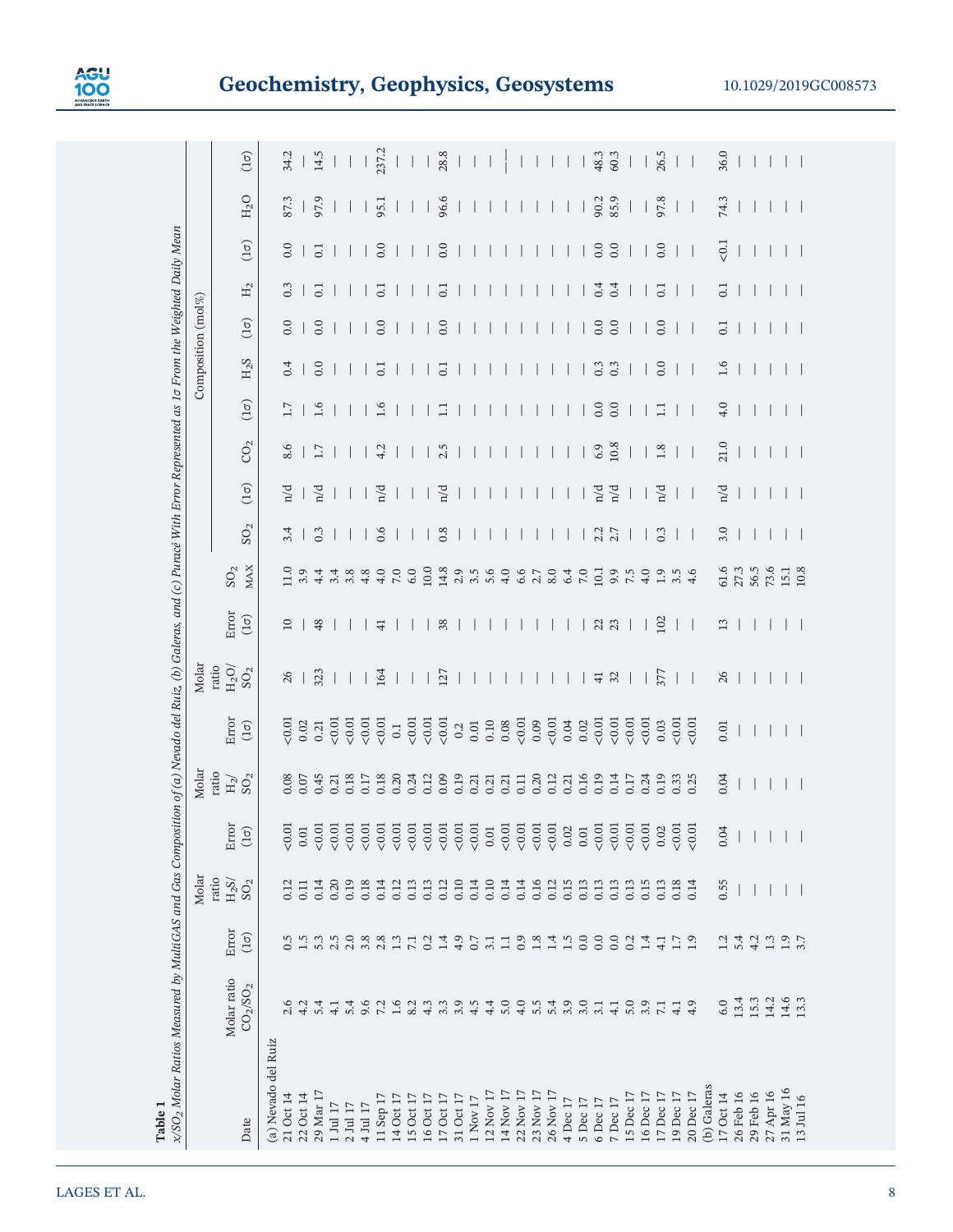

|                                                                       |                                  |                        | Molar        |                        | Molar                       |                          | Molar                                |                      |                         |                                                  |                             |                          |                        | Composition (mol%)       |                                                        |                                       |                                              |                      |                               |
|-----------------------------------------------------------------------|----------------------------------|------------------------|--------------|------------------------|-----------------------------|--------------------------|--------------------------------------|----------------------|-------------------------|--------------------------------------------------|-----------------------------|--------------------------|------------------------|--------------------------|--------------------------------------------------------|---------------------------------------|----------------------------------------------|----------------------|-------------------------------|
|                                                                       |                                  |                        | ratio        |                        | ratio                       |                          |                                      |                      |                         |                                                  |                             |                          |                        |                          |                                                        |                                       |                                              |                      |                               |
|                                                                       | Molar ratio                      | Error                  | $\rm H_2S/$  | Error                  | $\rm{H}_{2}/$ $\rm{SO}_{2}$ | Error<br>(1 $\sigma$ )   | ratio $_{\rm H_2O/}$ SO <sub>2</sub> | Error                | ${\rm SO}_2$            |                                                  |                             |                          |                        |                          |                                                        |                                       |                                              |                      |                               |
| Date                                                                  | CO <sub>2</sub> /SO <sub>2</sub> | $\left(1\sigma\right)$ | ${\rm SO}_2$ | $\left(1\sigma\right)$ |                             |                          |                                      | $(1\sigma)$          | <b>MAX</b>              | ${\rm SO}_2$                                     | $(1\sigma)$                 | CO <sub>2</sub>          | $\left(1\sigma\right)$ | ${\rm H_2S}$             | $\left(1\sigma\right)$                                 | $\rm H_2$                             | $\begin{array}{c} \boxed{10} \\ \end{array}$ | $\rm H_2O$           | $(1\sigma)$                   |
| 18 Jul 16                                                             | 10.8                             | 1.5                    |              | T                      | I                           | I                        | I                                    | $\mid$               | 10.6                    | I                                                | I                           | I                        | I                      | I                        | I                                                      | I                                     |                                              | I                    | I                             |
| 21 Mar 17                                                             |                                  |                        |              |                        |                             |                          |                                      |                      |                         |                                                  |                             |                          |                        |                          |                                                        |                                       |                                              |                      |                               |
| Paisita                                                               | 87.3                             | 17.4                   |              | 0.2                    | $\big $                     |                          |                                      |                      | 5.4                     |                                                  |                             |                          |                        |                          |                                                        | $\overline{\phantom{a}}$              | $\mid$                                       |                      |                               |
| Chavas                                                                | 5.4                              | 0.8                    | 2.3          | 0.2                    | $1.2$<br>3.1                | 0.4                      | 412<br>327<br>1951                   | $71.1$ $\frac{8}{5}$ | $\frac{5}{4}$ .9        | $\begin{array}{c} 0.2 \\ 0.3 \\ 0.1 \end{array}$ | $\frac{d}{d}$ $\frac{d}{d}$ | $21.6$<br>$1.6$<br>$4.8$ | $4.300$<br>$4.000$     | $0.3$<br>$0.7$<br>$0.1$  | $\begin{array}{c} 0.0 \\ 0.0 \\ 0.0 \end{array}$       | 0.4                                   | $\begin{array}{c} 0.1 \\ 0.0 \end{array}$    | 78.4<br>97.0<br>94.9 | $13.5$<br>$2.4$<br>$23.7$     |
| Central crater                                                        | 93.8                             | 6.2                    | 2.4          | 0.4                    |                             |                          |                                      |                      |                         |                                                  |                             |                          |                        |                          |                                                        |                                       |                                              |                      |                               |
| 13 Jul 17                                                             |                                  |                        |              |                        |                             |                          |                                      |                      |                         |                                                  |                             |                          |                        |                          |                                                        |                                       |                                              |                      |                               |
| Paisita                                                               | 38.5                             | 2.7                    | 1.5          | 0.0                    | $\mid$                      | I                        |                                      |                      |                         |                                                  |                             |                          |                        |                          |                                                        | $\mid$                                | I                                            |                      |                               |
| Chavas                                                                | 41.7                             | 0.9                    | 0.9          |                        | $\bigg $                    | $\mid$                   | 155<br>98<br>264                     | $\frac{2}{501}$      | $3.7$<br>$4.7$<br>$3.0$ | $0.5$<br>$0.7$<br>$0.3$                          | nd<br>nd<br>nd              | 24.5<br>41.8             | $\frac{1.7}{0.9}$      | $0.38$<br>$0.7$          |                                                        | $\mid$                                | $\mid$                                       | 74.3<br>56.6<br>86.6 | $\frac{2}{3}$ 3 $\frac{3}{3}$ |
| Central crater                                                        | 33.6                             | 13.7                   | 1.2          | 0.1                    | $\overline{\phantom{a}}$    | $\bigg $                 |                                      |                      |                         |                                                  |                             | 12.6                     | 5.1                    |                          |                                                        | $\overline{\phantom{a}}$              | $\mid$                                       |                      |                               |
| 14 Jul 17                                                             |                                  |                        |              |                        |                             |                          |                                      |                      |                         |                                                  |                             |                          |                        |                          |                                                        |                                       |                                              |                      |                               |
| Central crater                                                        | 33.6                             | 8.0                    | 1.3          | 0.2                    | $\mid$                      | $\overline{\phantom{a}}$ | 131                                  | 31                   | 2.2                     | 0.6                                              | n/d                         | 25.1                     | 6.0                    | 0.8                      | 0.1                                                    | $\mid$                                | $\mid$                                       | 73.5                 | 17.3                          |
| (c) Puracé                                                            |                                  |                        |              |                        |                             |                          |                                      |                      |                         |                                                  |                             |                          |                        |                          |                                                        |                                       |                                              |                      |                               |
| 23 Mar 17                                                             | 14.0                             | 2.3                    | 0.4          | 0.2                    | 0.3                         | 0.2                      | 165                                  | 47                   | 14.4                    | 0.6                                              | n/d                         | 7.7                      | 1.9                    |                          |                                                        | 0.2                                   | 0.1                                          |                      |                               |
| Hydrothermal springs                                                  |                                  |                        |              |                        |                             | Agua Herbiendo           |                                      |                      |                         | $\overline{\phantom{a}}$                         | $\overline{\phantom{a}}$    | 30.1<br>50.5             | $3.8$<br>12.7          |                          |                                                        | $\bigg $                              | $\overline{\phantom{a}}$                     | 91.3<br>69.0<br>49.0 |                               |
|                                                                       |                                  |                        |              |                        |                             | Poco Azul                |                                      |                      |                         | $\bigg $                                         | $\overline{\phantom{a}}$    |                          |                        | $33.9$<br>$3.9$<br>$1.9$ | $\begin{array}{c} 1 & 0 \\ 0 & 0 \\ 0 & 2 \end{array}$ | $\begin{array}{c} \hline \end{array}$ | $\bigg $                                     |                      | 25.7<br>11.3<br>17.3<br>3.6   |
|                                                                       |                                  |                        |              |                        |                             |                          | San Juan de Puracé                   |                      |                         | I                                                | I                           | 89.9                     | 8.5                    |                          |                                                        | I                                     | I                                            | 9.1                  |                               |
| Note. MultiGAS = Multi-component Gas Analysis System; $n/d =$ no data |                                  |                        |              |                        |                             |                          |                                      |                      |                         |                                                  |                             |                          |                        |                          |                                                        |                                       |                                              |                      |                               |

Table 1<br>(continued) (continued)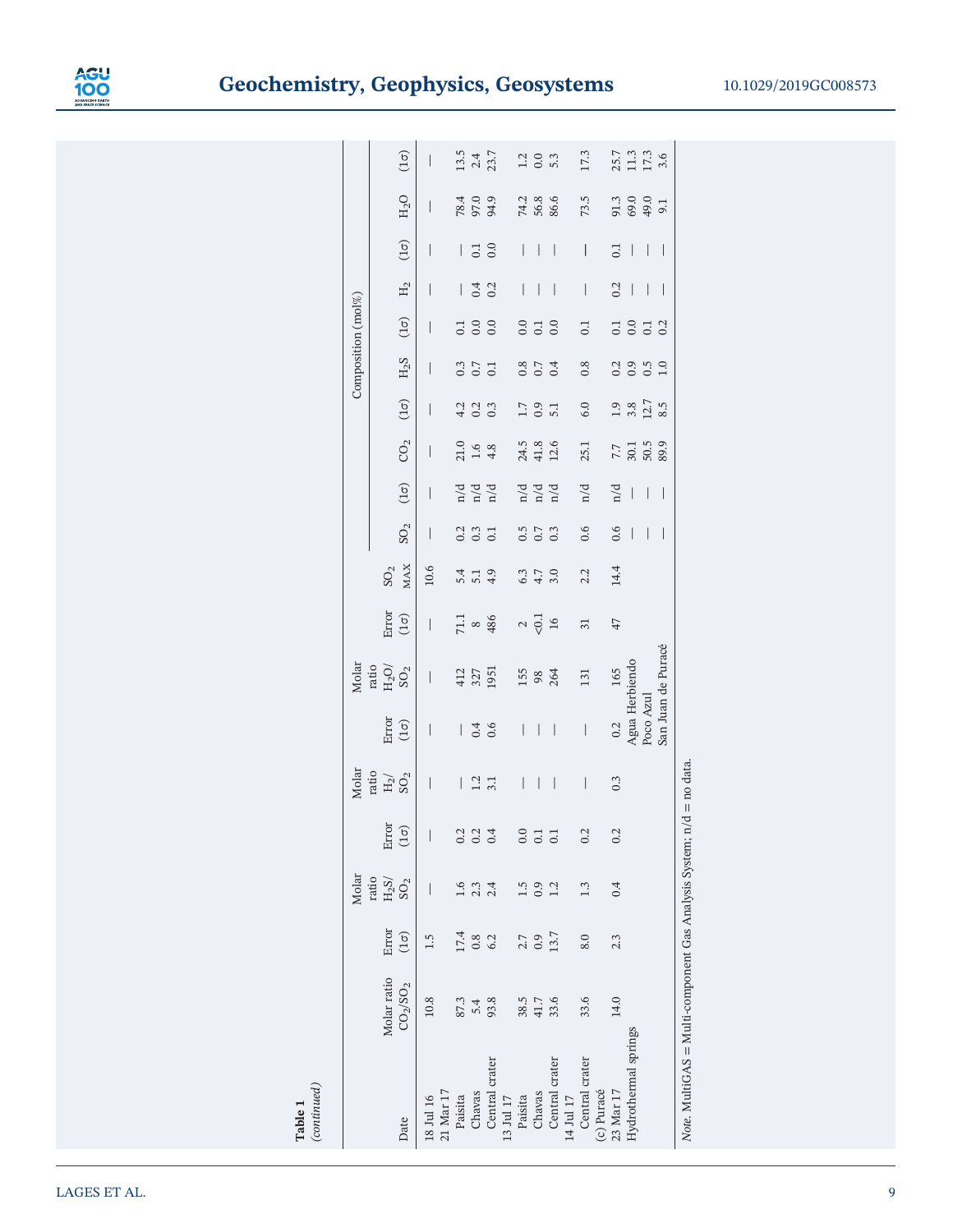

Figure 3. (a) Light grey bars indicate the number of compositional measurements used to calculate weighted daily means, while red closed circles represent the maximum  $SO_2$  peak concentration (in ppm) recorded for each day. (b)  $CO_2/SO_2$  time series for Nevado del Ruiz (October 2014 and March–December 2017); light blue bubble sizes are proportional to the maximum SO2 concentration (in ppm) recorded for any given MultiGAS measurement, while dark blue closed circles symbolize weighted daily  $CO<sub>2</sub>/SO<sub>2</sub>$  averages.

sources (in addition to the magmatic plume) and should thus be considered with caution in the analysis of compositional temporal trends (Figure 3b). We thus used the corresponding  $SO<sub>2</sub>$  peak concentration (Figure 3a) to estimate the daily  $CO<sub>2</sub>/SO<sub>2</sub>$  weighted daily means, which were calculated by weighting each compositional measurement by the  $SO<sub>2</sub>$  peak concentration recorded during individual acquisition windows, as explained above.

On our explorative surveys of 21 and 22 October 2014, the unit ran for about 2 and 0.5 hr, respectively. Measurements on October 21 yielded  $CO<sub>2</sub>/SO<sub>2</sub>$  averages of 4.2  $\pm$  3.0 and 2.3  $\pm$  0.1 for Categories II and III data, respectively, resulting in a daily  $CO<sub>2</sub>/SO<sub>2</sub>$  weighted mean of 2.6  $\pm$  0.5 for that day. On 22 October a more diluted plume signal (SO<sub>2 MAX</sub> of 3.8 ppm) recorded an  $CO<sub>2</sub>/SO<sub>2</sub>$  average of 4.2  $\pm$  3.1. Using the same scatterplot approach (e.g., Figure 2a),  $H_2S/SO_2$ ,  $H_2/SO_2$ , and  $H_2O/SO_2$  ratios were also derived in October 2014, with obtained averages of 0.1, 0.1, and 25.7, respectively. From these compositional measurements in-plume molar proportions of 87.3 mol% H<sub>2</sub>O, 8.6 mol% CO<sub>2</sub>, 3.4 mol% SO<sub>2</sub>, 0.4 mol% H<sub>2</sub>S, and 0.3 mol% H2 were derived in October 2014 for Nevado del Ruiz (Table 1a).

Following the same measurement routine, in March 2017, our unit measured continuously for approximate 3.5 hr in the same location. Sulfur dioxide concentrations exceeded background levels to a maximum of 4.5 ppmv, and very sparse volcanic  $CO<sub>2</sub>$  peaks (as high as 889 ppmv) revealed a highly diluted plume (Category I) with an  $CO_2/SO_2$  average of 5.4  $\pm$  5.3, similar to the results obtained in 2014 under similar measurement conditions (Figures 3a and 3b). The plume exhibited a more  $H<sub>2</sub>O$ -rich composition (H<sub>2</sub>O ~97.9 mol%) than in 2014, and the H<sub>2</sub>/SO<sub>2</sub> ratio was also ~5 times higher (0.5  $\pm$  0.2; Table 1a).

In July to December 2017, Category III measurements showed slightly higher  $CO<sub>2</sub>/SO<sub>2</sub>$  ratios (mean,  $3.2 \pm 0.1$ ) than in previous observational periods (Figure 3b). Category I and II plumes' CO<sub>2</sub>/SO<sub>2</sub> averages remained higher than observed in denser (Category III) plumes, with  $5.5 \pm 3.2$  and  $4.3 \pm 2.4$  averages, respectively (individual  $CO<sub>2</sub>/SO<sub>2</sub>$  ratios and daily means are shown in the time series of Figure 3). Magmatic  $H<sub>2</sub>O$  signals, when distinguishable from the atmospheric background, yielded widely variable H2O/SO2 ratios (32–377) in July–December 2017, but Category II and III plumes converged to averaged magmatic  $CO_2/SO_2$  and  $H_2O/SO_2$  ratios of 3.9  $\pm$  1.6 and 63  $\pm$  45, respectively (Figure 2d). From the data above, the time-averaged plume composition in 2017 was thus estimated at 91.7 mol% H<sub>2</sub>O, 6.0 mol% CO<sub>2</sub>, 1.8 mol%  $SO_2$ , 0.2 mol%  $H_2S$  and 0.2 mol%  $H_2$ .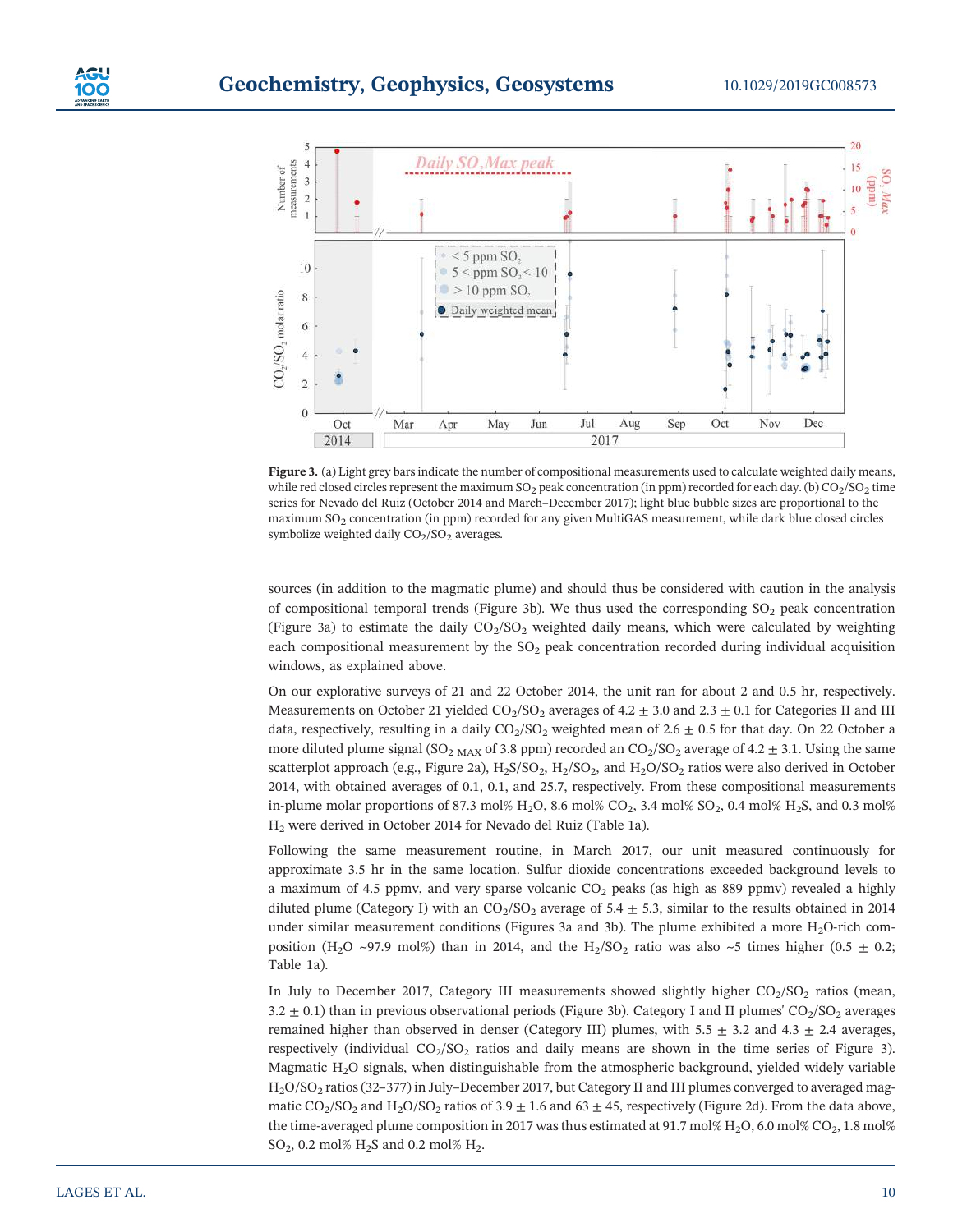



Figure 4. Galeras: (a) CO<sub>2</sub>/SO<sub>2</sub> time series for Galeras (October 2014, in green; February–July 2016, in dark gray; March 2017, in olive drab; and July 2017, in orange). Light gray area delimitates the 2017 period, with inset from March to July, and shaded red bubble sizes are proportional to the maximum  $SO<sub>2</sub>$  amount (in ppm) recorded by each MultiGAS measurement, while dark colors symbolize weighted daily  $CO_2/SO_2$  averages. (b)  $CO_2$  versus  $SO_2$  (ppmv) scatterplots of concentration ratios at Paisita from October 2014 (green), March (olive drab), and July (orange) 2017, with respective least squares sregression lines.

# 4.1.2. Galeras

Three emission sources, Paisita, Chavas, and the central crater, have been actively degassing at Galeras since 2014. Our results identify large temporal (at each site) and spatial (from one site to another) variations in gas composition (Table 1b). All daily  $CO_2/SO_2$  averaged ratios, and associated errors, are shown in the time series of Figure 4a.

The first MultiGAS survey in October 2014 at Galeras was restricted to the Paisita fumarole only. This yielded a  $CO_2/SO_2$  ratio average of 6.0  $\pm$  1.2 (Figures 4a and 4b, in green). Sulfur dioxide was the prevalent S species (H<sub>2</sub>S/SO<sub>2</sub> molar ratios of 0.6  $\pm$  0.1), and the H<sub>2</sub>O/CO<sub>2</sub> ratio averaged at ~24, yielding an averaged plume composition of ~74.3 mol% H<sub>2</sub>O, 21.0 mol% CO<sub>2</sub>, 3.0 mol% SO<sub>2</sub>, 1.6 mol% H<sub>2</sub>S, and 0.1 mol% H<sub>2</sub>.

From February to July 2016, despite the high  $SO<sub>2</sub>$  concentrations recorded in the gas plume (as high as 74 ppmv),  $CO<sub>2</sub>/SO<sub>2</sub>$  molar ratios at Paisita increased to  $14.2 \pm 1.1$  (6-month-period average; Figure 4a). This increase was even more pronounced in March 2017, when the  $CO<sub>2</sub>/SO<sub>2</sub>$  ratio increased at both Paisita (Figure 4b, in olive drab) and the central crater (87.3  $\pm$  17.4 and 93  $\pm$  6.2, respectively; Figure 4a, inset). Conversely, Chavas exhibited lower  $CO_2/SO_2$  of  $5.4 \pm 0.8$ , similar to those observed at Paisita in 2014 (Figure 4).

Volcanic gas measurements in July 2017 confirmed a high  $CO<sub>2</sub>/SO<sub>2</sub>$  ratio signature at all emission sources (Paisita, 38.5  $\pm$  2.7; central crater, 33.6  $\pm$  13.6; Chavas, 41.7  $\pm$  0.9 on 13 July; central crater, 33.6  $\pm$  8.0 on 14 July) as plotted in the inset of Figure 4a (Figure 4b shows the scatterplot of  $CO<sub>2</sub>$  versus  $SO<sub>2</sub>$  in orange for Paisita in July for comparison with previous measurements). High  $H_2O/SO_2$  ratios were also observed at all vents (154.7  $\pm$  2.4, 97.8  $\pm$  0.1, and 264.3  $\pm$  16.0 for Paisita, Chavas, and the central crater, respectively), suggesting a  $SO_2$ -poor composition, which is also consistent with a sensible increase in the H<sub>2</sub>S/SO<sub>2</sub> ratios (0.6 in 2014 to as high as 2.3 in 2017). Based on these ratios, the plume compositions in July 2017 were derived at 74.3 mol% H<sub>2</sub>O, 24.5 mol% CO<sub>2</sub>, 0.5 mol% SO<sub>2</sub>, 0.8 mol% H<sub>2</sub>S, and 0.1 mol% H<sub>2</sub> (Paisita); 56.8, 41.8, 0.7, 0.7, and 0.1 (Chavas); and 86.6, 12.6, 0.3, 0.4, and 0.1 (central crater; Table 1b).

#### 4.1.3. Puracé

Measurements in the lateral fumarole of Puracé (135 °C) yielded an in-plume  $CO_2/SO_2$  ratio average of 14.0  $\pm$  2.3 during the measurements performed on 23 March 2017 (Table 1c). The H<sub>2</sub>O/CO<sub>2</sub> ratio was low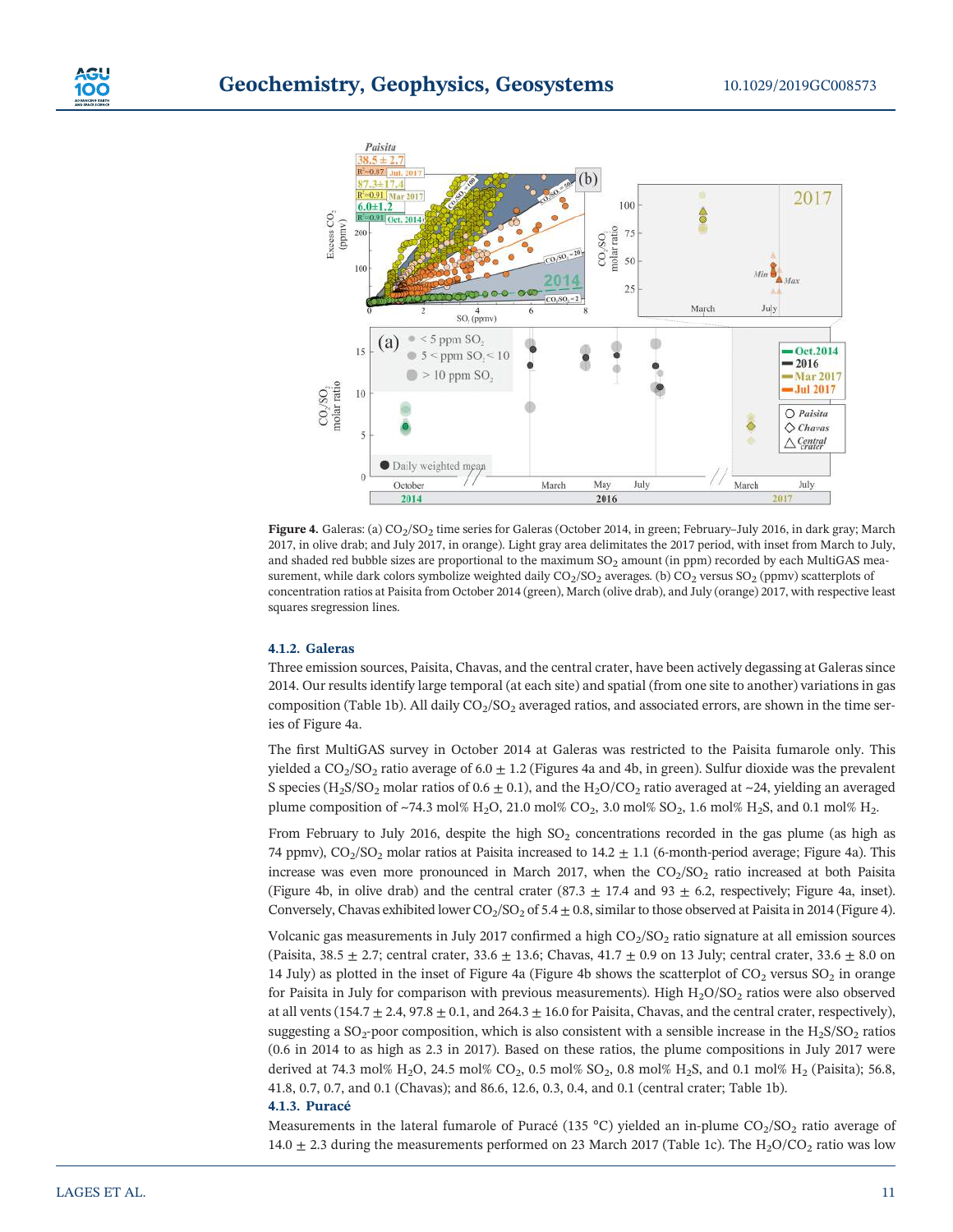(average 10.7  $\pm$  2.8), and the in-plume composition was estimated at 91.3 mol% H<sub>2</sub>O, 7.7 mol% CO<sub>2</sub>, 0.6 mol  $\%$  SO<sub>2</sub>, 0.3 mol% H<sub>2</sub>S, and 0.2 mol% H<sub>2</sub>. A few low-temperature peripheral gas emissions were also analyzed, yielding the following gas compositions: (i) Agua Herbiendo (59 °C), 30.1 mol% H<sub>2</sub>O, 69.0 mol% CO<sub>2</sub>, and 0.9 mol% H<sub>2</sub>S; (ii) Poco Azul (85 °C), 50.5 mol% H<sub>2</sub>O, 49.0 mol% CO<sub>2</sub>, and 0.5 mol% H<sub>2</sub>S; and (iii) San Juan de Puracé (34 °C), 89.9 mol% H<sub>2</sub>O, 9.1 mol% CO<sub>2</sub>, and 1.0 mol% H<sub>2</sub>S. These fumaroles are thus enriched in  $CO<sub>2</sub>$ , as typical of low-temperature gas discharges at the periphery of active volcanoes.

Daily averaged composition estimates and associated errors  $(\pm 1\sigma$  of the daily mean) for Nevado del Ruiz, Galeras, and Purace are reported individually in Tables 1a–1c.

# 4.2.  $SO<sub>2</sub>$  Fluxes

On each of our MultiGAS observation days (Figure 3), the Nevado del Ruiz scanning‐DOAS NOVAC system was regularly in operation and outputted the daily averaged  $SO<sub>2</sub>$  fluxes listed in Table 2a and graphically illustrated in Figure 5a. In 2014, for both days of acquired MultiGAS data (21 and 22 October), the  $SO_2$  flux averaged 33 and 13 kg/s, respectively (Table 2a). From March to December 2017, the  $SO_2$  flux ranged between 3 and ~35 kg/s, with an estimated weighted  $SO_2$  flux average of ~8 kg/s (arithmetic mean of ~13 kg/s; see section 3.3 for details on average estimates). For comparison, measurements made on 1 and 4 July 2017 between 7 and 9 a.m. GMT −5 using the dual UV camera system, although restricted to acquisition windows limited to short periods of cloud-free conditions (~6 and ~18 min, respectively), yielded SO<sub>2</sub> fluxes of 21  $\pm$  7 and  $11 \pm 3$  kg/s (Table 2a1). These were higher and more variable than the daily averaged NOVAC-based  $SO<sub>2</sub>$  fluxes for the two days (4.0 and 4.4 kg/s for 1 and 4 July, respectively), despite the similar average plume speed estimates used to retrieve  $SO_2$  outputs from both methods (~9.4 m/s for NOVAC and ~8.5 m/s for the UV camera), implying that UV camera observations may have captured short‐lived phases of elevated degassing. Still, the averaged SO<sub>2</sub> flux for the two UV camera measurements ( $\sim$ 16 kg/s) is well within the range of the NOVAC  $SO<sub>2</sub>$  outputs in 2017 (Figure 5).

The SO<sub>2</sub> flux oscillated between  $\sim$  5 and 6 kg/s at Galeras (NOVAC) during our 2014 MultiGAS survey (Table 2b). In 2016 (February to July), the SO<sub>2</sub> flux ranged between 3 and 9 kg/s (average of  $\sim$ 5 kg/s), and, in 2017, no  $SO_2$  was detected from NOVAC, suggesting a drop in  $SO_2$  emissions that is well consistent with our MultiGAS-based compositional data (cf. section 4.1.2). However, the near-vent dual UV camera measurements performed on 21 March were well able to detect the  $SO<sub>2</sub>$  emissions from the volcano and to distinguish the individual  $SO_2$  contributions from Paisita, Chavas, and the central crater (Figure 6). Acquisition windows with clear atmospheric background for all three sources were again restricted in time (11–14 min in temporal intervals between 7 and 8 a.m. GMT  $-5$ ) but allowed the estimation of weighted SO<sub>2</sub> fluxes of  $0.4 \pm 0.4$  (<0.1<sub>[min]</sub>–1.29<sub>[max]</sub>),  $1.3 \pm 0.6$  (<0.1<sub>[min]</sub>–2.2<sub>[max]</sub>), and  $0.8 \pm 0.5$  (0.7<sub>[min]</sub>–1.20<sub>[max]</sub>) for Paisita, Chavas, and the central crater, respectively (Table 2b1). Due to highly variable wind conditions during the acquisition period, our reported weighted means consider only fluxes estimated from plume speed values within 1 $\sigma$  of the mean. Values outside of this range are likely to overestimate SO<sub>2</sub> flux outputs and are uncharacteristic of the overall degassing pattern of all three individual subaerial discharges. The total  $SO<sub>2</sub>$ flux was thus  $2.5 \pm 1.5$  kg/s, slightly lower than the 2014–2016 NOVAC records.

On 23 March 2017 the NOVAC scanning DOAS at Puracé derived an  $SO_2$  flux of  $0.1 \pm 0.1$  kg/s (Table 2c). The SO<sub>2</sub> flux remained low throughout the course of this investigation (March to December 2017).

# 5. Discussion

# 5.1. Magmatic versus Hydrothermal Gas Compositions

Our measurements here supply new information to the (currently limited) existing knowledge on the volcanic gas signature of the CAS‐NVZ. The gas results for the three volcanoes are summarized and illustrated in the  $CO_2$ -S<sub>T</sub>\*5-H<sub>2</sub>O/10 triangular plots of Figure 7 and 8.

To the best of our knowledge, our observations represent the first ever results obtained for the major element composition of the Nevado del Ruiz volcanic plume, the strongest source of  $SO<sub>2</sub>$  in the NVZ (Carn et al., 2017). Previous volcanic gas information on the volcano was limited to a few analyses of low‐temperature (82–103 °C) hydrothermal steam vents and fumaroles collected in the crater area and along the volcano's flanks in the months following the lethal 13 November 1985 eruption (Giggenbach et al., 1990; Figures 7a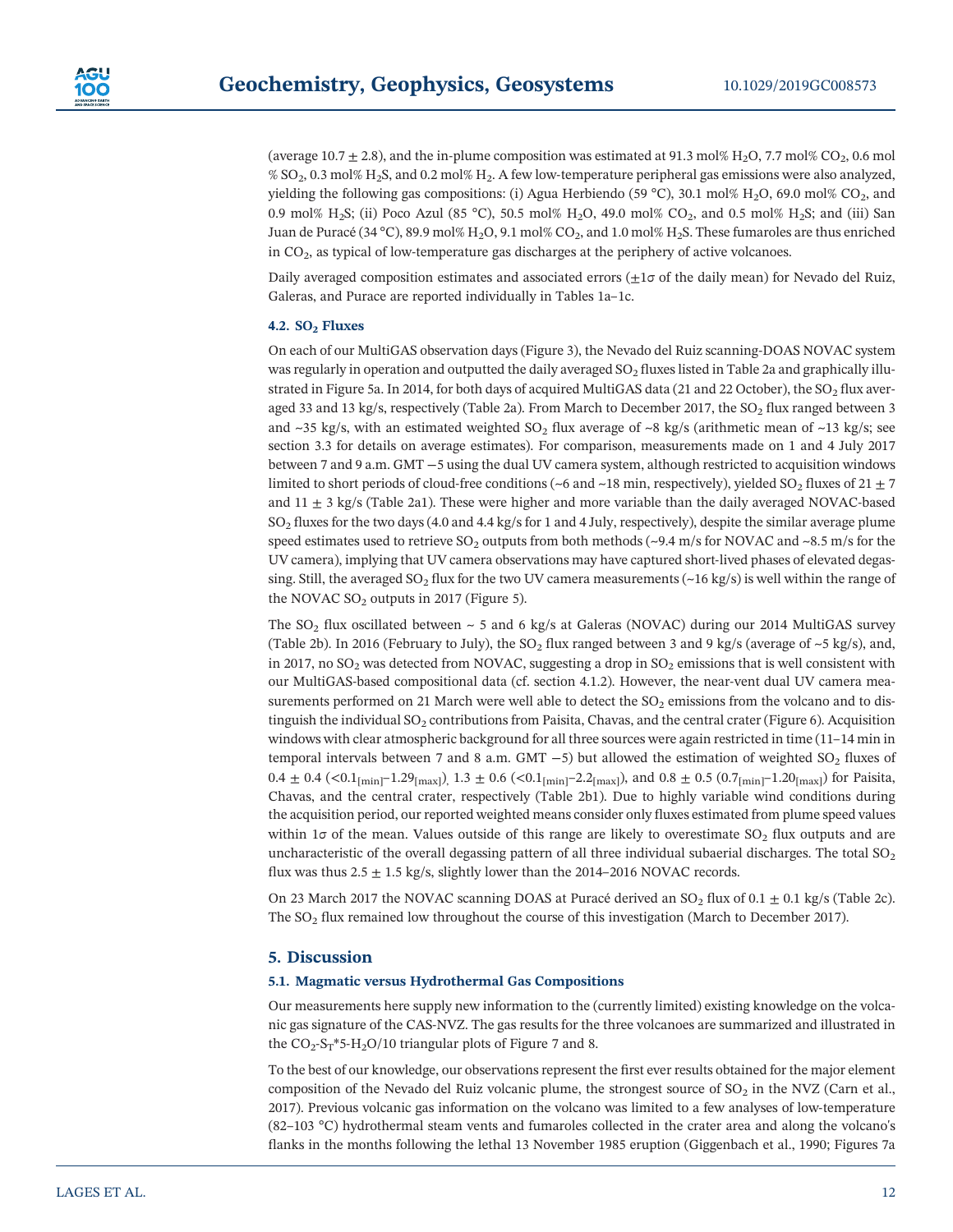

| $H_2O$ in kg/s (t/day)                                                      |               | $CO2$ in kg/s (t/day)                                                                                          | р                        | SO <sub>2</sub> in kg/s (t/day) | р                    | $H_2S$ in kg/s (t/day) | р                  | $H_2$ in kg/s (t/day)     | p                                                                                                                                                                                                                                                                                                                                                                                                                                                                                                                                                                                                                                            |
|-----------------------------------------------------------------------------|---------------|----------------------------------------------------------------------------------------------------------------|--------------------------|---------------------------------|----------------------|------------------------|--------------------|---------------------------|----------------------------------------------------------------------------------------------------------------------------------------------------------------------------------------------------------------------------------------------------------------------------------------------------------------------------------------------------------------------------------------------------------------------------------------------------------------------------------------------------------------------------------------------------------------------------------------------------------------------------------------------|
| (a) Nevado del Ruiz-Volatile flux estimates derived from SO <sub>2</sub>    |               | flux daily averages (NOVAC)                                                                                    |                          |                                 |                      |                        |                    |                           |                                                                                                                                                                                                                                                                                                                                                                                                                                                                                                                                                                                                                                              |
| 238 (20,582)                                                                | 144 (12,449)  | 38 (3,291)<br>58 (4,893)                                                                                       | 29 (2,492)<br>25 (2,157) | 33 (2,843)<br>13 (1,129)        | 15 (1,312)<br>7(623) | 2.1 (180)<br>0.8(68)   | 0.4(38)<br>1.0(83) | $\Omega$<br>$\circledast$ | $\widehat{c}$<br>(2)                                                                                                                                                                                                                                                                                                                                                                                                                                                                                                                                                                                                                         |
| 654 (56,536)                                                                | 1060 (91,589) | 27 (2,328)                                                                                                     | 51 (4,389)               | 7(623)                          | 12 (1,005)           | 0.5(47)                | 0.9(75)            | $\odot$                   | (15)                                                                                                                                                                                                                                                                                                                                                                                                                                                                                                                                                                                                                                         |
|                                                                             |               | 11 (953)                                                                                                       | 15 (1,312)               | 4(342)                          | 5(423)               | 0.4(37)                | 0.5(45)            | $\hat{c}$                 | $\circled{3}$                                                                                                                                                                                                                                                                                                                                                                                                                                                                                                                                                                                                                                |
|                                                                             |               |                                                                                                                |                          |                                 |                      |                        |                    |                           |                                                                                                                                                                                                                                                                                                                                                                                                                                                                                                                                                                                                                                              |
|                                                                             |               | 29 (2,488)                                                                                                     | 28 (2,392)               | 4(376)                          | 4(329)               | 0.4(37)                | 0.4(32)            | $\widehat{c}$             |                                                                                                                                                                                                                                                                                                                                                                                                                                                                                                                                                                                                                                              |
| 143 (12,359)                                                                | 377 (32,553)  | 15 (1,329)<br>9(755)                                                                                           | 14 (1,224)<br>9 (788)    | 3(269)<br>8 (678)               | 5(444)<br>3(226)     | 0.5(44)<br>0.2(20)     | 0.3(29)<br>0.2(17) | $\tag{4}$                 |                                                                                                                                                                                                                                                                                                                                                                                                                                                                                                                                                                                                                                              |
|                                                                             |               | 139 (12,042)                                                                                                   | (47(12,691))             | 25 (2,143)                      | 15 (1,274)           | 1.8(153)               | 1.1(91)            | (16)                      | $@{\exists} \widehat{\sigma} @ @{\widehat{\sigma}} @ \widehat{\sigma} \widehat{\sigma} \widehat{\sigma} \widehat{\sigma} @ @{\widehat{\sigma}} @ \widehat{\sigma} \widehat{\sigma} @ @{\widehat{\sigma}} @ \widehat{\sigma} \widehat{\sigma} \widehat{\sigma} \widehat{\sigma} \widehat{\sigma} \widehat{\sigma} \widehat{\sigma} \widehat{\sigma} \widehat{\sigma} \widehat{\sigma} \widehat{\sigma} \widehat{\sigma} \widehat{\sigma} \widehat{\sigma} \widehat{\sigma} \widehat{\sigma} \widehat{\sigma} \widehat{\sigma} \widehat{\sigma} \widehat{\sigma} \widehat{\sigma} \widehat{\sigma} \widehat{\sigma} \widehat{\sigma} \widehat$ |
|                                                                             |               | 35(3,004)                                                                                                      | 14 (1,239)               | 12 (1,029)                      | 5(422)               | 0.8(69)                | 0.3(28)            | $\hat{f}$                 |                                                                                                                                                                                                                                                                                                                                                                                                                                                                                                                                                                                                                                              |
| 690 (59,611)                                                                | 711 (61,458)  | 44 (3,820)                                                                                                     | 47 (4,096)               | 19 (1,668)                      | 19 (1,647)           | 1.2(104)               | 1.2(102)           |                           |                                                                                                                                                                                                                                                                                                                                                                                                                                                                                                                                                                                                                                              |
|                                                                             |               | 95 (8,192)                                                                                                     | (10,771)                 | 35 (3,055)                      | 14 (1,246)           | 2.0(170)               | 0.8(69)            |                           |                                                                                                                                                                                                                                                                                                                                                                                                                                                                                                                                                                                                                                              |
|                                                                             |               | 93 (8,019)                                                                                                     | 64 (5,521)               | 30(2,570)                       | 20 (1,722)           | 2.2 (188)              | 1.5 (126)          |                           |                                                                                                                                                                                                                                                                                                                                                                                                                                                                                                                                                                                                                                              |
|                                                                             |               | 81 (6,983)                                                                                                     | 85 (7,304)               | 27 (2,316)                      | 21 (1,783)           | 1.4 (120)              | 1.1(93)            |                           |                                                                                                                                                                                                                                                                                                                                                                                                                                                                                                                                                                                                                                              |
|                                                                             |               | 49 (4,195)                                                                                                     | 28 (2,385)               | 14(1,230)                       | 8 (649)              | $1.1\,(92)$            | 0.6(48)            |                           |                                                                                                                                                                                                                                                                                                                                                                                                                                                                                                                                                                                                                                              |
|                                                                             |               | 42(3,600)                                                                                                      | 34 (2,955)               | 15 (1,297)                      | 12(1,021)            | 1.6(96)                | 0.9(76)            |                           |                                                                                                                                                                                                                                                                                                                                                                                                                                                                                                                                                                                                                                              |
|                                                                             |               | 70 (6,080)                                                                                                     | 48 (4,180)               | 19 (1,623)                      | 11 (986)             | 0.7(141)               | 1.0(86)            |                           |                                                                                                                                                                                                                                                                                                                                                                                                                                                                                                                                                                                                                                              |
|                                                                             |               | 40 (3,460)                                                                                                     | 26 (2,231)               | 11 (934)                        | 6(555)               | 0.5(58)                | 0.4(34)            |                           |                                                                                                                                                                                                                                                                                                                                                                                                                                                                                                                                                                                                                                              |
|                                                                             |               | 30(2,609)                                                                                                      | 23 (2,009)               | 11 (983)                        | 8(651)               | 0.9(80)                | 0.6(54)            |                           |                                                                                                                                                                                                                                                                                                                                                                                                                                                                                                                                                                                                                                              |
|                                                                             |               | 18 (1,544)                                                                                                     | 16 (1,354)               | 9(746)                          | 8 (654)              | 0.6(50)                | 0.5(44)            |                           |                                                                                                                                                                                                                                                                                                                                                                                                                                                                                                                                                                                                                                              |
| 110 (9,476)                                                                 | 95 (8,184)    | 20 (1,765)                                                                                                     | 14 (1,196)               | 10(830)                         | 7 (562)              | 0.7(57)                | 0.5(39)            |                           |                                                                                                                                                                                                                                                                                                                                                                                                                                                                                                                                                                                                                                              |
| 102 (8,816)                                                                 | 148 (12,760)  | 31 (2,707)                                                                                                     | 40 (3,425)               | 11 (967)                        | 14 (1,223)           | 0.7(64)                | 0.9(81)            |                           |                                                                                                                                                                                                                                                                                                                                                                                                                                                                                                                                                                                                                                              |
|                                                                             |               | 23 (1,990)                                                                                                     | 13 (1,107)               | 7 (575)                         | 4(320)               | 0.5(41)                | 0.3(23)            |                           |                                                                                                                                                                                                                                                                                                                                                                                                                                                                                                                                                                                                                                              |
|                                                                             |               | 44 (3,844)                                                                                                     | 33 (2,839)               | 17(1,448)                       | 11 (928)             | 1.4(119)               | 0.9(76)            | $\Xi$ $\odot$             |                                                                                                                                                                                                                                                                                                                                                                                                                                                                                                                                                                                                                                              |
| 689 (59,571)                                                                | 458 (39,561)  | 32 (2,726)                                                                                                     | 27 (2,296)               | 7 (562)                         | 4 (340)              | 0.5(39)<br>0.7(58)     | 0.3(24)            |                           |                                                                                                                                                                                                                                                                                                                                                                                                                                                                                                                                                                                                                                              |
|                                                                             |               | 20 (1,761)<br>30(2,617)                                                                                        | 22 (1,881)<br>11 (984)   | 7(625)<br>9(771)                | 3(242)<br>5(471)     | 0.7(58)                | 0.3(22)<br>0.4(35) | $\odot$<br>$\odot$        |                                                                                                                                                                                                                                                                                                                                                                                                                                                                                                                                                                                                                                              |
|                                                                             |               | (a1) Nevado del Ruiz-Volatile flux estimates derived from SO <sub>2</sub> measurements (dual UV camera system) |                          |                                 |                      |                        |                    |                           |                                                                                                                                                                                                                                                                                                                                                                                                                                                                                                                                                                                                                                              |
|                                                                             |               | 59 (5,076)                                                                                                     | 41 (3,542)               | 21(7)                           | 1,823 (632)          | 2(195)                 | 1(67)              | (12)                      |                                                                                                                                                                                                                                                                                                                                                                                                                                                                                                                                                                                                                                              |
|                                                                             |               | 72 (6,185)                                                                                                     | 38 (3,275)               | 11 (934)                        | 4(329)               | $1(91)$                | (32)               | $\widetilde{5}$           | $\bigoplus$ $\bigodot$                                                                                                                                                                                                                                                                                                                                                                                                                                                                                                                                                                                                                       |
| (b) Galeras-Volatile flux estimates derived from SO <sub>2</sub> flux daily |               | averages (NOVAC)                                                                                               |                          |                                 |                      |                        |                    |                           |                                                                                                                                                                                                                                                                                                                                                                                                                                                                                                                                                                                                                                              |
| 38 (3,287)                                                                  | 13 (1,090)    | 21 (1,784)                                                                                                     | 7(591)                   | 5.0(436)                        | 1.4(118)             | 1.5 (126)              | 0.4(36)            | (0.6)                     | (0.2)                                                                                                                                                                                                                                                                                                                                                                                                                                                                                                                                                                                                                                        |
|                                                                             |               | 53 (4,592)                                                                                                     | 30(2,573)                | 5.8 (500)                       | 2.3 (195)            |                        |                    |                           |                                                                                                                                                                                                                                                                                                                                                                                                                                                                                                                                                                                                                                              |
|                                                                             |               | 67 (5,796)                                                                                                     | 32 (2,768)               | 6.4(550)                        | 2.5(215)             |                        |                    |                           |                                                                                                                                                                                                                                                                                                                                                                                                                                                                                                                                                                                                                                              |
|                                                                             |               | 37(3,229)                                                                                                      | 15 (1,291)               | 3.8 (330)                       | 1.5 (129)            |                        |                    |                           |                                                                                                                                                                                                                                                                                                                                                                                                                                                                                                                                                                                                                                              |
|                                                                             |               | 35 (3,000)                                                                                                     | 14 (1,233)               | 3.5 (300)                       | 1.4(117)             |                        |                    |                           |                                                                                                                                                                                                                                                                                                                                                                                                                                                                                                                                                                                                                                              |
|                                                                             |               | 38 (3,256)                                                                                                     | 18 (1,553)               | 4.1 (356)                       | 1.6(138)             |                        |                    |                           |                                                                                                                                                                                                                                                                                                                                                                                                                                                                                                                                                                                                                                              |
|                                                                             |               | 64 (5,544)                                                                                                     | (2, 393)<br>28           | 8.7 (748)                       | 3.5 (306)            |                        |                    |                           |                                                                                                                                                                                                                                                                                                                                                                                                                                                                                                                                                                                                                                              |
| No plume registered by NOVAC                                                |               |                                                                                                                |                          |                                 |                      |                        |                    |                           |                                                                                                                                                                                                                                                                                                                                                                                                                                                                                                                                                                                                                                              |
| No plume registered by NOVAC                                                |               |                                                                                                                |                          |                                 |                      |                        |                    |                           |                                                                                                                                                                                                                                                                                                                                                                                                                                                                                                                                                                                                                                              |
| No plume registered by NOVAC                                                |               |                                                                                                                |                          |                                 |                      |                        |                    |                           |                                                                                                                                                                                                                                                                                                                                                                                                                                                                                                                                                                                                                                              |
|                                                                             |               | (b1) Galeras-Volatile flux estimates derived from SO <sub>2</sub> measurements (dual UV camera system)         |                          |                                 |                      |                        |                    |                           |                                                                                                                                                                                                                                                                                                                                                                                                                                                                                                                                                                                                                                              |
| 50 (4,346)                                                                  | 47 (4,078)    | 26 (2,249)                                                                                                     | 25 (2,122)               | 0.4(37)                         | 0.4(35)              | 0.4(32)                | 0.4(30)            |                           |                                                                                                                                                                                                                                                                                                                                                                                                                                                                                                                                                                                                                                              |
| 120 (10,340)                                                                | 55 (4,779)    | 5(420)                                                                                                         | 2(203)                   | 1.3(112)                        | 0.6(52)              | 1.6 (138)              | 0.8(65)            | (4.3)                     | (1.4)                                                                                                                                                                                                                                                                                                                                                                                                                                                                                                                                                                                                                                        |
|                                                                             |               | 52 (4,456)                                                                                                     | 29 (2,524)               | $(69)$ 8.0                      | 0.5(39)              | 1.0(88)                | 0.6(51)            | (6.8)                     | (1.3)                                                                                                                                                                                                                                                                                                                                                                                                                                                                                                                                                                                                                                        |
| 170 (5,991)                                                                 | 103 (8,856)   | 82 (7,124)                                                                                                     | 56 (4,844)               | 2.5(216)                        | 1.5(125)             | 3.0(259)               | 1.7 (146)          | (11)                      | (2.7)                                                                                                                                                                                                                                                                                                                                                                                                                                                                                                                                                                                                                                        |
| (c) Puracé—Volatile flux estimates derived from SO <sub>2</sub> flux daily  |               | averages (NOVAC)                                                                                               |                          |                                 |                      |                        |                    |                           |                                                                                                                                                                                                                                                                                                                                                                                                                                                                                                                                                                                                                                              |
| 4.7 (406)                                                                   | 2.4(207)      | 0.9(84)                                                                                                        | 0.5(41)                  | 0.1(8.8)                        | 0.04(3.7)            | 0.02(2.1)              | 0.01(1.1)          | (0.09)                    | (0.05)                                                                                                                                                                                                                                                                                                                                                                                                                                                                                                                                                                                                                                       |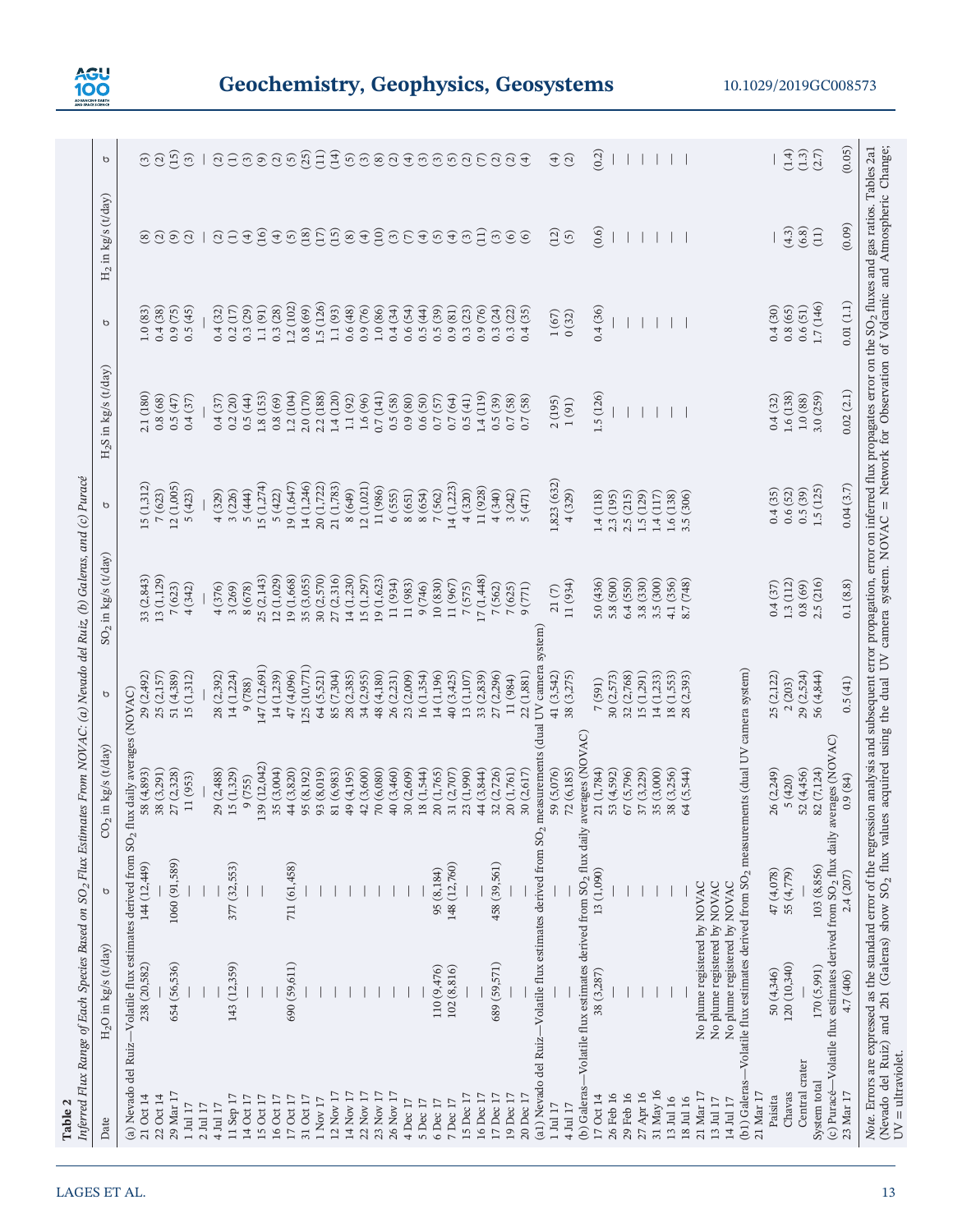

Figure 5. Nevado del Ruiz: (a)  $SO_2$  flux (in kg/s and t/day) time series. Closed circles in dark blue represent daily  $SO_2$  flux means to which blue bars in (b) indicate the number of valid measurements used in each daily average estimate; in (a) March–December (2017) SO<sub>2</sub> flux time series is shown in light gray, and measurements obtained using the dual UV camera system on 1 and 4 July 2017 as blue triangles, with respective acquisition time series (in kg/s) show on (c) 1 and (d) 4 July;. Gray area in (c) and (d) represents the estimated  $SO_2$  flux  $\pm$  1 $\sigma$ , with acquisition flux average marked in yellow.



Figure 6. Dual UV camera  $SO_2$  flux retrievals from (a) Paisita, (b) Chavas, and (c) the central crater. Pseudo color image of the fumarolic gas from the three different sources, with dashed line cross sections delimiting the area used to calculate the integrated column amounts of SO<sub>2</sub> using the Vulcamera software (Tamburello, Kantzas, McGonigle, & Aiuppa , 2011). Blue lines in (a)–(c) represent the acquired  $SO_2$  flux time series ( $\pm 1\sigma$ ; in light gray), with acquisition time averages marked in yellow.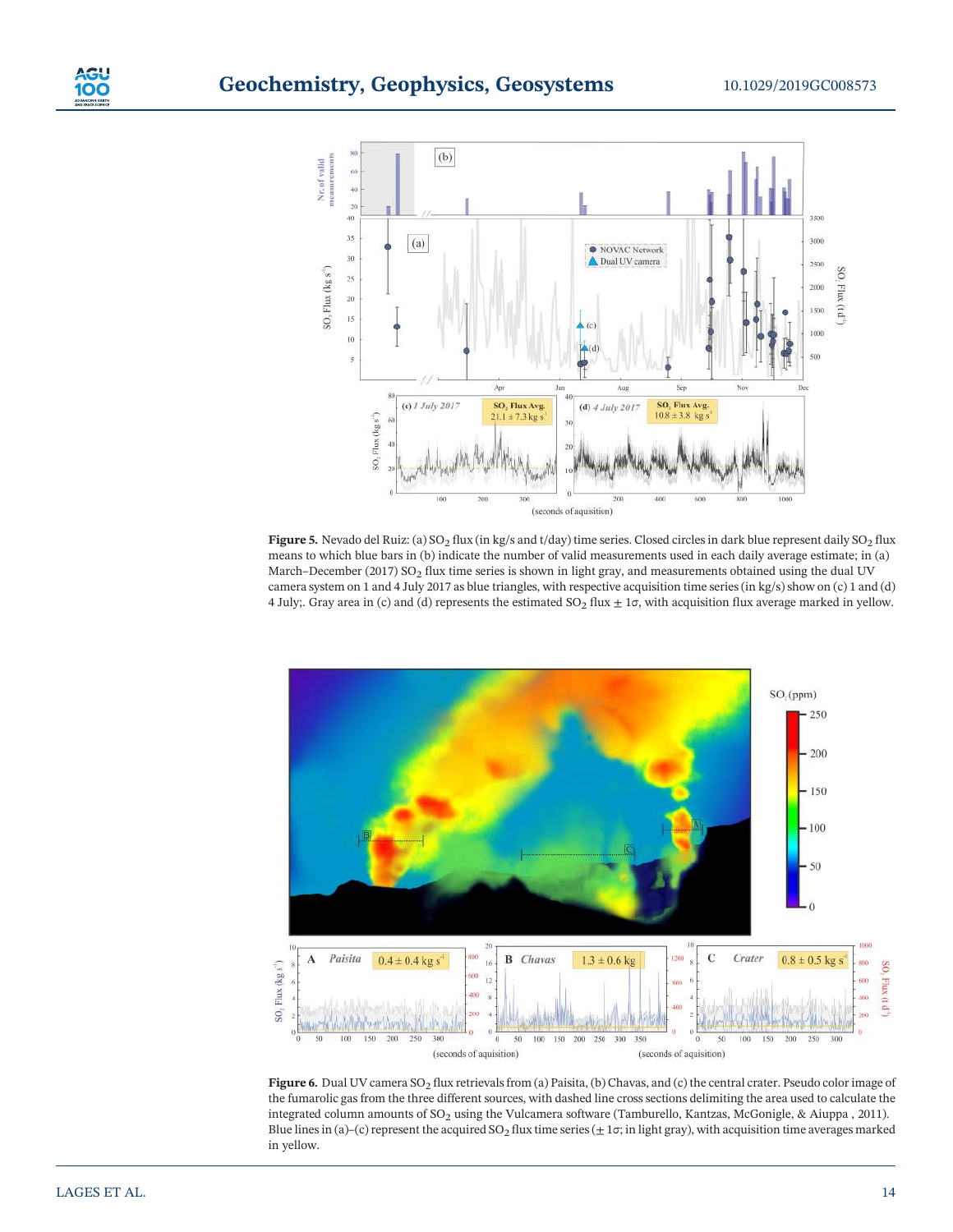



Figure 7. (left) Ternary diagrams showing normalized gas composition for (a) Nevado del Ruiz (in blue), (b) Puracé (in yellow), and (c) Galeras (in red) considering  $H_2O/10$ -CO<sub>2</sub>-S<sub>T</sub>\*5 (S<sub>T</sub> [SO<sub>2</sub> + H<sub>2</sub>S]). Closed circles represent data collected throughout this investigation, whereas square symbols represent reference literature studies for each volcano (Giggenbach et al., 1990 for Nevado del Ruiz; Sturchio et al., 1993 for Puracé; and Fischer et al., 1997 for Galeras). Compositional averages are plotted in dark closed circles (this study) and dark squares (literature). Global magmatic arc-gas samples define the gray area characterized by S-rich gases, with correspondent arc-gas mean estimated by Aiuppa, Fischer, et al. (2017). Red area in (c), plotting along the H<sub>2</sub>O-CO<sub>2</sub> axis, marks the compositional shift toward more S-depleted, hydrothermal gases in Galeras from 2014 to 2017. (right) Ternary diagrams showing high-temperature volcanic gas compositions along the Andean Volcanic Belt. Estimated averages from this study are given in triangles, with reference literature averages for Colombia represented in squares. Other arc segments are plotted as follows: (i) In white Ecuador (Guagua Pichincha (Fischer & Chiodini, 2015); Cotopaxi [Hidalgo et al., 2017]; Tungurahua and Reventador (Aiuppa et al., 2019)); (ii) in dark gray Peru (El Misti [Moussallam et al., 2017], Sabancaya and Ubinas [Moussallam, Tamburello, et al., 2017]); and (iii) in light gray Chile (Lascar and Lastarria, (Tamburello et al., 2014); Copahue (Tamburello et al., 2015); Isluga and Tacora (Schipper et al., 2017); Villarica (Aiuppa et al., 2019)). Noticeable trends in  $CO_2/S_T$  plotting along the  $S_T$ -CO<sub>2</sub> show along-arc trends in volcanic gas compositions for the different segments (yellow graded areas represent, from the bottom,  $CO_2/S_T = 1$ , 2, and 5). Note that low-temperature systems such as Guagua Pichincha and Puracé plot near the H<sub>2</sub>O-CO<sub>2</sub> axis region due to the S‐depleted nature of gas emissions.

and 8). However, according to Giggenbach et al. (1990), the compositions of these low-temperature fumaroles may have been only partially representative of the original magmatic gas signature, owing to potential scrubbing of S (and Cl) during hydrothermal gas-water interactions. Our 2014–2017 plume compositions, in contrast, being fed by high-temperature vent degassing activity from the Arenas crater, are likely more representative of the magmatic conditions at Nevado del Ruiz. The "magmatic" nature of the 2014–2017 plumes is supported by their S-rich compositions (Figure 7a), well within the typical magmatic arc gas range (Aiuppa, Fischer, et al., 2017), and by the prevalence of  $SO_2$  over  $H_2S(H_2S/SO_2)$ ratios  $< 0.2$ ; Figure 8). These SO<sub>2</sub>-rich compositions are clear evidence of sustained shallow magma circulation (and degassing) underneath the Arenas crater, as supported by repeated episodes of seismic activity presumably related to active dome emplacement and growth at the summit crater, events closely monitored by the local observatory in Manizales (SGC‐OVSM). By averaging our gas data from all categories (I to III), we infer a time-averaged 2014–2017 gas plume composition of  $91.7 \pm 33.8$ , 6.0  $\pm$  1.0, and 2.0  $\pm$  1.5 mol% for H<sub>2</sub>O, CO<sub>2</sub>, and S<sub>T</sub> ( $\pm$ 1 $\sigma$ ). This is only slightly less H<sub>2</sub>O rich and more CO<sub>2</sub>·S<sub>T</sub> rich (e.g., more magmatic in nature) than are the average fumarole compositions of Giggenbach et al. (1990), which reported averages of 95.6, 2.4, and 1.5 mol% for  $H_2O$ ,  $CO_2$ , and  $S_T$ , respectively. Both data sets show a similar spread of compositions around the average (see Figure 7a). Chemical variability in the Giggenbach et al. (1990) data set likely reflects variable extents of S scrubbing during hydrothermal processing (and/or meteoric‐hydrothermal water addition) in the low‐temperature manifestations studied. In contrast, hydrothermal processing is unlikely at the open-vent plume degassing conditions reported here, and the 2014-2017 data scatter are more likely to have been caused by a combination of (i) real temporal variations in degassing dynamics (e.g., variations in melt gas bubble content and gas-melt separation pressure) and/or (ii) the different extents of atmospheric dilution in measured plumes (highlighted by the compositional dependence on  $SO<sub>2</sub>$  MAX illustrated in Figures 2 and 3). We argue that the Category I plume data (dilute plume conditions,  $SO_{2~MAX}$  <5), for which more S-poor compositions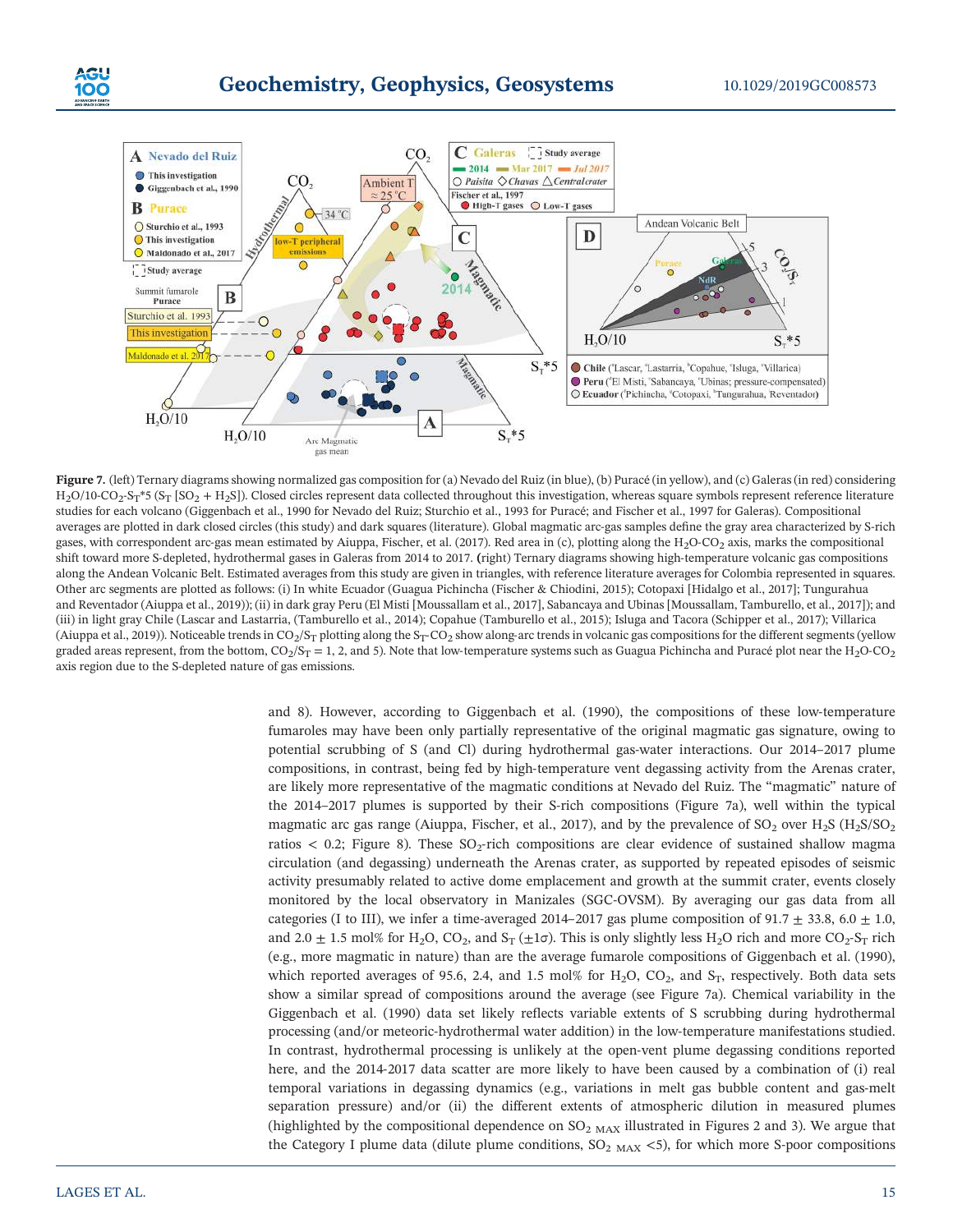



Figure 8. Ternary diagram of SO<sub>2</sub>\*3-CO<sub>2</sub>-H<sub>2</sub>S\*5 showing hydrothermal-magmatic gas compositions from Nevado del Ruiz (Giggenbach et al., 1990, and this study; in blue), Galeras (2014–2017), and Purace (2017, in yellow). The diagram is adapted from Stix and de Moor (2018). Colored composition fields are based on Aiuppa et al. (2014) and de Moor et al., 2016, 2017. Source boundaries are estimated with key gas ratio values reported for Central American Volcanic Arc volcanism.

(e.g., higher  $CO_2/S_T$  and  $H_2O/S_T$ ) are observed, do likely overestimate the real magmatic signature, due to less accurate corrections of background  $CO<sub>2</sub>$  and  $H<sub>2</sub>O$  contents and/or because of additional gas sources. Therefore, we infer the magmatic  $CO_2/S_T$  and  $H_2O/S_T$  ratios at 3.9  $\pm$  1.6 and 63  $\pm$  45 by averaging Category II and III data only (Figures 2c, 2d, and 7).

In contrast to the magmatic signature of the Nevado del Ruiz plume(s), measurements taken at both Puracé (Figure 7b) and Galeras (Figure 7c) imply a more hydrothermal nature of the emitted gases. The Puracé gases, in particular, are S depleted relative to the Nevado del Ruiz magmatic field, implying some extent of hydrothermal processing (S scrubbing). Even the hottest of the Puracé fumaroles (fumarola lateral,  $T = 135 \text{ °C}$ ) has CO<sub>2</sub>/S<sub>T</sub> ratio of 14.0  $\pm$  2.3, a factor of ~3 higher than in the "magmatic" Nevado del Ruiz gas. Hydrothermal processing in this fumarole is also supported by the higher  $H_2S/SO_2$  (0.7) and  $H_2/SO_2$ (0.3) ratios (the  $H_2/SO_2$  ratio averaged <0.2 at Nevado del Ruiz). Thus, although the presence of SO<sub>2</sub> in the gas confirms some extent of magmatic gas supply to the system (Maldonado et al., 2017), still hydrothermal reactions appear to play a decisive control on the composition of the emitted gases. This is even more so for the low-temperature, CO<sub>2</sub>-rich (up to ~90 mol% of CO<sub>2</sub> at San Juan de Puracé) hydrothermal fumaroles located on the volcano's periphery, in which any magmatic  $SO<sub>2</sub>$  has been scavenged by percolating meteoric and hydrothermal fluids and eventually converted into H2S during hydrothermal reactions (Sturchio et al., 1993). Here  $CO<sub>2</sub>/S<sub>T</sub>$  ratios range from ~30 to 55.

Interestingly, our 2014–2017 observations also reveal a hydrothermal gas signature for Galeras, which contrasts with the magmatic (S<sub>T</sub>-rich) gas signature reported during intense, high-temperature (up to >600 °C) degassing in the late 1980s to mid‐1990s (Fischer et al., 1997; see Figure 7c). In particular, the Galeras gases in 2017, when the most detailed surveys took place, plot close to the  $H_2O$ -CO<sub>2</sub> axis (Figure 7c), and their hydrothermal signature is confirmed by a time-averaged composition of 77.4  $\pm$  10.2 mol% H<sub>2</sub>O, 21.6  $\pm$  3.0 mol% CO<sub>2</sub>, and 0.9  $\pm$  0.1 S<sub>T</sub> (here excluding the more "magmatic" composition measured in Chavas in March 2017 of mol% of 97.0  $\pm$  2.4, 1.6  $\pm$  0.2, and 1.0  $\pm$  0.1 for H<sub>2</sub>O, CO<sub>2</sub>, and S<sub>T</sub>, respectively). These are far more S depleted relative to the typical magmatic arc gas signatures reported by Fischer et al. (1997) for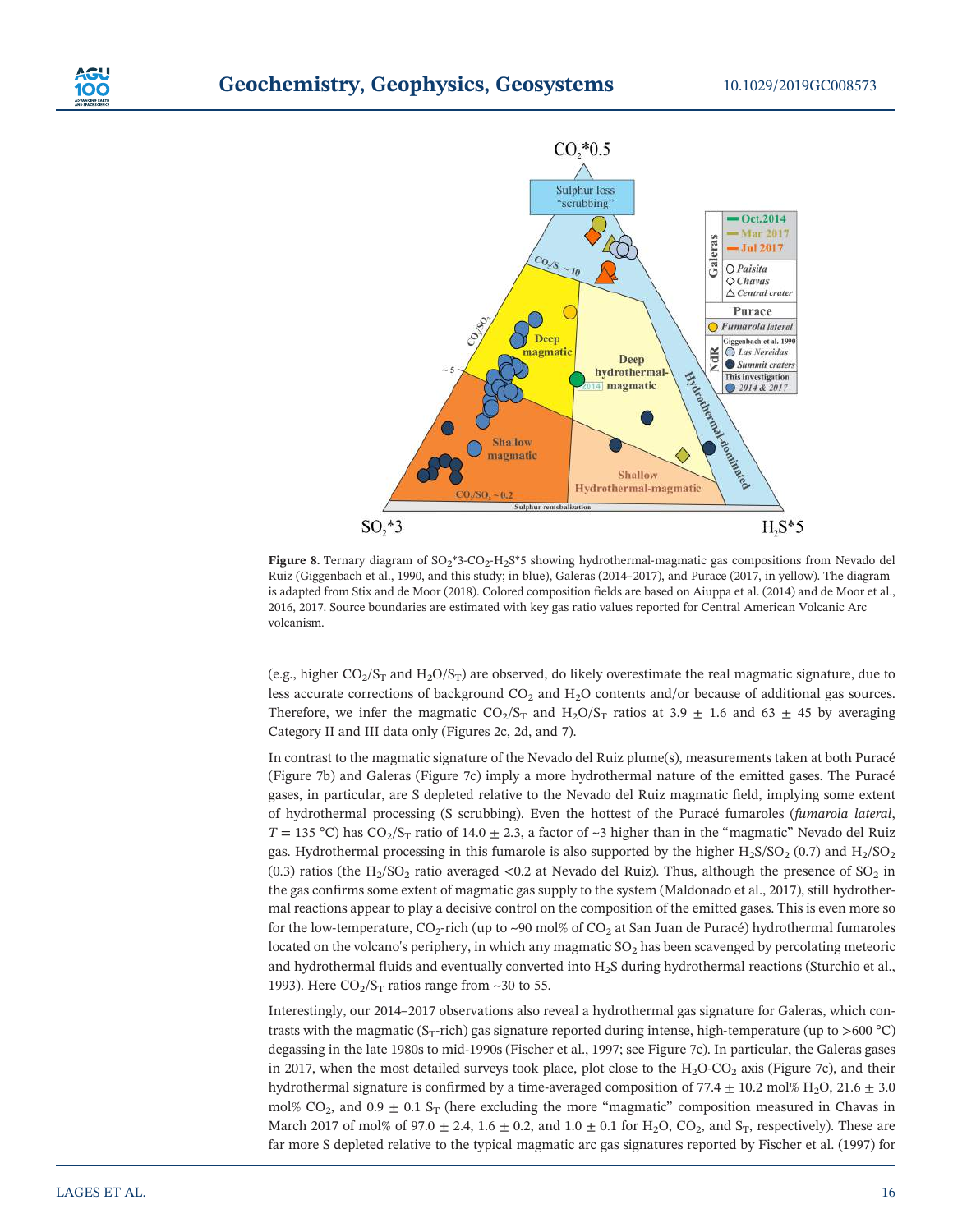



Figure 9. (a) Galeras:  $CO_2/S_T$  versus  $SO_2$  flux (t/day) from 1989 to 1995 ( $CO_2/S_T$  from Fischer et al., 1997, and  $SO_2$  flux data from Zapata et al., 1997), in different shades of red representing different gas temperature ranges. February–July 2016 data in gray ( $SO<sub>2</sub>$  flux records from NOVAC) and 2017 data in olive drab square (SO<sub>2</sub> flux estimates from dual UV camera system); 1989–1995 activity chronology at Galeras is given below (a) (from Zapata et al., 1997). (b) Nevado del Ruiz: CO<sub>2</sub>/  $S_T$  versus SO<sub>2</sub> flux (t/day), in blue. Categories I to III are distinguishable by different circle sizes, and darker tones of blue for higher SO<sub>2</sub> concentrations.

the 1988–1995 period (mean composition 94.4, 3.6, and 1.9 mol% of H<sub>2</sub>O, CO<sub>2</sub>, and  $S_T$ ). The hydrothermal signature of the Galeras gases is also well consistent with the more reducing redox conditions  $(H<sub>2</sub>S/SO<sub>2</sub>)$ and  $H_2/SO_2 >1$ ; Table 1b) relative to Nevado del Ruiz gas (see also Figure 8, where the majority of the Galeras samples fall within the "hydrothermal‐dominated" field determined by Stix & de Moor, 2018, for arc gases from Central American Volcanic Arc).

To better understand the mechanisms controlling the hydrothermal nature of Galeras gases, we integrated our  $SO_2$  flux and  $CO_2/S_T$  data (2014–2017) with previous gas information reported for the 1988–1995 period of volcanic unrest at Galeras (Fischer et al., 1997; Zapata et al., 1997; Figure 9a). In its recent history, Galeras has exhibited a wide range of  $SO<sub>2</sub>$  fluxes, with emission peaks between 1989 and 1990 (yearly averages of  $\sim$ 19 kg/s, or  $>1,600$  t/day), followed by a general decline between 1991 and 1993 (yearly averages of 3.0– 6.6 kg/s, or 260–572 t/day) and then a more sustained drop in the two years that followed (yearly average  $\sim$ 2 kg/s, or  $\sim$ 262 t/day, between 1994 and 1995; Zapata et al., 1997; Figure 9a). Our new results show that between 2014 and 2017, the SO<sub>2</sub> flux has systematically remained <10 kg/s, with the majority of the recorded fluxes ranging between 3 and 6 kg/s (~300 to 500 t/day). This suggests a reduced magmatic gas supply relative to the 1989-1990 degassing unrest, when the  $CO_2/S_T$  ratios were consistently (and systematically) the lowest (e.g., more magmatic in nature; Fischer et al., 1997; see Figure 9a). The lowest  $SO_2$  fluxes on our records were measured in 2017, when no reliable  $SO<sub>2</sub>$  flux was derived by the NOVAC scanning DOAS, and low fluxes (~2.5 kg/s) were consistently measured by our more proximal UV camera observations (Figure 6). Contemporarily, the highest  $CO_2/S_T$  ratios were also measured from fumarolic discharges in Galeras (Figures 4 and 9a). We thus conclude that a reduced magmatic gas transport, combined with a more intense S scrubbing in the shallow hydrothermal system, was the most likely factor governing the observed gas compositional contrast between 2017 and 1989–1990 (Figure 9a). Variable extents of magmatic S scrubbing in the shallow hydrothermal system may also explain the chemical heterogeneities observed between the different Galeras emission sources in 2017 (Paisita, Chavas, and the central crater). Our vent-resolved  $SO_2$  flux observations in March clearly show that most S-depleted gas compositions at Paisita ( $CO_2/SO_2$  ratio of 87.3  $\pm$  17.4) corresponded to the lowest SO<sub>2</sub> fluxes (~0.4 kg/s), while somewhat more magmatic CO<sub>2</sub>/SO<sub>2</sub>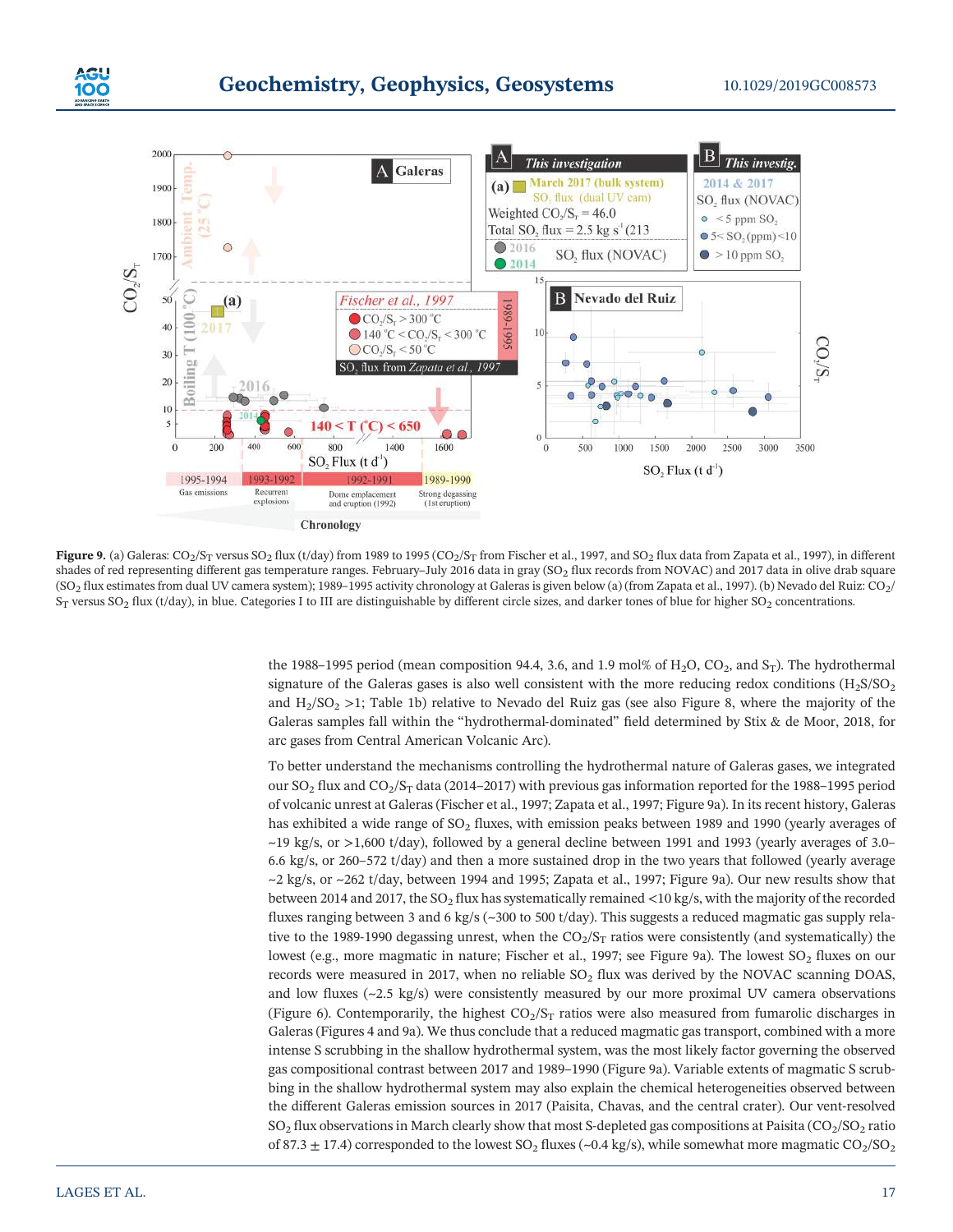

Figure 10. CO2 time series for Nevado del Ruiz (in kg/s and t/day) for October 2014 and from March to December 2017. Note that CO<sub>2</sub> flux estimates are restricted to days in which volcanic gas compositions were acquired. Weighted mean was calculated using only  $CO<sub>2</sub>$  flux measurements whose error is constrained within 100% of the average. Estimates of  $CO<sub>2</sub>$ fluxes combining CO<sub>2</sub>/SO<sub>2</sub> with the dual UV camera portable system are represented as triangles as a reference, and the arithmetic mean including all estimates is given also as a comparison. Errors  $(\sigma)$  are expressed as the standard error of the regression analysis and subsequent error propagation on the  $SO_2$  fluxes and  $x/SO_2$  ratios.

ratios (5.4  $\pm$  0.8) were simultaneously observed at Chavas, the most actively degassing vent at that time  $(-1.3 \text{ kg/s})$ .

Our 2014–2016 SO<sub>2</sub> fluxes were in the same range as in 1991–1993, yet the gas  $CO_2/S_T$  ratios were sizably higher, especially in 2016 (Figure 9a). We ascribe this compositional difference to the significantly different vent temperatures observed in 2014–2016 (fumaroles close to boiling temperatures) and those reported between 1991 and 1993 (140–650 °C). Lower vent temperatures imply more intense S scrubbing along the vent feeding chimneys (Aiuppa, Fischer, et al., 2017), thus contributing to a more hydrothermal gas signature compared to the magmatic ( $S<sub>T</sub>$ -rich) compositions observed during intense, high-temperature degassing (Fischer et al., 1997; see Figure 7c). Sulfur dioxide fluxes and  $CO_2/S_T$  data are also shown for Nevado del Ruiz in Figure 9b.

#### 5.2. Gas Fluxes and Implications for the CAS Volatile Budget

Carbon dioxide and other volatile emissions can be derived for each of the three volcanoes by combining the coacquired  $SO_2$  fluxes (Table 2) and volcanic gas  $CO_2/SO_2$  ratios (Table 1). The uncertainties reported in this section are expressed as the standard error of the regression analysis and subsequent error propagation; error on inferred flux propagates error on the  $SO_2$  fluxes and  $x/SO_2$  ratios.

At Nevado del Ruiz, we establish a  $CO<sub>2</sub>$  flux time series (Figure 10) by using in tandem, for each measurement day, the daily averaged  $CO<sub>2</sub>/SO<sub>2</sub>$  ratios (Figure 3) and SO<sub>2</sub> flux estimates (Figure 5). The so derived daily averaged CO<sub>2</sub> fluxes range from ~9 to 139 kg/s (arithmetic mean,  $43 \pm 30$ ) and have associated errors of 40% to >100%. These large uncertainties reflect the large interdaily variability of both  $CO_2/SO_2$  ratios and, especially, that of  $SO<sub>2</sub>$  fluxes, possibly caused by (i) the nonstationary nature of degassing at Nevado del Ruiz that consists of intermittent large pulses of  $SO<sub>2</sub>$  release interspersed within phases of milder and more continuous SO<sub>2</sub> degassing (e.g., Dinger et al., 2018; Malinconico, 1987), and (ii) the complex wind field patterns at the volcano's height that produce erratic changes in plume transport direction and speed (these being hard to quantify and taken into account in flux calculations). Here we attempted to minimize the effect of a timevariable atmospheric plume dispersion, by applying a set of filtering parameters (see supporting information Text S1) that only scans the captured ≥85% of the gas plume that were selected for daily average estimates. Still, the daily variability of our NOVAC-based  $SO<sub>2</sub>$  fluxes remain large (39% and above).

In view of the above, we find it more prudent to derive the long-term  $SO_2$  and  $CO_2$  emission budgets for Nevado del Ruiz by deriving weighted flux averages based on the standard deviations of each daily measurement (Figures 5 and 10). Doing so, the daily gas fluxes with lower variability are assigned a proportionally higher weight in the mean flux calculation (note that for  $CO<sub>2</sub>$ , the daily averaged fluxes with  $>100\%$  relative uncertainty are not used in the calculation). From this method, we derive a time-averaged  $SO<sub>2</sub>$  flux weighted mean of ~8 kg/s, well below the arithmetic mean flux of 14 kg/s and at the lower range of the daily  $SO_2$  fluxes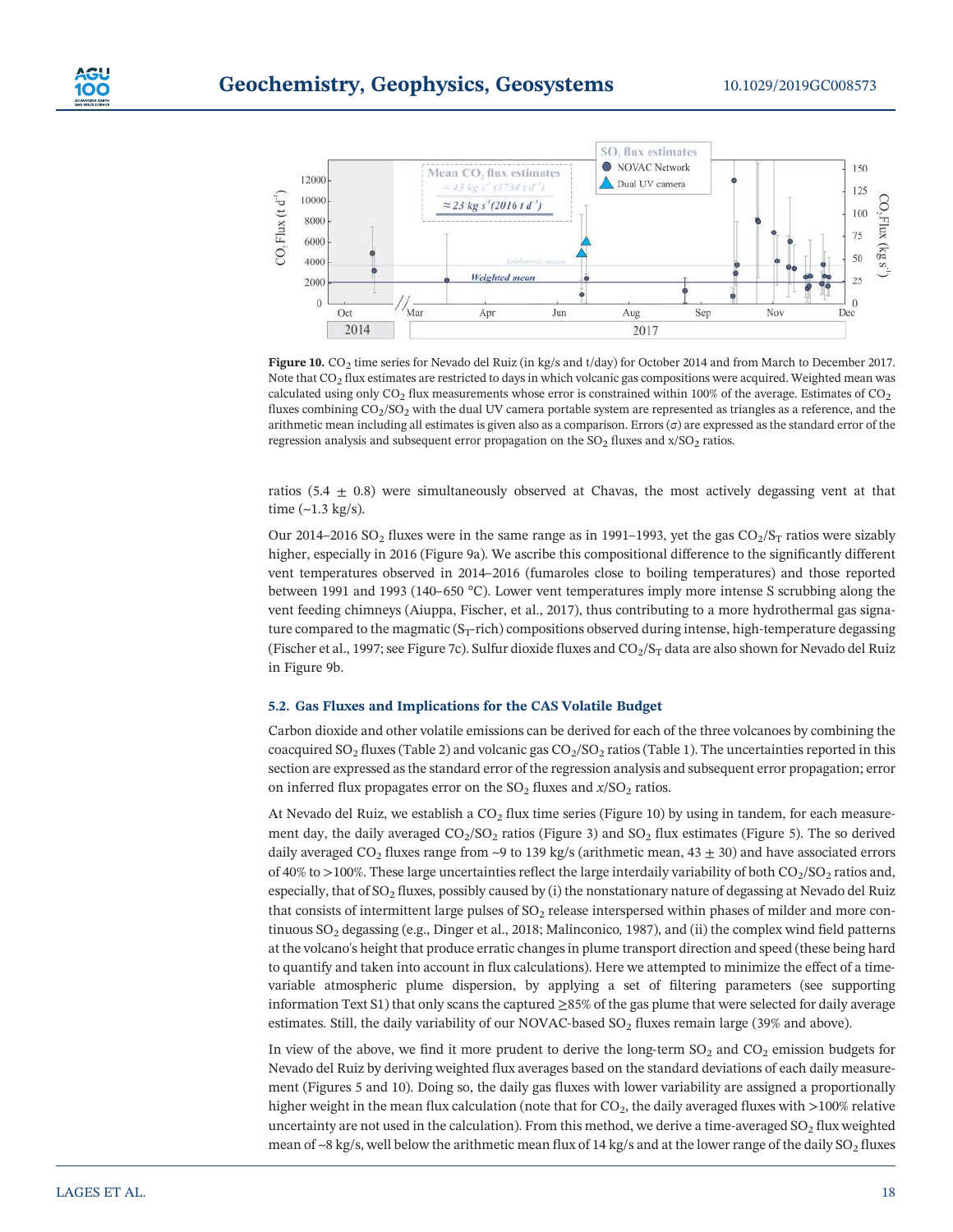| Table 3         |                                                                    |                       |                        |                        |                       |                           |
|-----------------|--------------------------------------------------------------------|-----------------------|------------------------|------------------------|-----------------------|---------------------------|
|                 | Weighted TV Flux Averages for Nevado del Ruiz, Galeras, and Puracé |                       |                        |                        |                       |                           |
| Volcano         | $H2O$ in kg/s (t/day)                                              | $CO2$ in kg/s (t/day) | $SO_2$ in kg/s (t/day) | $H_2S$ in kg/s (t/day) | $H_2$ in kg/s (t/day) | TV flux in $kg/s$ (t/day) |
| Nevado del Ruiz | 157 (13,586)                                                       | 23(2,017)             | 7.8(672)               | 0.6(52)                | (3.4)                 | 189 (16,330)              |
| Galeras         | 40 (3,457)                                                         | 30(2,600)             | 4.2(365)               | 1.4(119)               | (0.7)                 | 76 (6,543)                |
| Puracé          | 4.7(406)                                                           | 1.0(84)               | 0.1(8.8)               | 0.02(2.1)              | (0.09)                | 5.8(502)                  |

Note. Averages are calculated based on daily uncertainties of both composition  $(x/SO<sub>2</sub>;$  daily uncertainties reported in Tables 1a-1c) and SO<sub>2</sub> flux measurements (daily uncertainties reported in Tables 2a–2c). TV flux  $=$  total volatile flux.

> reported ( $\sim$ 3 $_{\text{fmin}}$ –35 $_{\text{fmax}}$  kg/s; Table 2). Similarly, we estimate a weighted CO<sub>2</sub> flux average of  $\sim$ 23 kg/s, which is  $~50\%$  lower than the arithmetic mean ( $~43$  kg/s). The same procedure leads to deriving H<sub>2</sub>O,  $H<sub>2</sub>S$ , and  $H<sub>2</sub>$  fluxes of ~330, 0.6, and 0.05 kg/s, from which we infer a time-averaged total volatile flux (TV flux) for Nevado del Ruiz in 2014–2017 of ~363 kg/s (~31,300 t/day). In comparison with other persistently active arc sources, for example, Aiuppa et al. (2008) estimated a TV flux for Mount Etna of  $\sim$ 243 kg/s (or  $\sim$ 21,000 t/day), while Bani et al. (2018) reported TV flux estimates of  $\sim$ 172 kg/s for Dukono. Despite the big uncertainties associated with studies of this nature, such comparisons do provide strong evidence that Nevado del Ruiz is, in fact, one of the strongest volcanic arc gas point sources globally.

> Within the CAS, Galeras and Puracé volatile budgets are here characterized, although with a lower level of detail (Tables 2b and 2c, respectively). At Puracé, we only have compositional data for one measurement day (23 March 2017; Table 1c). By scaling this by the NOVAC-based daily averaged  $SO_2$  flux of ~0.1 kg/s (or  $9 \pm 4$  t/day), we assess the H<sub>2</sub>O and CO<sub>2</sub> fluxes at  $6 \pm 1$  and  $1 \pm 0.2$  kg/s respectively. The TV flux from summit subaerial discharges (fumarola lateral) is thus estimated at 7 kg/s (or 600 t/day TV flux), to which both H2S and H2 contribute ≪0.1 kg/s. This is a factor ~10 less than the TV flux reported by Maldonado et al. (2017) of 73 kg/s (or ~6340 t/day) derived in 2016, who yet used a much higher SO<sub>2</sub> flux of ~2 kg/s (208 t/ day). Clearly, the volatile emissions from Puracé are not stationary over time, and simultaneous composition and flux records are required.

> At Galeras, both compositions and fluxes have repeatedly been measured in 2014–2017. The majority of the SO2 flux records are from the scanning NOVAC instrument and are thus representative of the bulk plume. Between 2014 and 2016 our compositional measurements focused on the Paisita summit fumarole (cf. section 3), whose vigorous degassing clearly prevailed over any other summit fumarolic volatile discharge over that period. Our 2014–2016 volatile flux estimates (Table 2) are thus based on the assumption that the Paisita fumarole was representative of the bulk plume composition. In 2017 a large vent-to-vent chemical variability was observed, and thus, the volatile fluxes for Paisita, Chavas, and the central crater are independently evaluated (Table 2) using the vent-resolved  $SO<sub>2</sub>$  flux results obtained with the UV camera on 21 March 2017 (Figure 6). From these, and from the coacquired compositional data (Table 1), the weighted bulk volatile flux average (2014–2017) for Galeras is estimated at ~76 kg/s (or ~6,543‐t/day TV flux; Table 3). It is important to note that our average estimates (Table 3) are weighted based on the daily uncertainties of gas composition  $(x/$  $SO<sub>2</sub>$ ) and  $SO<sub>2</sub>$  fluxes reported for each day. Therefore, we here report a TV flux that is unsurprisingly much closer to the values reported in 2014 than to those of 2017, as a result of more favorable measurement conditions (especially in situ composition measurements favored by less diluted gas plumes) due to the system's more persistent degassing (see section 4.2) at the beginning of this study. According to our calculations, a recent (2014–2017) time-averaged  $CO<sub>2</sub>$  output from Galeras of ~30 kg/s, more than a factor of 2 larger than the 1989–1995 time-averaged  $CO_2$  output of 12 kg/s (Zapata et al., 1997) clearly indicates that the volcano remains a significant volcanic  $CO<sub>2</sub>$  source even during the ongoing period of quiescence and hydrothermal degassing (Figure 11).

> The cumulative  $CO<sub>2</sub>$  flux contribution from Nevado del Ruiz, Galeras, and Puracé is thus estimated at ~54 kg/s (or ~4,701 t/day; Figure 11). Nevado del Huila (e.g. Pulgarín et al., 2001), another relevant subaerial emission source in the CAS, has been persistently degassing over the last decades, especially during its most recent eruptive period (2009–2012) when it emitted ~862 t/day of  $CO<sub>2</sub>$  (Aiuppa et al., 2019). We here use these estimations to infer a total volcanic  $CO<sub>2</sub>$  flux from the four most actively degassing CAS subaerial volcanoes at approximately 5,563 t/day. In perspective, this corresponds to more than 50% of present‐day (2005– 2015) total volcanic  $CO<sub>2</sub>$  emissions from the active volcanoes of the Andean Volcanic Belt (derived at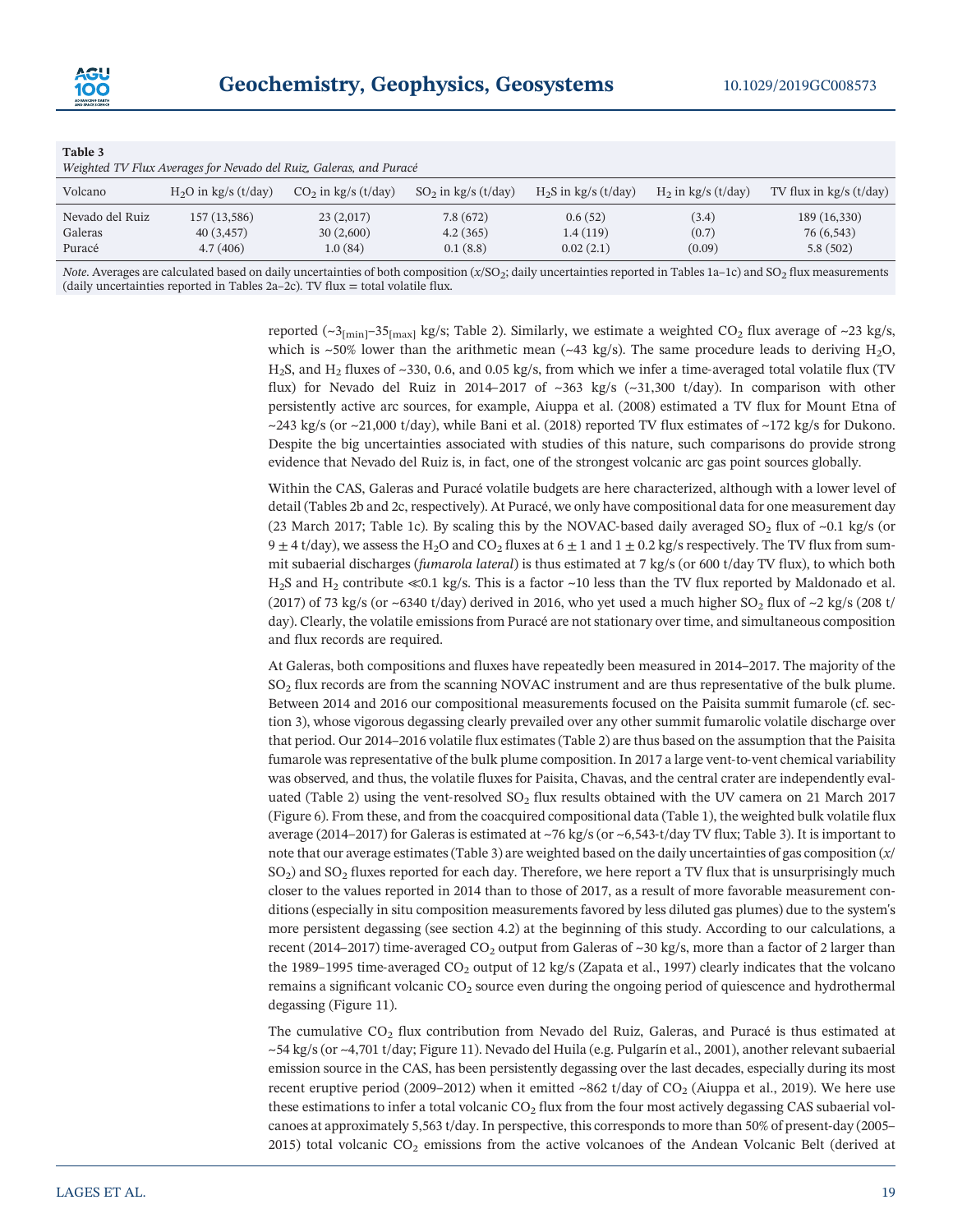

Figure 11. Schematic figure showing the nature of the sediments subducting underneath the Colombian Arc Segment (CAS), with respective sediment composition. Estimated carbon fluxes (in Mt C/year) and gas compositions estimated in here are given for Nevado del Ruiz, Puracé, and Galeras. The quoted  $CO<sub>2</sub>$  output range for Galeras is based upon a combination of 2014–2017 (this study) and 1989–1995 (Zapata et al., 1997) results. The bottom plot illustrates the along-arc variations in gas  $CO_2/S_T$  ratio signature in South America. For Galeras, we report the more magmatic-in-nature  $CO_2/S_T$ ratio (green circle; October 2014) obtained throughout this investigation and compare it with the composition of hightemperature gases collected during the 1989–1995 period of unrest (red circle; Fischer et al., 1997; Aiuppa, Fischer, et al., 2017). For Nevado del Ruiz, the original  $CO_2/S_T$  ratio quoted in Aiuppa et al. (2019) is shown for comparison. Both pressure-compensated and uncorrected  $CO_2/S_T$  for Sabancaya and Ubinas (Peru; Moussallam, Tamburello, et al., 2017) are given for comparison.

~10,000 t/day from data in Aiuppa et al., 2019). Notably, Nevado del Ruiz and Galeras together contribute  $\sim$ 35% to the subaerial volcanic CO<sub>2</sub> emission budget in the Andean Volcanic Belt and are thus larger CO<sub>2</sub> sources than any other active volcano in Ecuador (Hidalgo et al., 2016, 2018), Peru (Moussallam et al., 2017; Moussallam, Tamburello, et al., 2017), and Chile (Tamburello et al., 2014).

### 5.3. Along-Trench  $CO<sub>2</sub>/S<sub>T</sub>$  Variations and Volatile Recycling

Our results above provide novel information on the geochemical cycle of C, and other volatiles, through subduction zones (e.g., the fraction of slab-derived C being recycled through subaerial degassing along the CAS). Plank and Langmuir (1988) first investigated the chemical nature of the sediments subducting underneath the Colombian trench and reported approximately 50% carbonate in the bulk core. A recent update by Plank (2014) on bulk concentration data for this arc segment confirms the C‐rich nature of these sediments (predominantly siliceous oozes and limestones), with  $CO<sub>2</sub>$  and  $H<sub>2</sub>O$  bulk sediment concentrations of 25.26 and 5.27 (wt%), respectively. From this, we estimate that about 6.19  $\times$  10<sup>12</sup> g C/year are being subducted through slab sediments underneath the CAS (von Huene & Scholl, 1991; Jarrard, 2003; Syracuse & Abers, 2006; see supporting information Text S2 for details on the calculations).

However, other C sources (e.g., sedimentary organic C) may play a significant role in the remobilization of C, and such contributions can be distinguished based on observed CO $_2/^3$ He ratios and  $\delta^{13}$ C isotopic signatures (Sano & Marty, 1995). To the best of our knowledge,  $\delta^{13}C$  isotope characterization of Nevado del Ruiz has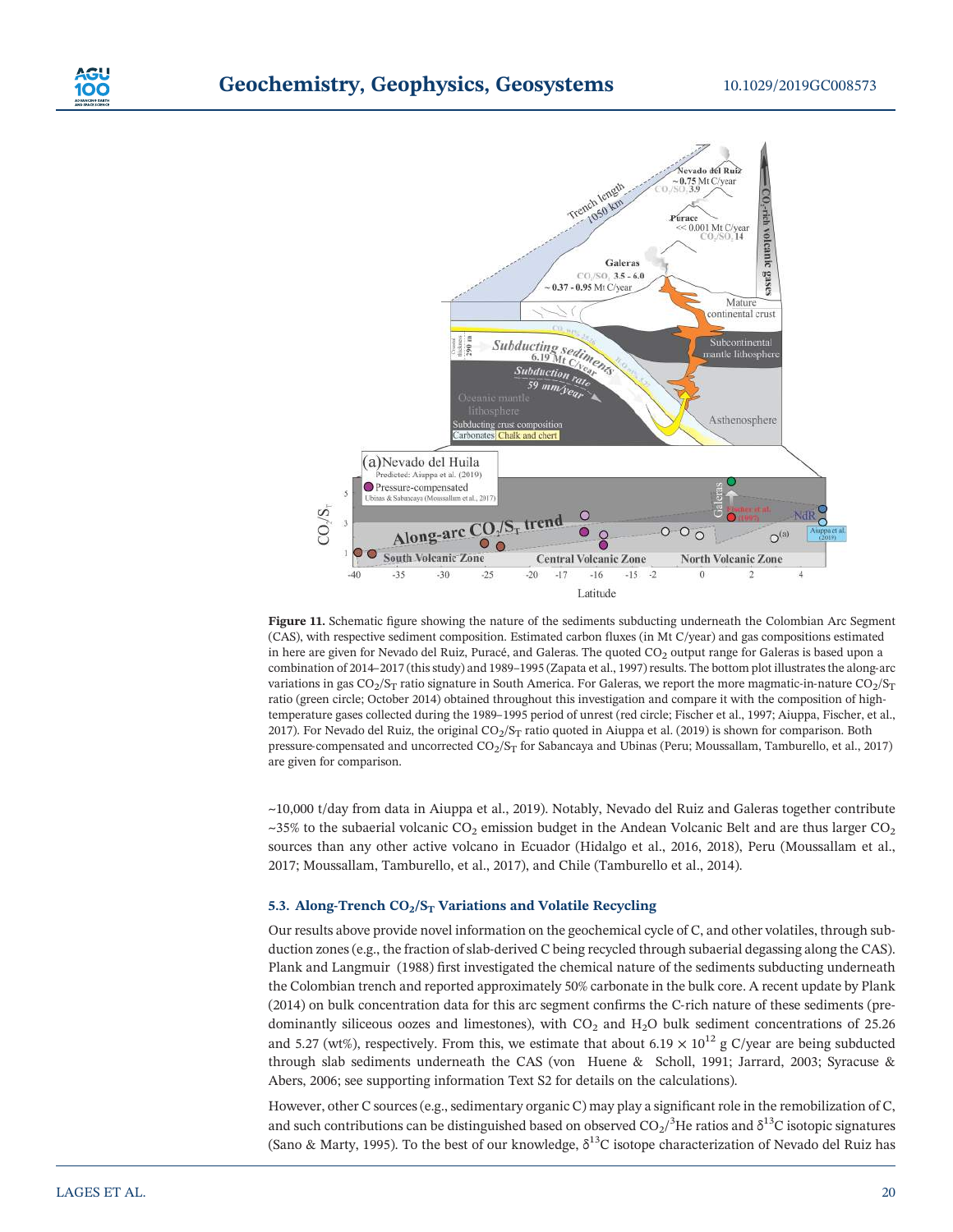only been reported for thermal and surface waters related to the hydrothermal system of the volcano (Sturchio et al., 1988). These low‐temperature media (below boiling) show isotopic signatures as light as −11.4‰, which likely reflect various extents of isotope fractionation and/or mixing of magmatic and organic components. At Pandiaco mineral spring (Galeras) low‐temperature gas discharges (consisting of almost pure CO<sub>2</sub>; see Sano et al., 1997) also yield isotopic signatures more organic in nature ( $\delta^{13}$ C values as negative as −9.16‰) with negligibly small mantle Carbon contribution. For temperature ranges similar to those of Nevado del Ruiz thermal waters and Pandiaco (Galeras), Purace also show δ<sup>13</sup>C isotopic values as low as −11.5‰ (Sturchio et al., 1988). Although this data has proved crucial to our understanding of hydrothermal systems, it is most likely not representative of the magmatic end-member of these volcanic systems. On the other hand, high-temperature crater samples (up to 350 °C) reported by Sano et al. (1997) for Galeras consistently fall within mid-ocean ridge basalt range (5‰ ± 3‰). In addition, high-temperature fumarole data consistently displaying CO $_2$ / $^3$ He ratios (average 2.3  $\times$  10 $^{10}$  from Sano & Williams, 1996, and Sano et al., 1997) 1 order of magnitude greater than the mid-ocean ridge basalt range (2  $\pm$  1  $\times$  10 $^9$ ; see Marty & Tolstikhin, 1998) possibly reveal the addition of slab‐derived carbon to the mantle component. The same authors attribute up to 79% of the C to be derived from limestone (including slab carbonate), which suggests that slab-derived C represents indeed a very considerable portion of total C in the system. Moreover, unusually high (for arc volcanoes)  $\rm{^{3}He/^{4}He}$  ratios reported for high-temperature gas emissions (350 °C) in Galeras (as high as 8.8 Ra; see Sano et al., 1997) also suggest a minor role of the crustal component in the Galeras gas emissions.

Therefore, based on our estimates in section 5.2, we infer that subaerial degassing volcanoes along the CAS are currently releasing a small fraction (roughly 30%, or  $2.0 \times 10^{12}$  g C/year) of the carbon being subducted in this region. This mismatch between C inputs at trench and C outputs at the Colombian trench is most likely larger if considering other C sources, as discussed above. However, our reports contribute additional information to earlier calculations made for other arc segments (e.g., de Moor et al., 2017; Hilton et al., 2002) and implies (i) a limited C recycling efficiency in the slab (due to high slab carbonate stability (see recent discussion by Keleman &Manning, 2013); (ii) that C is primarily recycled by forms of degassing other than plumes/fumaroles at central volcanoes (e.g., soils and/or groundwater; Chiodini et al., 1998; Tamburello et al., 2018); or (iii) that significant carbon sequestration occurs in the forearc crust, as suggested by Barry et al. (2019).

The data set of Plank (2013) also identifies substantial along‐arc variations in the mineralogy and chemistry of sediments subducting underneath the Andean Volcanic Belt. In particular, it is shown that the  $CO<sub>2</sub>$  content of the subducting sediments decreases southward along the arc, from 25.26 wt% in the NVZ (Colombia), 24.53 wt% in the CVZ (Peru), to 0–1.5 wt% in the Chilean segment of the arc (Figure 10). Our novel gas compositional data for Nevado de Ruiz, combined with available magmatic gas information for Galeras (Fischer et al., 1997), and other strongly degassing volcanoes in the Andes (see legend of Figure 7 for data provenance), allow us to more fully characterize the along-arc variations in the gas  $CO_2/S_T$  ratio, as illustrated in Figure 11. Interestingly, we find a systematic along-arc trend in the magmatic gas  $CO_2/S_T$  ratio, which decreases from ~5 in Colombia, ~2 in the CVZ (Moussallam et al., 2017; Moussallam, Tamburello, et al., 2017), to ~1 in southern Chile (Tamburello et al., 2015), thus matching the north-to-south decrease in the sediment CO<sub>2</sub> contents, described above. This observation provides additional experimental evidence for earlier indications from a global data set (Aiuppa, Fischer, et al., 2017; Aiuppa et al., 2019) that slab sediment composition plays a decisive control on the  $CO_2/S_T$  ratio signature of arc magmatic gases. We ultimately propose that although the C recycling efficiency along the CAS is likely to be low (see above), sediments subducted at the Colombian trench are so C enriched to impart a high  $CO<sub>2</sub>/S<sub>T</sub>$  ratio signature to the magmatic gases degassed in the overlying volcanic arc.

# 6. Conclusions

We reported on the composition and flux of gases emitted along the CAS of the NVZ between 2014 and 2017, measuring in situ volcanic gas compositions using a MultiGAS and estimating  $SO<sub>2</sub>$  fluxes by using scanning UV spectrometers and UV cameras. Despite the wide range in gas composition and flux values observed, mostly due to variables associated with degassing dynamics and measurement difficulties at such extreme conditions, data here reported stress the importance of the ongoing efforts to quantify subaerial volatile (especially  $CO<sub>2</sub>$ ) emissions from arc volcanism. This study shows that Nevado del Ruiz and Galeras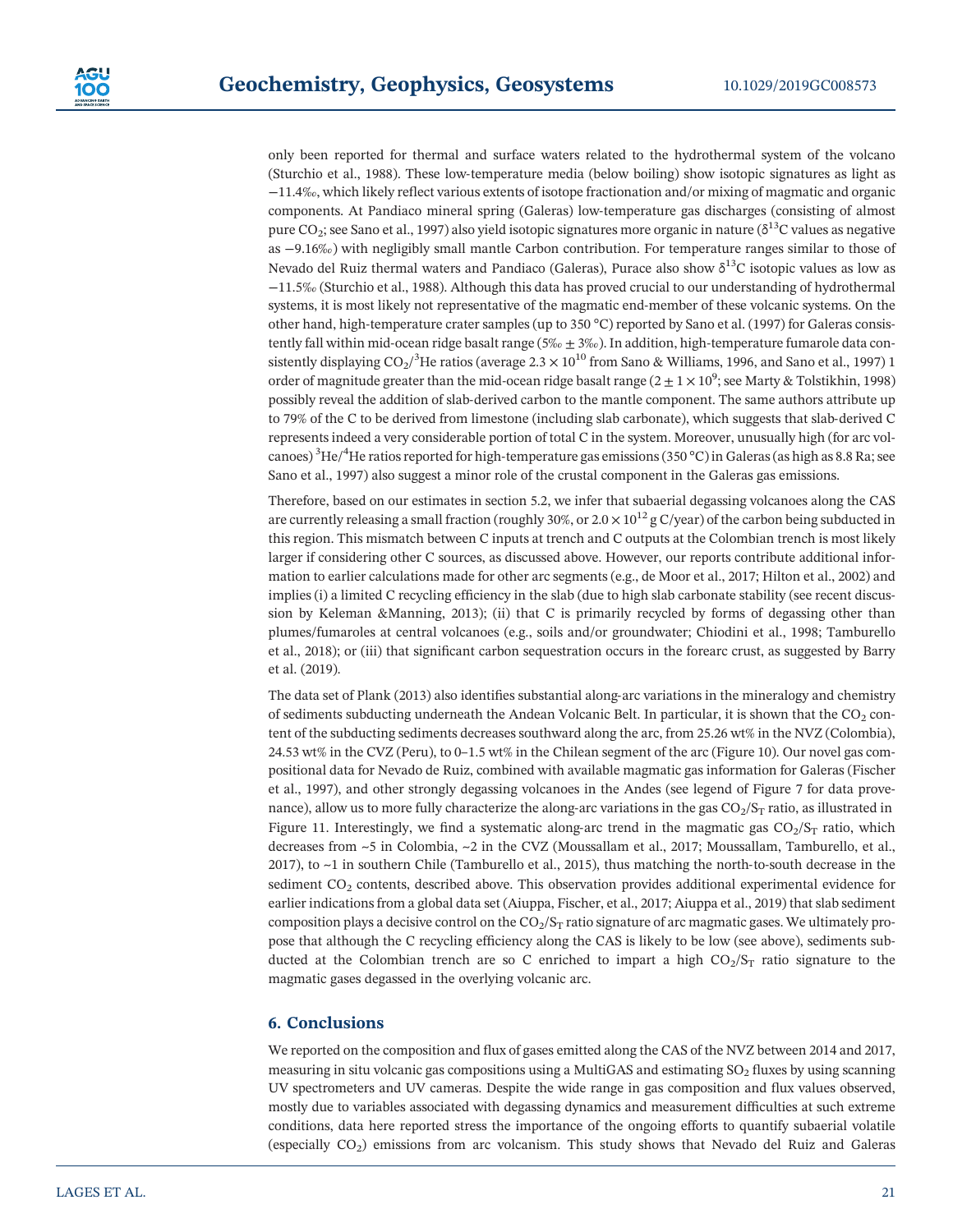together contribute about 20% to the total subaerial  $CO<sub>2</sub>$  emissions of the volcanic arc (~2,017 t/day), clearly reinforcing the importance of newly reported data in the context of global arc volatile emissions. Furthermore, combining this with our updated estimates of subaerial  $CO<sub>2</sub>$  emissions rates for Puracé (84 t/day) and the current estimates of ~860 t/day for Nevado del Huila, our work shows that this segment of the arc is responsible for one third of the total subaerial  $CO<sub>2</sub>$  of the entire Andean trench, when accounting for the strongest, most persistently degassing volcanoes along the arc. We therefore suggest a strong correlation between subducted sediment compositions at this segment (25.26 CO<sub>2</sub> wt%; 1.50 CO<sub>2</sub> wt% at SVZ in comparison) with here highlighted  $CO_2/S_T$  northward increase (Nevado del Ruiz and Galeras ~4–6), once again validating the study of volcanic gas chemistry and arc‐scale trends in volatile composition as a powerful tool to investigate processes of volatile input and recycling into the mantle wedge via the subducted slab. We estimate that about one third  $\left(\sim 2 \text{ Mt C/year}\right)$  of the C being subducted  $\left(\sim 6.19 \text{ Mt C/year}\right)$  gets resurfaced through subaerial volcanic gas emissions in Colombia (NdR ~0.7 Mt C/year). Finally, newly established temporally resolved volcanic gas time series for Nevado del Ruiz and Galeras set a crucial background in gas‐ related monitoring parameters (e.g.,  $CO<sub>2</sub>/SO<sub>2</sub>$ , proven to be a powerful monitoring tool especially for  $CO<sub>2</sub>$ -rich volcanic systems) and will hopefully help the ongoing efforts to predict transitions from quiescence to periods of volcanic unrest at such hazardous volcanoes.

#### Acknowledgments

We are deeply grateful to all the Servicio Geológico Colombiano staff and Observatorios Vulcanológicos y Sismológicos of Manizales, Popayán, and Pasto personnel for their continuous logistical and scientific support throughout this investigation. Initial funding for producing the NOVAC data set here presented was provided by the European Commission FP5 (DORSIVA project) and FP6 (NOVAC project), and the operation of the NOVAC network is funded through initiatives of the Volcano Observatories and support from the Volcano Disaster Assistance Program of the United States Geological Survey (SGS). We would also like to acknowledge the crucial support from the Alfred P. Sloan Foundation (Deep Carbon Observatory/DECADE project; UniPa‐CiW subcontract 10881‐ 1262) and the MIUR (under grant PRIN2017‐2017LMNLAW) for funding a large portion of this project. This manuscript has benefited from constructive reviews from Felipe Aguilera, Maarten de Moor, and one anonymous reviewer. The new data set generated in this study is available at the EarthChem data repository (https://doi.org/ 10.1594/IEDA/111393).

# References

- Aiuppa, A., Bitetto, M., Francofonte, V., Velasquez, G., Parra, C. B., Giudice, G., et al. (2017). A CO<sub>2</sub>-gas precursor to the March 2015 Villarrica volcano eruption. Geochemistry, Geophysics, Geosystems, 18, 2120–2132.<https://doi.org/10.1002/2017GC006892>
- Aiuppa, A., Federico, C., Giudice, G., Gurrieri, S., Liuzzo, M., Shinohara, H., et al. (2006). Rates of carbon dioxide plume degassing from Mount Etna volcano. Journal of Geophysical Research, 111, B09207.<https://doi.org/10.1029/2006JB004307>
- Aiuppa, A., Fiorani, L., Santoro, S., Parracino, S., Nuvoli, M., Chiodini, G., et al. (2015). New ground-based LIDAR enables volcanic CO<sub>2</sub> flux measurements. Scientific Reports, 5.<https://doi.org/10.1038/srep13614>
- Aiuppa, A., Fischer, T. P., Plank, T., & Bani, P. (2019). CO<sub>2</sub> flux emissions from the Earth's most actively degassing volcanoes, 2005-2015. Scientific Reports, 9(5442). [https://doi.org/10.1038/s41598](https://doi.org/10.1038/s41598-019-41901-y)‐019‐41901‐y
- Aiuppa, A., Fischer, T. P., Plank, T., Robidoux, P., & Di Napoli, R. (2017). Along-arc and inter-arc variations in volcanic gas CO<sub>2</sub>/S<sub>T</sub> rations, reveal dual source of carbon in arc volcanism. Earth solid in the same state of carbon in expectating Reports,  $\theta$ (S442). https://doi.org/10.1018/s/41598-019-41901-y<br>Scientific Reports,  $\theta$ (S442). https://doi.o [earscirev.2017.03.005](https://doi.org/10.1016/j.earscirev.2017.03.005)
- Aiuppa, A., Frederico, C., Guidice, G., & Gurrieri, S. (2005). Chemical mapping of a fumarolic field: La Fossa Crater, Vulcano Island (Aeolian Islands, Italy). Geophysical Research Letters, 32, L13309.<https://doi.org/10.1029/2005GL023207>
- Aiuppa, A., Giudice, G., Gurrieri, S., Liuzzo, M., Burton, M., Caltabiano, T., et al. (2008). Total volatile flux from Mount Etna. Geophysical Research Letters, 35, L24302.<https://doi.org/10.1029/2008GL035871>
- Aiuppa, A., Robidoux, P., Tamburello, G., Conde, V., Galle, B., Avard, G., et al. (2014). Gas measurements from the Costa Rica–Nicaragua volcanic segment suggest possible along-arc variations in volcanic gas chemistry. Earth and Planetary Science Letters, 407, 134-147. <https://doi.org/10.1016/j.epsl.2014.09.041>
- Andres, R. J., & Kasgnoc, A. D. (1998). A time‐averaged inventory of subaerial volcanic sulfur emissions. Journal of Geophysical Research, 103, 25251–25261.<https://doi.org/10.1029/98JD02091>
- Arango, E. E., Buitrago, A. J., Cataldi, R., Ferrara, G. C., Panichi, C., & Villegas, V. J. (1970). Preliminary study on the Ruiz Geothermal Project (Colombia). Geothermics, 2, 43–56. [https://doi.org/10.1016/0375](https://doi.org/10.1016/0375-6505(70)90005-2)‐6505(70)90005‐2
- Bani, P., Tamburello, G., Rose-Koga, E. F., Liuzzo, M., Aiuppa, A., Cluzel, N., et al. (2018). Dukono, the predominant source of volcanic degassing in Indonesia, sustained by a depleted Indian‐MORB. Bulletin of Volcanology, 80(1). [https://doi.org/10.1007/s00445](https://doi.org/10.1007/s00445-017-1178-9)‐017‐1178‐9
- Barry, P. H., de Moor, J. M., Giovannelli, D., Schrenk, M., Hummer, D. R., Lopez, T., et al. (2019). Forearc carbon sink reduces long‐term volatile recycling into the mantle. Nature, 568, 487-492. [https://doi.org/10.1038/s41586](https://doi.org/10.1038/s41586-019-1131-5)-019-1131-5
- Boletines Informativos de actividad volcánica, Servicio Geológico Colombiano—Portal Servicio Geológico Colombiano [https://www2.sgc. gov.co/Noticias/Paginas/Boletines.aspx]
- Burton, M., & Sawyer, G. (2013). Deep carbon emissions from volcanoes. Reviews in Mineralogy and Geochemistry, 75, 323–354. [https://doi.](https://doi.org/10.2138/rmg.2013.75.11) [org/10.2138/rmg.2013.75.11](https://doi.org/10.2138/rmg.2013.75.11)
- Calvache, M. L. (1990). Geology and volcanology of the recent evolution of Galeras volcano, Colombia. M. S Thesis, Louisiana State University.
- Calvache, M. L., Cortes, G. P. J., & Williams, S. N. (1997). Stratigraphy and chronology of the Galeras volcanic complex, Colombia. Journal of Volcanology and Geothermal Research, 77, 5–19. [https://doi.org/10.1016/S0377](https://doi.org/10.1016/S0377-0273(96)00083-2)‐0273(96)00083‐2
- Calvache, M. L., & Williams, S. N. (1997a). Emplacement and petrological evolution of the andesitic dome of Galeras volcano, 1990–1992. Journal of Volcanology and Geothermal Research, 77, 57–69. [https://doi.org/10.1016/S0377](https://doi.org/10.1016/S0377-0273(96)00086-8)‐0273(96)00086‐8
- Calvache, M. L., & Williams, S. N. (1997b). Geochemistry and petrology of the Galeras Volcanic Complex, Colombia. Journal of Volcanology and Geothermal Research, 77, 21–38. [https://doi.org/10.1016/S0377](https://doi.org/10.1016/S0377-0273(96)00084-4)‐0273(96)00084‐4
- Carn, S. A., Fioletov, V. E., McLinden, C. A., Li, C., & Krotkov, N. A. (2017). A decade of global volcanic SO<sub>2</sub> emissions measured from space. Scientific Reports, 7, 44095.<https://doi.org/10.1038/srep44095>
- Chiodini, G., Cionib, R., Guidib, M., Raco, B., & Marinic, L. (1998). Soil CO<sub>2</sub> flux measurements in volcanic and geothermal areas. Applied Geochemistry, 13, 543–552. [https://doi.org/10.1016/S0883](https://doi.org/10.1016/S0883-2927(97)00076-0)‐2927(97)00076‐0
- Dasgupta, R. (2013). Ingassing, storage, and outgassing of terrestrial carbon through geologic time. Reviews in Mineralogy and Geochemistry, 75, 183–229.<https://doi.org/10.2138/rmg.2013.75.7>
- de Moor, J. M., Aiuppa, A., Avard, G., Wehrmann, H., Dunbar, N., Muller, C., et al. (2016). Turmoil at Turrialba volcano (Costa Rica): Degassing and eruptive processes inferred from high‐frequency gas monitoring. Journal of Geophysical Research: Solid Earth, 121, 5761–5775.<https://doi.org/10.1002/2016JB013150>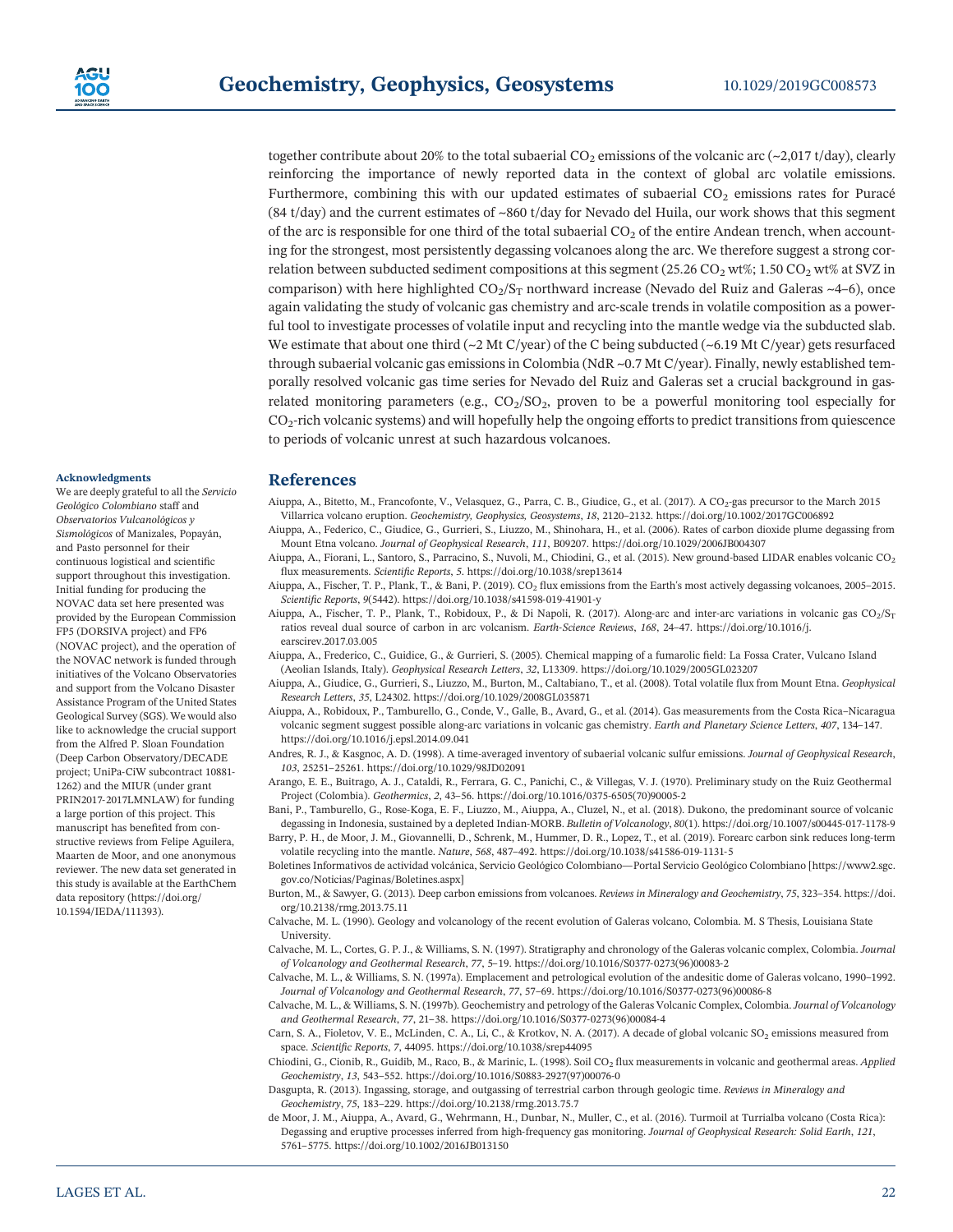- de Moor, J. M., Kern, C., Avard, G., Muller, C., Aiuppa, A., Saballos, A., et al. (2017). A new sulfur and carbon degassing inventory for the Southern Central American Volcanic Arc: The importance of accurate time series datasets and implications for global volatile budgets. Geochemistry, Geophysics, Geosystems, 18, 4437–4468.<https://doi.org/10.1002/2017GC007141>
- Dee, D. P., Uppala, S. M., Simmons, A. J., Berrisford, P., Poli, P., Kobayashi, S., et al. (2011). The ERA‐Interim reanalysis: Configuration and performance of the data assimilation system. Quarterly Journal of the Royal Meteorological Society, 137, 553–597. [https://doi.org/10.1002/](https://doi.org/10.1002/qj.828) [qj.828](https://doi.org/10.1002/qj.828)
- Dinger, F., Bobrowski, N., Simon, W., Bredemeyer, S., Hidalgo, S., Arellano, S., et al. (2018). Periodicity in the BrOSO<sub>2</sub> molar ratios in the volcanic gas plume of Cotopaxi and its correlation with the Earth tides during the eruption in 2015. Solid Earth, 9, 247–266. [https://doi.](https://doi.org/10.5194/se-9-247-2018) [org/10.5194/se](https://doi.org/10.5194/se-9-247-2018)‐9‐247‐2018
- Edmonds, M., Herd, R., Galle, B., & Oppenheimer, C. (2003). Automated, high time-resolution measurements of SO<sub>2</sub> flux at Soufrière Hills Volcano, Montserrat. Bulletin of Volcanology, 65, 578–586. [https://doi.org/10.1007/s00445](https://doi.org/10.1007/s00445-003-0286-x)‐003‐0286‐x
- Fischer, T. P. (2008). Fluxes of volatiles (H<sub>2</sub>O, CO<sub>2</sub>, N<sub>2</sub>, Cl, F) from arc volcanoes. Geochemical Journal, 42, 21-38. [https://doi.org/10.2343/](https://doi.org/10.2343/geochemj.42.21) [geochemj.42.21](https://doi.org/10.2343/geochemj.42.21)
- Fischer, T. P., & Chiodini, G. (2015). Volcanic, magmatic and hydrothermal gases. The Encyclopedia of Volcanoes, 2, 779–796. [https://doi.](https://doi.org/10.1016/B978-0-12-385938-9.00045-6) [org/10.1016/B978](https://doi.org/10.1016/B978-0-12-385938-9.00045-6)‐0‐12‐385938‐9.00045‐6
- Fischer, T. P., Sturchio, N. C., Stix, J., Arehart, G. B., Counce, D., & Williams, S. N. (1997). Chemical and isotopic composition of fumarolic gases and spring discharges from Galeras volcano, Colombia. Journal of Volcanology and Geothermal Research, 77, 229–253. [https://doi.](https://doi.org/10.1016/S0377-0273(96)00096-0) [org/10.1016/S0377](https://doi.org/10.1016/S0377-0273(96)00096-0)‐0273(96)00096‐0
- Galle, B., Johansson, M., Rivera, C., Zhang, Y., Kihlman, M., Kern, C., et al. (2010). Network for Observation of Volcanic and Atmospheric Change (NOVAC)—A global network for volcanic gas monitoring: Network layout and instrument description. Journal of Geophysical Research, 115, D05304.<https://doi.org/10.1029/2009JD011823>
- Galle, B., Oppenheimer, C., Geyer, A., McGonigle, A., Edmonds, M., & Horrocks, L. (2003). A miniaturized ultraviolet spectrometer for remote sensing of SO2 fluxes: A new tool for volcano surveillance. Journal of Volcanology and Geothermal Research, 119, 241–254. [https://doi.org/10.1016/S0377](https://doi.org/10.1016/S0377-0273(02)00356-6)‐0273(02)00356‐6
- Giggenbach, W. F., Garcia, N. P., Londoño, A. C., Rodriguez, L. V., Rojas, N. G., & Calvache, M. L. (1990). The chemistry of fumarolic vapor and thermal-spring discharges from the Nevado del Ruiz volcanic-magmatic-hydrothermal system, Colombia. Journal of Volcanology and Geothermal Research, 42, 13–39. [https://doi.org/10.1016/0377](https://doi.org/10.1016/0377-0273(90)90067-P)‐0273(90)90067‐P
- Global Volcanism Program (2013a). Galeras (351080) in Volcanoes of the world, v. 4.7.7. Venzke, E (ed.). Smithsonian Institution. Downloaded 20 Dec 2018 (https://volcano.si.edu/volcano.cfm?vn=351080).<https://doi.org/10.5479/siGVPVOTW42013>
- Global Volcanism Program (2013b). Nevado del Ruiz (351020) in Volcanoes of the world, v. 4.7.7. Venzke, E (ed.). Smithsonian Institution. Downloaded 20 Dec 2018 (https://volcano.si.edu/volcano.cfm?vn=351020).<https://doi.org/10.5479/siGVPVOTW42013>
- Global Volcanism Program (2013c). Puracé (351060) in Volcanoes of the world, v. 4.7.7. Venzke, E (ed.). Smithsonian Institution. Downloaded 20 Dec 2018 (https://volcano.si.edu/volcano.cfm?vn=351060).<https://doi.org/10.5479/siGVPVOTW42013>
- Hall, M. L. (1990). Chronology of the principal scientific and governmental actions leading up to the November 13, 1985 eruption of Nevado del Ruiz, Colombia. Journal of Volcanology and Geothermal Research, 42, 101–115. [https://doi.org/10.1016/0377](https://doi.org/10.1016/0377-0273(90)90072-N)‐0273(90) [90072](https://doi.org/10.1016/0377-0273(90)90072-N)‐N
- Hidalgo, S., Battaglia, J., Arellano, S., Sierra, D., Bernard, B., Rene, P., et al. (2018). Evolution of the 2015 Cotopaxi eruption revealed by combined geochemical and seismic observations. Geochemistry, Geophysics, Geosystems, 19, 2087–2108. [https://doi.org/10.1029/](https://doi.org/10.1029/2018GC007514) [2018GC007514](https://doi.org/10.1029/2018GC007514)
- Hidalgo, S., Battaglia, J., Arellano, S., Sierra, D., Parra, R., Kelly, P., et al. (2016). Geochemical signals of unrest and eruption of Cotopaxi volcano in 2015 (conference paper). Cities on Volcanoes, 9.
- Hilton, D. R., Fischer, T. P., & Marty, B. (2002). Noble gases and volatile recycling at subduction zones. Reviews in Mineralogy and Geochemistry, 47(1), 319–370.<https://doi.org/10.2138/rmg.2002.47.9>

Jarrard, R. D. (1986). Relations among subduction parameters. Reviews of Geophysics, 24, 217–284.<https://doi.org/10.1029/RG024i002p00217> Jarrard, R. D. (2003). Subduction fluxes of water, carbon dioxide, chlorine, and potassium. Geochemistry, Geophysics, Geosystems, 4(5), 8905. <https://doi.org/10.1029/2002GC000392>

- Johansson, M., Galle, B., Zhang, Y., Rivera, C., Deliang, C., & Wyser, K. (2009). The dual-beam mini-DOAS technique—Measurements of volcanic gas emission, plume height and plume speed with a single instrument. Bulletin of Volcanology, 71, 747–751. [https://doi.org/](https://doi.org/10.1007/s00445-008-0260-8) [10.1007/s00445](https://doi.org/10.1007/s00445-008-0260-8)‐008‐0260‐8
- Kantzas, E. P., & McGonigle, A. J. S. (2008). Ground based ultraviolet remote sensing of volcanic gas plumes. Sensors, 8. [https://doi.org/](https://doi.org/10.3390/s8031559) [10.3390/s8031559](https://doi.org/10.3390/s8031559)
- Kantzas, E. P., McGonigle, A. J. S., Tamburello, G., Aiuppa, A., & Bryant, R. G. (2010). Protocols for UV camera volcanic SO<sub>2</sub> measurements. Journal of Volcanology and Geothermal Research, 194(1‐3), 55–60.<https://doi.org/10.1016/j.jvolgeores.2010.05.003>
- Kelemen, P. B., & Manning, C. E. (2015). Reevaluating carbon fluxes in subduction zones, what goes down, mostly comes up. PNAS, 112(30), 3997–4006.<https://doi.org/10.1073/pnas.1507889112>
- Kern, C., Werner, C., Elias, T., Sutton, A., & Lubcke, P. (2013). Applying UV cameras for SO<sub>2</sub> detection to distant or optically thick volcanic plumes. Journal of Volcanology and Geothermal Research, 262, 80–89.<https://doi.org/10.1016/j.jvolgeores.2013.06.009>
- Lübcke, P., Bobrowski, N., Illing, S., Kern, C., Nieves, J. M. A., Vogel, L., et al. (2012). On the absolute calibration of SO<sub>2</sub> cameras. Atmospheric Measurement Techniques, 6, 677–696. [https://doi.org/10.5194/amt](https://doi.org/10.5194/amt-6-677-2013)‐6‐677‐2013
- Maldonado, L. F. M., Inguaggiato, S., Jaramillo, M. T., Garzón, G., & Mazot, A. (2017). Volatiles and energy released by Puracé volcano. Bulletin of Volcanology, 79–84. [https://doi.org/10.1007/s00445](https://doi.org/10.1007/s00445-017-1168-y)‐017‐1168‐y
- Malinconico, L. L. Jr. (1987). On the variation of  $SO_2$  emission from volcanoes. Journal of Volcanology and Geothermal Research, 33, 231–237. [https://doi.org/10.1016/0377](https://doi.org/10.1016/0377-0273(87)90065-5)‐0273(87)90065‐5
- Marty, B., & Tolstikhin, I. N. (1998). CO<sub>2</sub> fluxes from mid-ocean ridges, arcs and plumes. Chemical Geology, 145, 233-248. [https://doi.org/](https://doi.org/10.1016/S0009-2541(97)00145-9) 10.1016/S0009‐[2541\(97\)00145](https://doi.org/10.1016/S0009-2541(97)00145-9)‐9
- Monsalve, M. L. (1996). Depósitos piroclásticos asociados a la actividad explosiva del volcán Puracé actual (Colombia), VIII Congreso Colombiano de Geología, Manizales, Tomo III.
- Monsalve, M. L., & Pulgarín, B. (1993). Mapa preliminar de Amenaza Volcánica Potencial del Volcán Puracé. Memoria explicativa. Revista INGEOMINAS, 2, 3–27.
- Mori, T., & Burton, M. (2006). The  $SO_2$  camera: A simple, fast and cheap method for ground-based imaging of  $SO_2$  in volcanic plumes. Geophysical Research Letters, 33, L24804.<https://doi.org/10.1029/2006GL027916>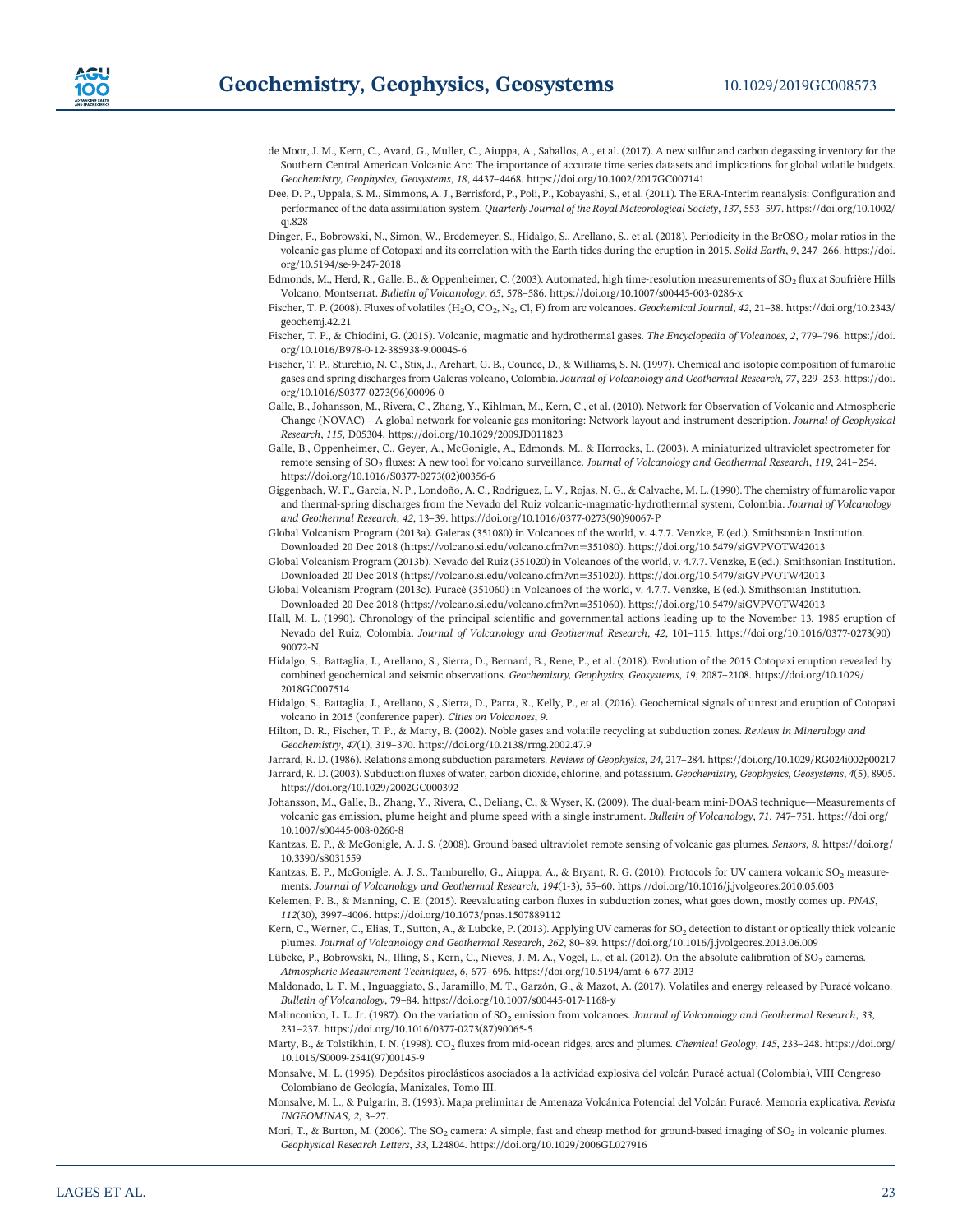- Moussallam, Y., Peters, N., Masias, P., Apaza, F., Barnie, T., Schipper, C. I., et al. (2017). Magmatic gas percolation through the old lava dome of El Misti volcano. Bulletin of Volcanology, 46–79. [https://doi.org/10.1007/s00445](https://doi.org/10.1007/s00445-017-1129-5)-017-1129-5
- Moussallam, Y., Tamburello, G., Peters, N., Apaza, F., Schipper, C. I., Curtis, A., et al. (2017). Volcanic gas emissions and degassing dynamics at Ubinas and Sabancaya volcanoes; implications for the volatile budget of the central volcanic zone. Journal of Volcanology and Geothermal Research, 343, 181–191.<https://doi.org/10.1016/j.jvolgeores.2017.06.027>
- Plank, T. (2014). The chemical composition of subducting sediments. Treatise on Geochemistry, 2(4), 607–629. [https://doi.org/10.1016/](https://doi.org/10.1016/B978-0-08-095975-7.00319-3) B978‐0‐08‐095975‐[7.00319](https://doi.org/10.1016/B978-0-08-095975-7.00319-3)‐3
- Plank, T., & Langumir, C. H. (1988). The chemical composition of subducting sediment and its consequences for the crust and mantle. Chemical Geology, 145, 325–394. [https://doi.org/10.1016/S0009](https://doi.org/10.1016/S0009-2541(97)00150-2)‐2541(97)00150‐2
- Pulgarín, B., Correa, A. M., Cepeda, H. & Ancochea, E. (2001). Aspectos geológicos del complejo volcánico Nevado del Huila (CVNH). Popayán, INGEOMINAS.
- Queißer, M., Burton, M., & Kazahayaab, R. (2018). Insights into geological processes with  $CO_2$  remote sensing-A review of technology and applications. Earth Science Reviews, 188, 389–426.<https://doi.org/10.1016/j.earscirev.2018.11.016>
- Sano, Y., Gamo, T., & Williams, S. N. (1997). Secular variations of helium and carbon isotopes at Galeras volcano, Colombia. Journal of Volcanology and Geothermal Research, 77, 255–265.<https://doi.org/10.1029/96GL02260>
- Sano, Y., & Marty, B. (1995). Origin of carbon in fumarolic gas from island arcs. Chemical Geology, 119, 265–274. [https://doi.org/10.1016/](https://doi.org/10.1016/0009-2541(94)00097-R) 0009‐[2541\(94\)00097](https://doi.org/10.1016/0009-2541(94)00097-R)‐R
- Sano, Y., & Williams, S. N. (1996). Fluxes of mantle and subducted carbon along convergent plate boundaries. Geophysical Research Letters, 23(20), 2749–2752.<https://doi.org/10.1029/96GL02260>
- Schipper, C. I., Moussallam, Y., Curtis, A., Peters, N., Bernie, T., Bani, P., et al. (2017). Isotopically (δ<sup>13</sup>C and δ<sup>18</sup>O) heavy volcanic plumes from Central Andean volcanoes: A field study. Bulletin of Volcanology, 79(65). [https://doi.org/10.1007/s00445](https://doi.org/10.1007/s00445-017-1146-4)‐017‐1146‐4
- Schwandner, F. M., Gunson, M. R., Miller, C. E., Carn, S. A., Eldering, A., Krings, T., et al. (2017). Spaceborne detection of localized carbon dioxide sources. Science, 358(6360).<https://doi.org/10.1126/science.aam5782>
- Shinohara, H. (2005). A new technique to estimate volcanic gas composition: plume measurements with a portable multi-sensor system. Journal of Volcanology and Geothermal Research, 143, 319–333.<https://doi.org/10.1016/j.jvolgeores.2004.12.004>
- Shinohara, H. (2013). Volatile flux from subduction zone volcanoes: Insights from a detailed evaluation of the fluxes from volcanoes in Japan. Journal of Volcanology and Geothermal Research, 268, 46–63.<https://doi.org/10.1016/j.jvolgeores.2013.10.007>
- Shinohara, H., Aiuppa, A., Giudice, G., Gurrieri, S., & Liuzzo, M. (2008). Variation of H<sub>2</sub>O/CO<sub>2</sub> and CO<sub>2</sub>/SO<sub>2</sub> ratios of volcanic gases discharged by continuous degassing of Mount Etna volcano, Italy.Journal of Geophysical Research, 113, B09203. [https://doi.org/10.1029/](https://doi.org/10.1029/2007JB005185) [2007JB005185](https://doi.org/10.1029/2007JB005185)
- Stix, J., Calvache, M. L., & Williams, S. N. (1997). Galeras volcano, Colombia: Interdisciplinary study of a Decade volcano. Journal of Volcanology and Geothermal Research, 77(1‐4). [https://doi.org/10.1016/S0377](https://doi.org/10.1016/S0377-0273(96)00082-0)‐0273(96)00082‐0
- Stix, J., & de Moor, J. (2018). Understanding and forecasting phreatic eruptions driven by magmatic degassing. Earth, Planets and Space, 70, 10–83. [https://doi.org/10.1186/s40623](https://doi.org/10.1186/s40623-018-0855-z)‐018‐0855‐z
- Stix, J., Zapata, J. A., Calvache, M. L., Cortes, G. P., Fischer, T. P., Gomez, D., et al. (1993). A model of degassing at Galeras volcano, Colombia, 1988–1993. Geology, 21, 963–967. https://doi.org/10.1130/0091‐[7613\(1993\)021<0963:AMODAG>2.3.CO;2](https://doi.org/10.1130/0091-7613(1993)021%3c0963:AMODAG%3e2.3.CO;2)
- Sturchio, N. C., Williams, S. N., Garcia, N. P., & Londono, A. C. (1988). The hydrothermal system of Nevado del Ruiz volcano, Colombia. Bulletin of Volcanology, 50(6), 399–412.<https://doi.org/10.1007/BF01050639>
- Sturchio, N. C., Williams, S. N., & Sano, Y. (1993). The hydrothermal system of Volcan Puracé, Colombia. Bulletin of Volcanology, 55, 289–296.<https://doi.org/10.1007/BF00624356>
- Syracuse, E. M., & Abers, G. A. (2006). Global compilation of variations in slab depth beneath arc volcanoes and implications. Geochemistry, Geophysics, Geosystems, 7, Q05017.<https://doi.org/10.1029/2005GC001045>
- Tamburello, G. (2015). Ratiocalc: Software for processing data from multicomponent volcanic gas analyzers. Computational Geosciences, 82, 63–67.<https://doi.org/10.1016/j.cageo.2015.05.004>
- Tamburello, G., Agusto, M., Caselli, A., Tassi, F., Vaselli, O., Calabrese, S., et al. (2015). Intense magmatic degassing through the lake of Copahue volcano, 2013–2014. Journal of Geophysical Research: Solid Earth, 120, 6071–6084.<https://doi.org/10.1002/2015JB012160>
- Tamburello, G., Aiuppa, A., Kantzas, E. P., McGonigle, A. J. S., & Ripepe, M. (2012). Passive vs. active degassing modes at an open‐vent moureilo, G., Agusto, M., Caselli, A., Tassi, F., Vaselli, O., Calabrese, S., et al. (2015). Intense magmatic degassing through t<br>Copahue volcano, 2013–2014. *Journal of Geophysical Research: Solid Earth, 120*, 6071–6084.
- Tamburello, G., Hansteen, T., Bredemeyer, S., Aiuppa, A., & Tassi, F. (2014). Gas emissions from five volcanoes in northern Chile and implications for the volatiles budget of the Central Volcanic Zone. Geophysical Research Letters, 41, 4961–4969. [https://doi.org/10.1002/](https://doi.org/10.1002/2014GL060653) [2014GL060653](https://doi.org/10.1002/2014GL060653)
- Tamburello, G., Kantzas, E. P., McGonigle, A. J. S., & Aiuppa, A. (2011). Vulcamera: A program for measuring volcanic SO<sub>2</sub> using UV cameras. Annals of Geophysics, 54(2), 219–221. [https://doi.org/10.4401/ag](https://doi.org/10.4401/ag-5181)‐5181
- Tamburello, G., Kantzas, E. P., McGonigle, A. J. S., Aiuppa, A., & Gaetano, G. (2011). UV camera measurements of fumarole field degassing (La Fossa crater, Vulcano Island). Journal of Volcanology and Geothermal Research, 199(1‐2), 47–52. [https://doi.org/10.1016/j.](https://doi.org/10.1016/j.jvolgeores.2010.10.004) [jvolgeores.2010.10.004](https://doi.org/10.1016/j.jvolgeores.2010.10.004)
- Tamburello, G., Pondrelli, S., Chiodini, G., & Rouwet, D. (2018). Global-scale control of extensional tectonics on CO<sub>2</sub> Earth degassing. Nature Communications, 9. [https://doi.org/10.1038/s41467](https://doi.org/10.1038/s41467-018-07087-z)‐018‐07087‐z
- Thouret, J. C., Cantagrel, J. M., Salinas, R., & Murcia, S. (1990). Quaternary eruptive history of Nevado del Ruiz (Colombia). Journal of Volcanology and Geothermal Research, 41, 225–251. [https://doi.org/10.1016/0377](https://doi.org/10.1016/0377-0273(90)90090-3)‐0273(90)90090‐3
- Thouret, J. C., Vatin‐Perignon, N., Cantagrel, J. M., Salinas, R., & Murcia, A. (1985). Le Nevado del Ruiz (Cordillere Central des Andes de Colombie): Stratigraphie, structures et dynamisme d'un appareil volcanique andesitique, compose et polygenique. Revue de géologie dynamique et de géographie physique, 26, 257–271.
- Voight, B. (1990). The 1985 Nevado del Ruiz volcano catastrophe: Anatomy and retrospection. Journal of Volcanology and Geothermal Research, 44, 349–386. [https://doi.org/10.1016/0377](https://doi.org/10.1016/0377-0273(90)90027-D)‐0273(90)90027‐D
- Voight, B., Calvache, M. L., Hall, M. L., & Monsalve, M. L. (2016). Nevado del Ruiz volcano, Colombia 1985. In P. T. Bobrowsky (Ed.), Encyclopedia of natural hazards. Encyclopedia of Earth Sciences Series (pp. 732–738). Dordrecht: Springer. [https://doi.org/10.1007/978](https://doi.org/10.1007/978-1-4020-4399-4_253)‐1‐ 4020‐4399‐[4\\_253](https://doi.org/10.1007/978-1-4020-4399-4_253)
- von Huene, R., & Scholl, D. W. (1991). Observations at convergent margins concerning sediment subduction, subduction erosion, and the growth of continental crust. Reviews of Geophysics, 29, 279–316.<https://doi.org/10.1029/91RG00969>
- Wallace, P. J., Plank, T., Edmonds, M., & Hauri, E. H. (2015). Volatiles in magmas. In H. Sigurdsson, B. Houghton, S. McNutt, H. Rymer, & J. Stix (Eds.), The encyclopedia of volcanoes (2nd ed., pp. 163–183). San Diego, CL: Elsevier Inc., Academic Press.